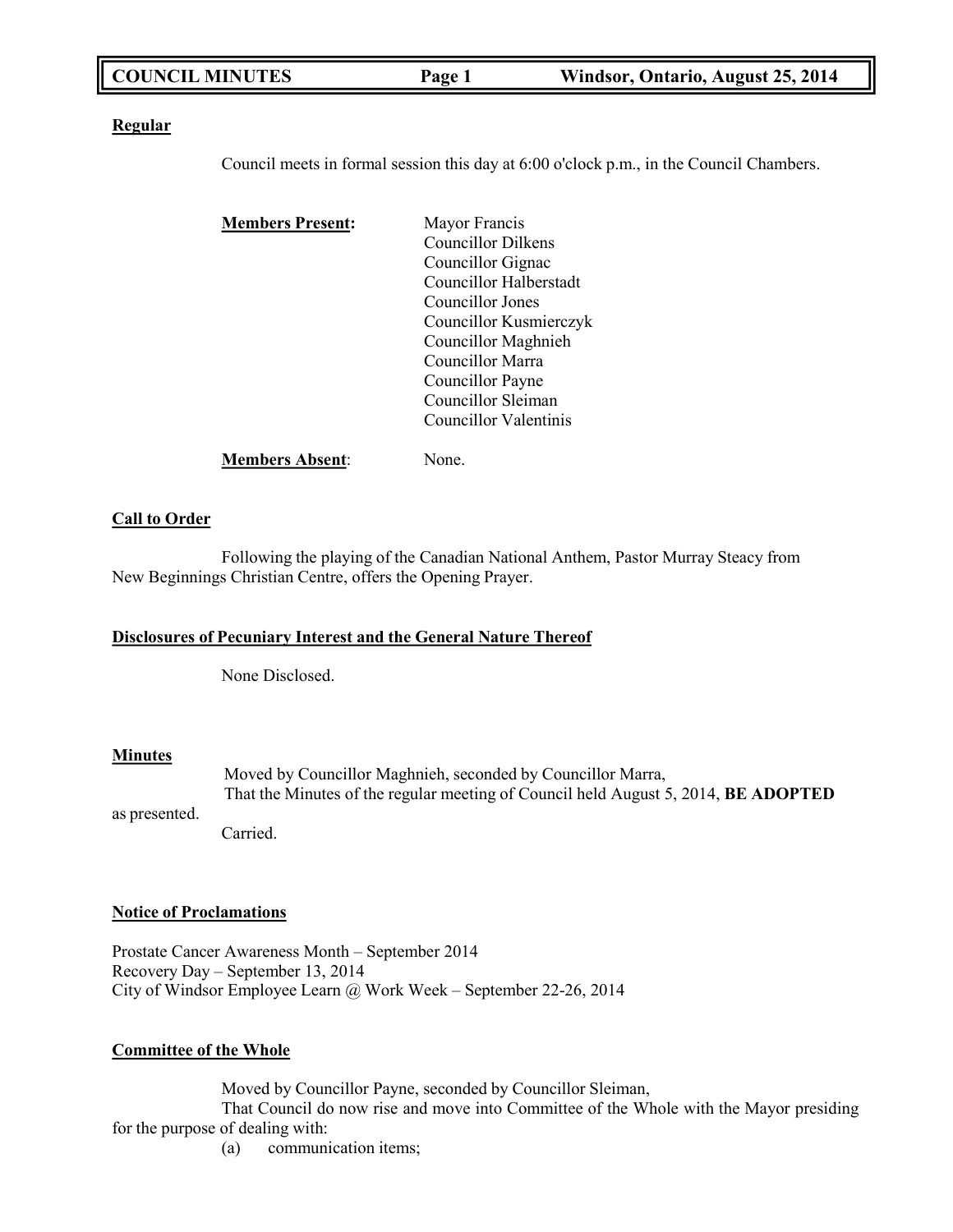- (b) consent agenda;
- (c) hearing requests for deferrals or referrals of any items of business;
- (d) hearing presentations and delegations;
- (e) consideration of business items;
- (f) consideration of Committee reports:
	- (i) **Report of Special In-Camera Meeting or other Committee as may be held prior to Council** (if scheduled); and
	- (ii) **Report of the International Relations Committee Meeting** held August 13, 2014;

(g) consideration of by-laws 145-2014 through 155-2014 (inclusive). Carried.

## **Communications**

Moved by Councillor Valentinis, seconded by Councillor Dilkens,

**M323–2014** That the following Communication Items 1 to 5 and 7 to 26 inclusive, as set forth in the Council Agenda **BE REFERRED** as noted except Communication No. 6 which is dealt with as follows:

## **Communication No. 6:**

Moved by Councillor Marra, seconded by Councillor Gignac,

**M324-2014** That The City of Windsor, the sole shareholder of Windsor-Detroit Tunnel Corporation (WDTC) **APPROVE** the Annual Meeting of Shareholder's Audited Financial Statements for the year ended December 31<sup>st</sup>, 2013 attached and AUTHORIZE the Chief Administrative Officer and City Clerk to execute the said resolution on behalf of the City of Windsor.

| arried |  |
|--------|--|
|        |  |

| <b>Item</b> | <b>From</b>                 | <b>Description</b>                                                     |  |  |
|-------------|-----------------------------|------------------------------------------------------------------------|--|--|
|             |                             | Notice to the City of Windsor of a Notice of Arbitration and Statement |  |  |
|             |                             | of Claim regarding lands known as 1420 Provincial Road, City of        |  |  |
|             | <b>Environment</b> and Land | Windsor.                                                               |  |  |
|             | Tribunals Ontario -         | <b>City Planner</b>                                                    |  |  |
|             | Ontario Municipal Board     | <b>City Solicitor</b>                                                  |  |  |
|             | (OMB)                       | <b>Committee of Adjustment</b>                                         |  |  |
|             |                             | Note & File<br><b>GPL2014</b>                                          |  |  |
|             | Association of              | Members' Policy Update: OPP Billing Model Announcement.                |  |  |
| 2           | Municipalities of Ontario   | Note & File                                                            |  |  |
|             | (AMO)                       | <b>MMA2014</b>                                                         |  |  |
|             |                             | Thank you to Windsor Fire and Rescue Services for their assistance     |  |  |
|             | The Corporation of the      | during a fire at the Bonduelle food processing facility in Tecumseh,   |  |  |
| 3           | Town of Tecumseh -          | Ontario on July 18, 2014.                                              |  |  |
|             | Office of the Mayor         | Note & File                                                            |  |  |
|             |                             | <b>GM2014</b>                                                          |  |  |
|             |                             | Letter to Provincial Party Leaders regarding the current funding       |  |  |
|             |                             | framework.                                                             |  |  |
| 4           | Chair, Windsor-Essex        | <b>City Treasurer</b>                                                  |  |  |
|             | County Board of Health      | <b>City Solicitor</b>                                                  |  |  |
|             |                             | Note & File                                                            |  |  |
|             |                             | <b>MH2014</b>                                                          |  |  |

| Vice President | Municipal Drinking Water Licence. (Due to size, hardcopy provided to |
|----------------|----------------------------------------------------------------------|
|                |                                                                      |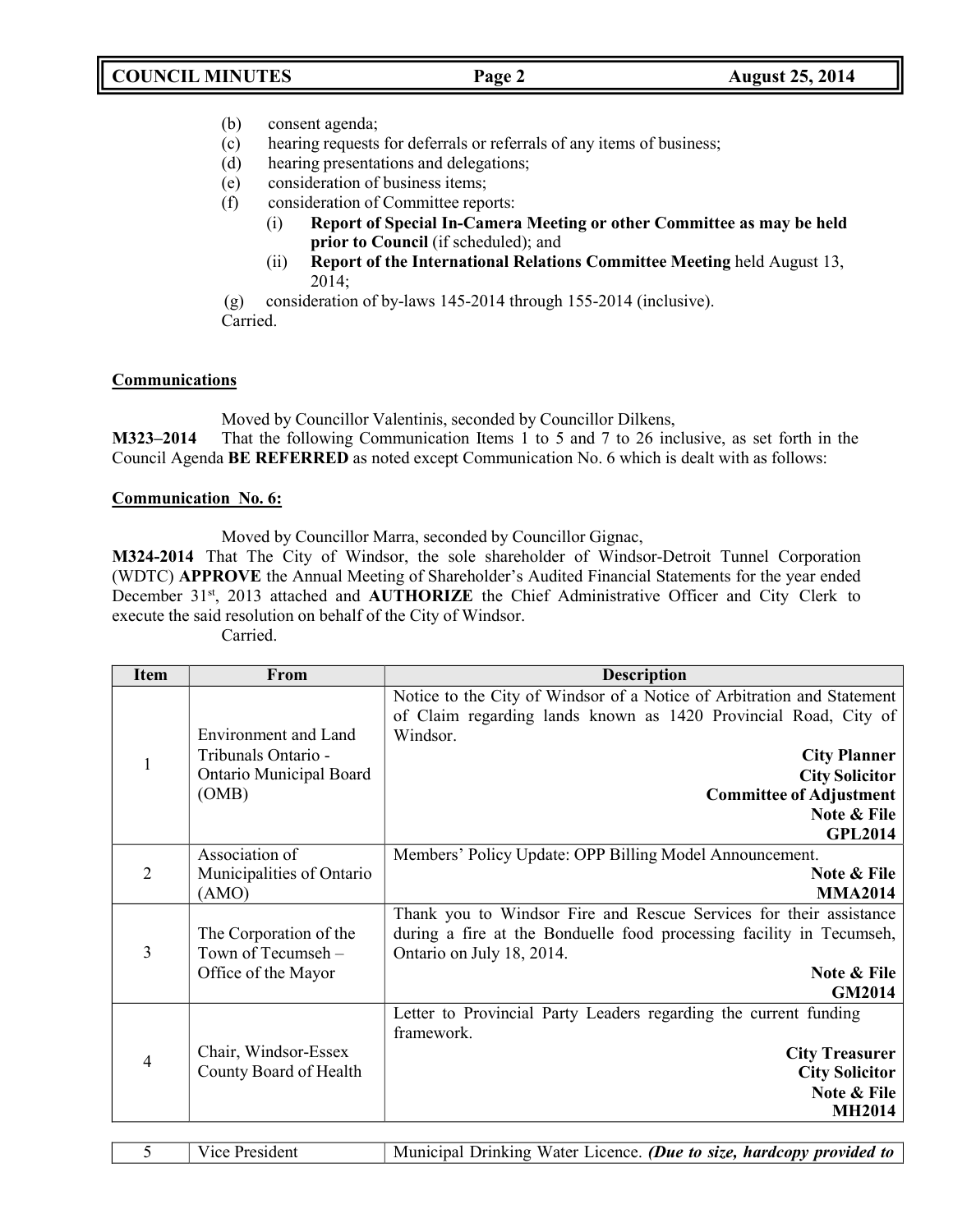**COUNCIL MINUTES Page 3 August 25, 2014**

|         | Operations, EnWin                                         | Mayor & Council only. Available for viewing on website).                                                                                                                                                                                                                      |  |
|---------|-----------------------------------------------------------|-------------------------------------------------------------------------------------------------------------------------------------------------------------------------------------------------------------------------------------------------------------------------------|--|
|         | Utilities Ltd.                                            | Note & File<br>EI2014                                                                                                                                                                                                                                                         |  |
| 6       | General Manager,<br>Windsor-Detroit Tunnel<br>Corporation | Windsor-Detroit Tunnel Corporation ("WDTC") - Annual Meeting of<br>Shareholders. (Due to size, hardcopy provided to Mayor & Council<br>only. Available for viewing on website).<br><b>COUNCIL DIRECTION REQUESTED</b><br><b>MT2014</b>                                        |  |
| $\tau$  | Stantec Consulting Ltd.                                   | Notice of Study Commencement Class Environmental Assessment -<br>Central Box Study Area, City of Windsor.<br><b>City Engineer</b><br>Note & File<br>EI/11742                                                                                                                  |  |
| $\,8\,$ | Project Manager, 211<br>South West Ontario                | Post Disaster Response Brief - Bonduelle Plant Fire in Tecumseh,<br>Ontario, July 18, 2014.<br><b>Fire Chief</b><br>Note & File<br>EI2014                                                                                                                                     |  |
| 9       | Town of Tecumseh                                          | Notice of the passing of a Zoning By-Law Amendment by the Town of<br>Tecumseh for lands located on Halford Drive.<br><b>City Planner</b><br>Note & File<br>Z2014                                                                                                              |  |
| 10      | Town of Tecumseh                                          | Notice of a public meeting to be held on Tuesday, September 9, 2014 at<br>5:30 p.m. regarding a proposed Plan of Subdivision and Zoning By-Law<br>Amendment for lands on Concession 2.<br><b>City Planner</b><br>Note & File<br>GM2014                                        |  |
| 11      | Town of Tecumseh                                          | Notice of a public meeting to be held on Tuesday, September 9, 2014 at<br>5:00 p.m. regarding a proposed Official Plan and Zoning By-Law<br>amendments for lands on the east side of Lesperance Road<br><b>City Planner</b><br><b>City Solicitor</b><br>Note & File<br>GM2014 |  |
| 12      | Secretary/Treasurer<br>Committee of<br>Adjustment         | Consent Authority Agenda Record Hearing to be held on Thursday,<br>August 28, 2014, Council Chambers, 3 <sup>rd</sup> Floor, Windsor City Hall,<br>Windsor.<br><b>Note &amp; File</b><br>ZC2014                                                                               |  |
| 13      | Manager of Development<br>Applications                    | Application of Windsor Poirier for Zoning Amendment to permit<br>conversion of existing office building to residential rental units for lands<br>located at 2109 Ottawa Street.<br>Note & File<br>ZB/11973                                                                    |  |
| 14      | Manager of Urban<br>Design                                | Application of Southwestern Administration Ltd. for Site Plan Approval<br>to permit an addition for an unheated storage shelter located at 3710<br>Peter Street.<br>Note & File<br>ZS/11977                                                                                   |  |
| 15      | Manager of Urban<br>Design                                | Application of Windsor Professional Centre for Site Plan Approval to<br>permit a building addition located at 2462 Howard Avenue.                                                                                                                                             |  |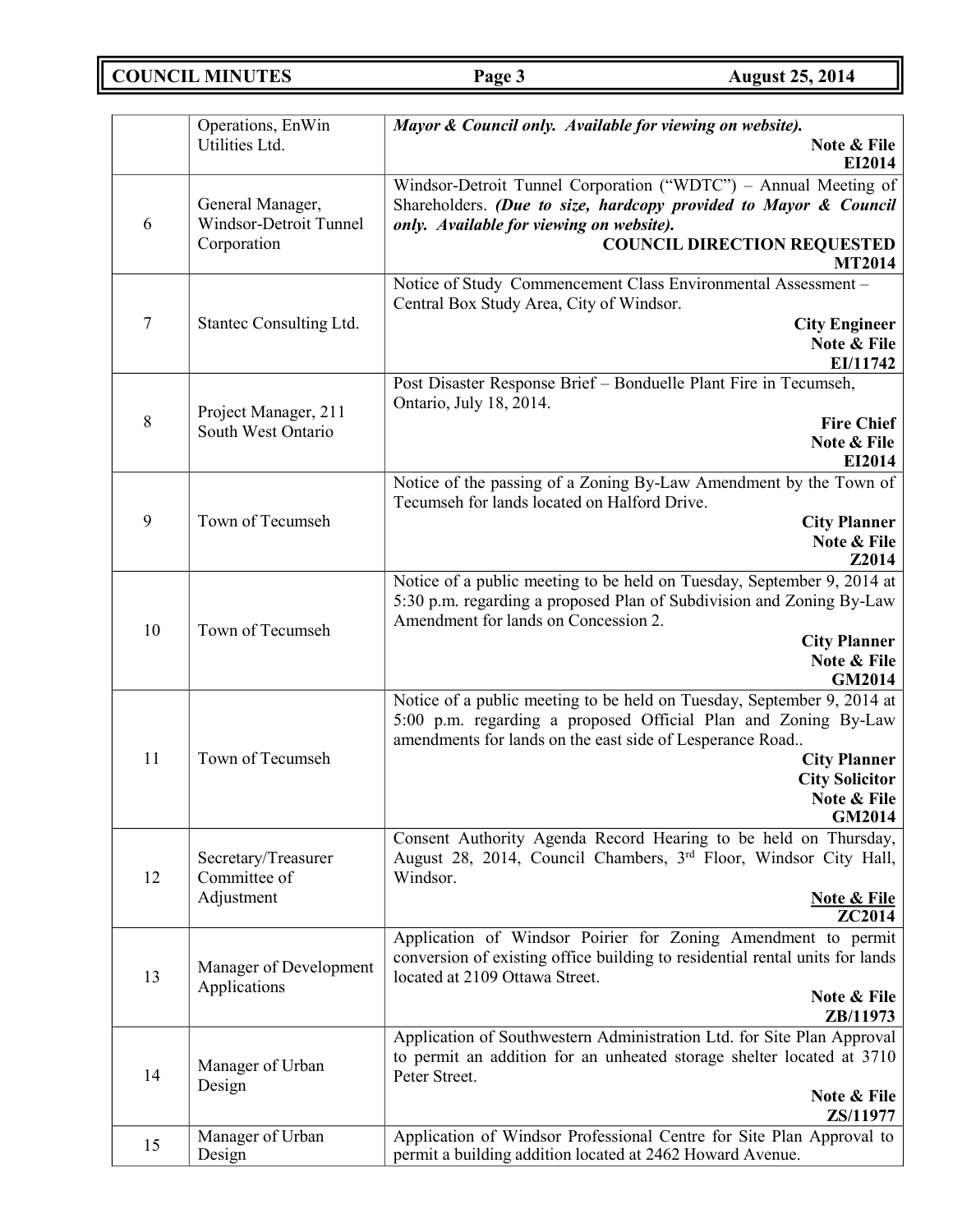**COUNCIL MINUTES Page 4 August 25, 2014**

|    |                                                      | Note & File<br>ZS/11976                                                                                                                                            |
|----|------------------------------------------------------|--------------------------------------------------------------------------------------------------------------------------------------------------------------------|
| 16 | Manager of Urban                                     | Application of Canadian Electrocoating Ltd. for Site Plan Approval to<br>permit a building addition located at 945 Prince Road.                                    |
|    | Design                                               | Note & File<br>ZS/11975                                                                                                                                            |
| 17 | Manager of Urban<br>Design                           | Application of South Windsor Development for Site Plan Approval to<br>permit building 30 single detached dwellings located 2107-2191 St.<br>Patrick's (Lots 1-30). |
|    |                                                      | Note & File<br>ZS/11986                                                                                                                                            |
| 18 | Executive Director of                                | Unpaid and Paid Student and Work Placement Agency Programs Update<br>$-2013.$                                                                                      |
|    | <b>Human Resources</b>                               | Note & File<br>AS/7869                                                                                                                                             |
| 19 | <b>Executive Director of</b><br>Parks & Facilities   | Peacekeepers and Afghanistan Memorial - Coventry/Reaume Park.<br>Note & File<br><b>SR2014</b>                                                                      |
|    |                                                      | Fleet Shared Services Project.                                                                                                                                     |
| 20 | City Engineer                                        | Note & File<br>SW/9996                                                                                                                                             |
| 21 | City Engineer                                        | 2014 - Sanitary Sewer Smoke Testing I Tender 74-14 & Sanitary Sewer<br>Smoke Testing II Tender 88-14.<br>Note & File                                               |
|    |                                                      | SW/11726                                                                                                                                                           |
| 22 | City Engineer                                        | Ward 3 - Pelissier Street - Road & Watermain Reconstruction - Tender<br>$46-14.$                                                                                   |
|    |                                                      | Note & File<br>SW/11939                                                                                                                                            |
| 23 | City Solicitor                                       | Engineering Consultants Engaged via Roster - January 1 2014 to June<br>30 2014.                                                                                    |
|    |                                                      | Note & File<br>AL2014                                                                                                                                              |
| 24 | City Solicitor                                       | Society of St. Vincent De Paul/Divine Mercy Special Works<br>Conference.<br>Note & File                                                                            |
|    |                                                      | <b>APM2014</b><br>Launch of Windsor-Essex One HSN - On Line Centralized Child Care                                                                                 |
| 25 | <b>Community Development</b>                         | Registry.                                                                                                                                                          |
|    | & Health Commissioner                                | Note & File<br><b>SS2014</b>                                                                                                                                       |
| 26 | Association of<br>Municipalities of Ontario<br>(AMO) | Recap of AMO Annual Conference<br>Note & File<br><b>MMA 2014</b>                                                                                                   |

Carried.

**Consent Agenda**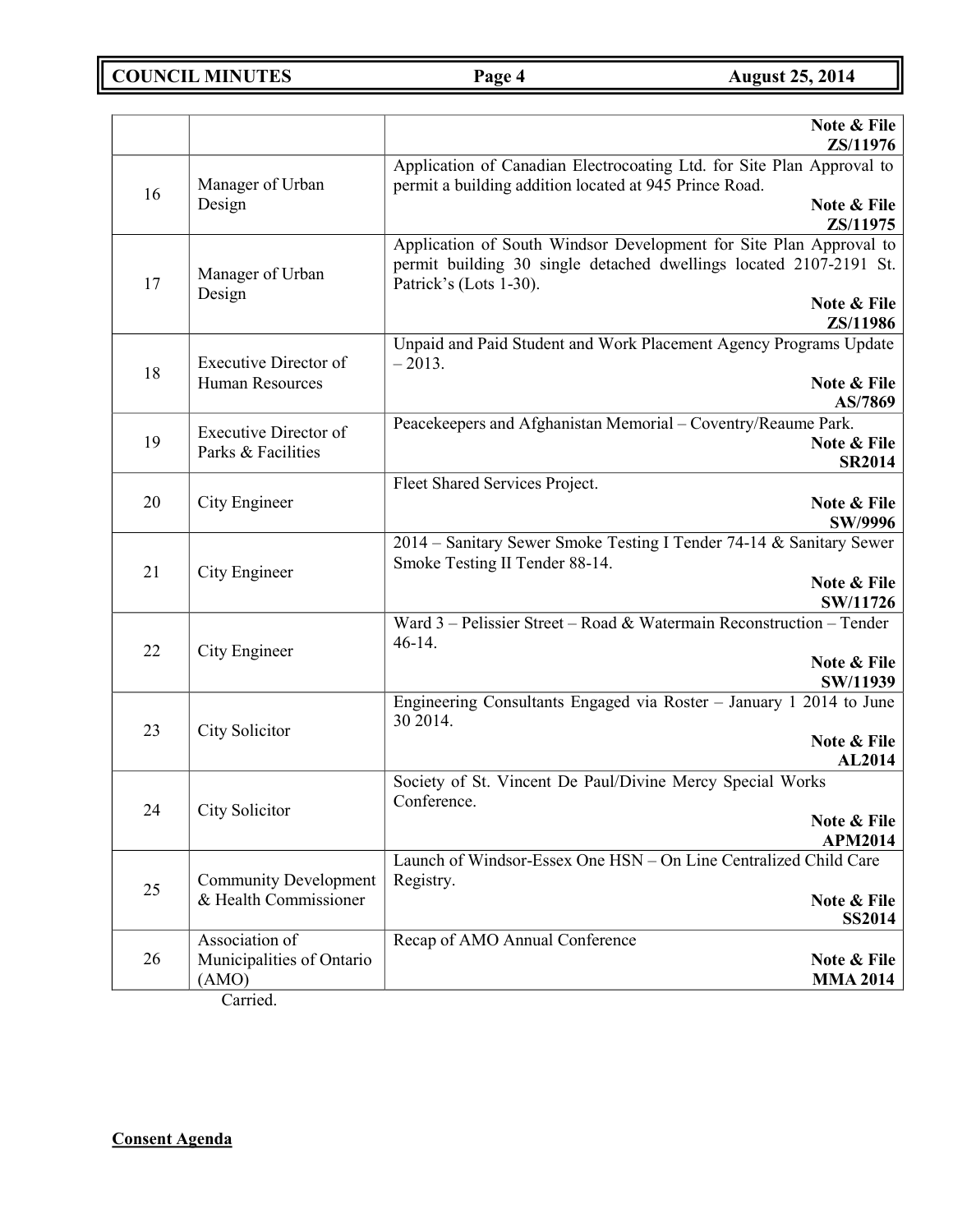**COUNCIL MINUTES Page 5 August 25, 2014**

Moved by Councillor Gignac, seconded by Councillor Halberstadt,

That the following Consent Agenda and the recommendations contained in the

administrative reports **BE APPROVED** as amended:

- Item 2 Amendments to By-law 2-2006 a By-law to Establish and Maintain a System for the Collection and Disposal of Waste in the City of Windsor
- Item 3 Approval of new contract with Telus for cellular voice and data
- Item 5 Banwell Road Corridor Improvements, Class Environmental Assessment Study
- Item 6 Award of Contract to Stantec Consultants Ltd., Proposal No. 31-14 LRWRP Improvements to Grit Removal Facility
- Item 7 Purchasing By-law periodic review and amendment
- Item 8 Approval of Little River PCP Centrifuge Controls Upgrade, Tender #86-14
- Item 9 Extension of the Investment in Affordable Housing for Ontario Program also known as IAH (2014 Extension)
- Item 11 Administrative Report Seeking Authority for a Sublease Agreement between the Corporation of the City of Windsor and South Essex Community Council at 215 Talbot Street East, Leamington Ontario
- Item 12 Service Counter Renovations at the Windsor International Transit Terminal: Tender No. 82-14
- Item 13Approval of Riverfront Interceptor Chamber Upgrades Tender #81-14
- Item 18 Request for Signage Erected on Fencing at the Children's Safety Village by the Rotary Club of Windsor (1918), south of 7515 Forest Glade Drive
- Item 19Tender No. 24-14: Multi-Modal Cargo Development

## **Consent Committee Reports**

| <b>Environment, Transportation &amp; Public Safety Standing Committee</b> |                    |                                                                                        |  |
|---------------------------------------------------------------------------|--------------------|----------------------------------------------------------------------------------------|--|
| No.                                                                       | <b>Description</b> |                                                                                        |  |
|                                                                           | Report No. 222     | Minutes of the Windsor-Essex County Environment Committee<br>meeting held June 5, 2014 |  |
|                                                                           | Report No. 223     | 2595 Dougall Avenue, parking landscape, block wall and<br>billboard encroachment       |  |
|                                                                           | Report No. 224     | Community Gardens on Municipal Property Policy                                         |  |

| <b>Museum Development Project Steering Committee</b> |                                           |                    |
|------------------------------------------------------|-------------------------------------------|--------------------|
| No.                                                  |                                           | <b>Description</b> |
|                                                      | Minutes of the meeting held July 22, 2014 |                    |

| <b>Planning &amp; Economic Development Standing Committee</b> |                |                                                          |
|---------------------------------------------------------------|----------------|----------------------------------------------------------|
| No.                                                           |                | <b>Description</b>                                       |
|                                                               | Report No. 235 | Rezoning 5350 North Service Road, 679711 Ontario Limited |
|                                                               | Carried.       |                                                          |

## **Report No. 221 of the Environment, Transportation & Public Safety Standing regarding Report No. 84 of the Windsor-Essex County Environment Committee (WECEC – Request YQG Board of Directors to waive meeting room rental fees)**

Moved by Councillor Halberstadt, seconded by Councillor Payne, That the request of the Windsor-Essex County Environment Committee (WECEC-Request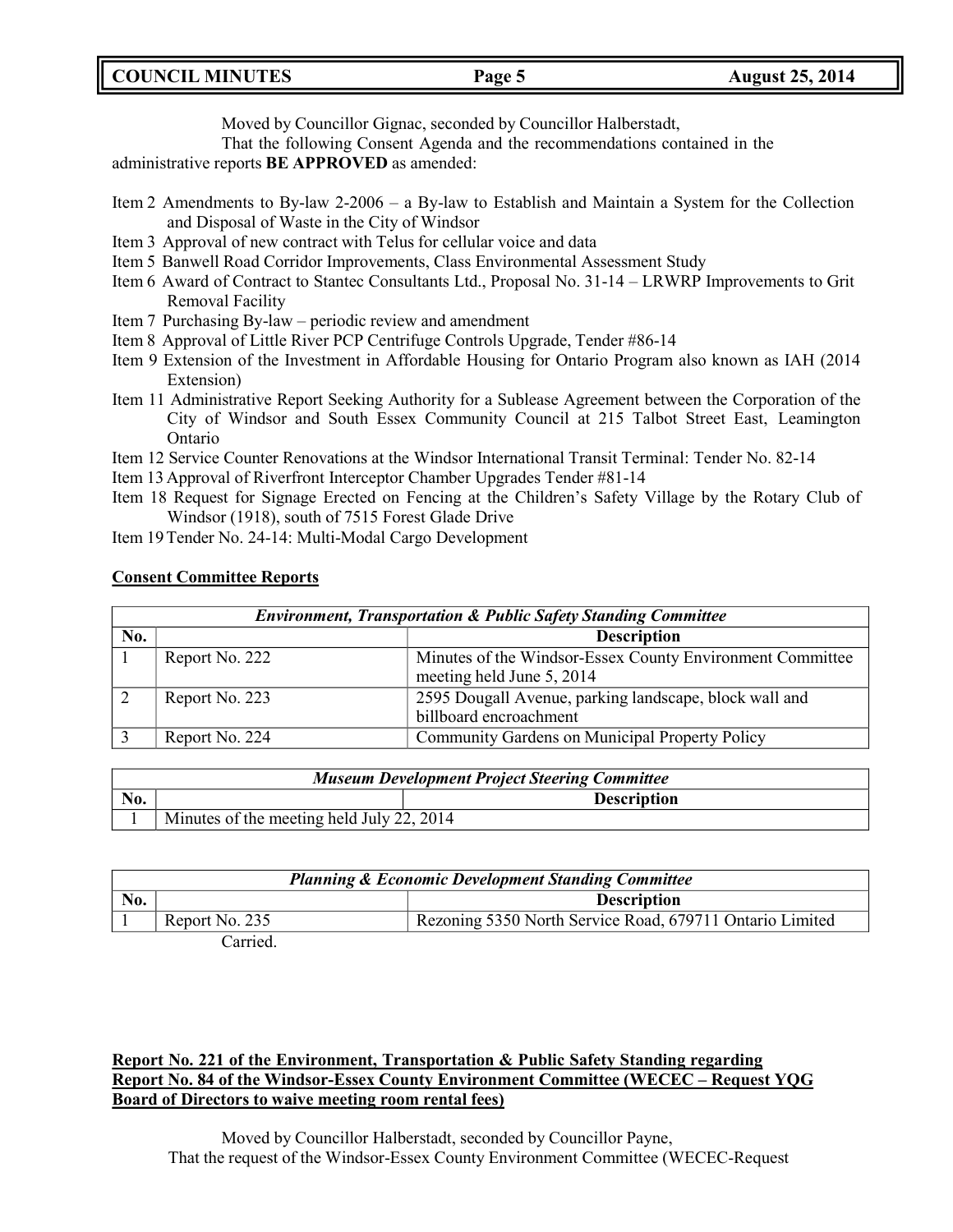| <b>COUNCIL MINUTES</b> | Page 6 | <b>August 25, 2014</b> |
|------------------------|--------|------------------------|
|                        |        |                        |

YQG Board of Directors to waive meeting room rental fees **BE APPROVED**. The motion is **put** and **lost**. Aye Votes: Councillors Halberstadt and Payne Nay Votes: Councillors Dilkens, Gignac, Jones, Kusmierczyk. Maghnieh. Marra, Sleiman and Valentinis

(For final disposition of this matter, see **Clause M334-2014** in Schedule "A" attached

hereto.)

## **Deferrals and/or Referrals and Withdrawals**

## Item 4 **Relocation of Garbage Collection in the 1200 block of Kildare (east side); the 1200 block of Devonshire (west side); and the 1000 block of Shepherd (southside)**

Patricia McConville, area resident requesting deferral of this matter until the residents have had an opportunity to discuss this possible change in garbage pick-up and their responses.

EI2014 4

(For final disposition of this matter, see Clause **CR212/2014** in Schedule "A" attached hereto.)

## Item 15 **RFP 71-14: Opportunities for Advertising in the Public Right-of-Way**

CUPE Local 82 requesting deferral of this matter pre-emptory to the September 8, 2014 meeting of Council.

(For final disposition of this matter, see Clause **CR223/2014** in Schedule "A" attached hereto.)

ST2014 15

## **Presentations & Delegations:**

## **DELEGATIONS:**

### **Windsor Express Basketball License Agreement Renewal**

### **Dartis Willis Sr., President/CEO, Windsor Express Basketball and Ryan Merrow, Windsor Express**

Dartis Willis Sr., President/CEO, Windsor Express Basketball and Ryan Merrow, Windsor Express

appear before Council and provide an overview of their plan for the future financial development of the team, requesting approval of Option 3 from the administrative report and conclude by thanking the Mayor, Council and administration for their continued support and assistance.

### **SR/11962 16**

(For final disposition of this matter, see Clause **CR224/2014** in Schedule "A" attached

hereto.)

## **Options Related to the Warm Up Pool for the 2016 FINA World Swimming Championship**

### **Mayor Francis**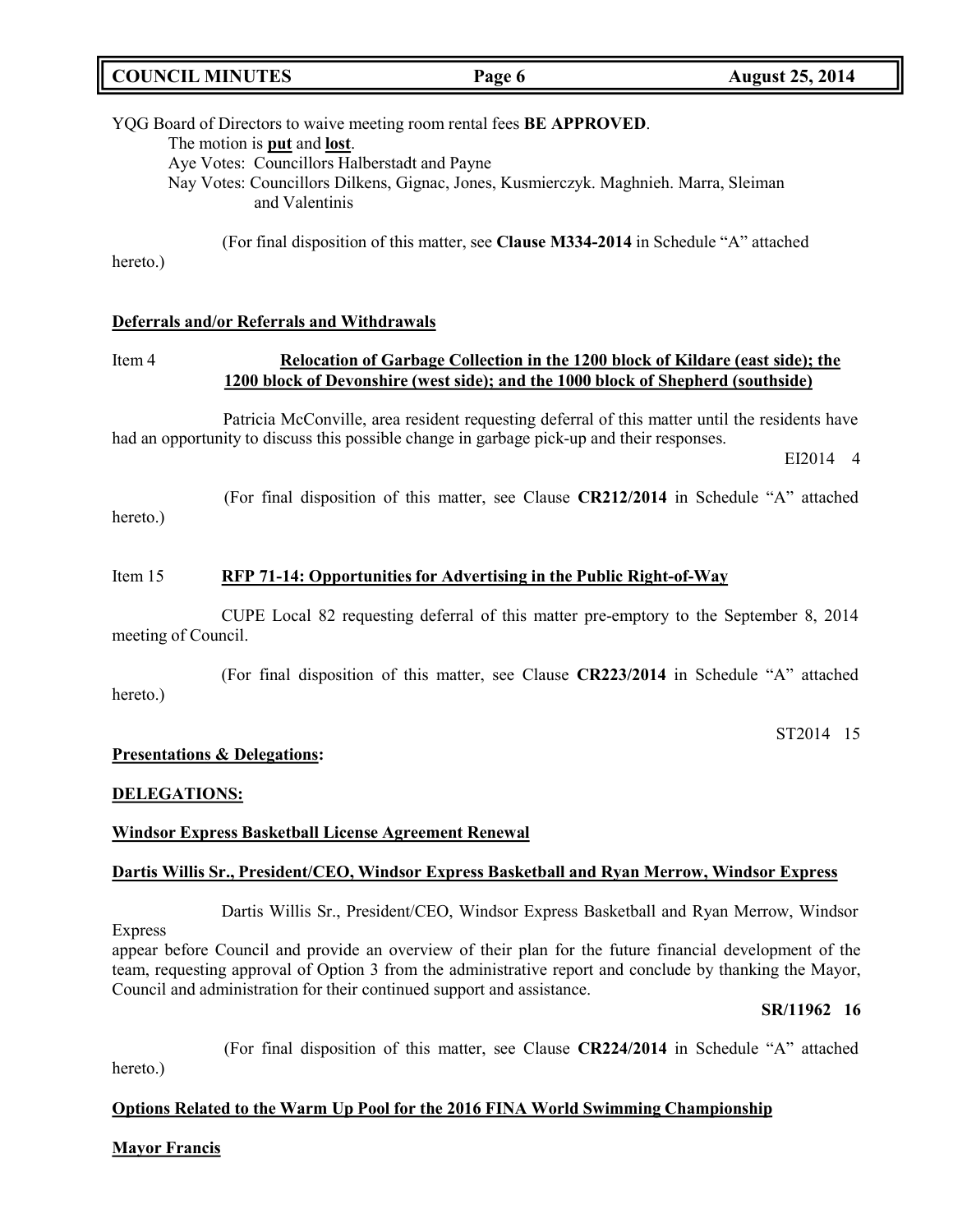Mayor Francis, appears before Council and provides some background regarding the 2016 FINA World Swimming Championship bid that was put forward by the City Windsor and the requirements related to the bid, providing details regarding City Council's balanced financial approach for fiscal responsibility including infrastructure investments in the City for many years; and concludes by indicating the request for the Warm Up Pool is appropriate for the areas needs and requests and would be a positive investment for future development in the area.

## **John Holmes, resident of Ward 6**

John Holmes, resident of Ward 6, appears before Council and provides comment regarding the report related to the Warm Up Pool for the 2016 FINA World Swimming Championship; and concludes by suggesting that further public consultation is necessary prior to a decision regarding this report.

### **Martin Denonville, resident of Ward 6, Chuck Smith, resident and Sheila Wright, resident**

Martin Denonville, resident of Ward 6, appears before Council and provides comment regarding the report related to Warm Up Pool for the 2016 FINA World Swimming Championship; and conclude by suggesting that the City of Windsor would have benefitted from partnering with the Greater Essex County District School Board to maintain their current pools and suggests that public consultation is important for the future of the community.

### **Al Nelman, resident of Ward 8**

Al Nelman, resident of Ward 8, appears before Council and provides comment regarding the report related to the Warm Up Pool for the 2016 FINA World Swimming Championship; and concludes by suggesting that City taxpayer funds should be reinvested in infrastructure improvements across the City.

## **Mohamed Chams, resident of Ward 10**

Mohamed Chams, resident of Ward 10, appears before Council and provides comment regarding the report related to the Warm Up Pool for the 2016 FINA World Swimming Championship; and concludes by suggesting further public consultation is required prior to a Council decision and funding could be put to better use for important infrastructure projects.

## **Merv Dependleton, resident of Ward 6**

Merv Dependleton, resident of Ward 6, appears before Council and provides comment regarding the report related to the Warm Up Pool for the 2016 FINA World Swimming Championship; and concludes by suggesting taxpayer funds should be used for infrastructure improvements.

## **David Hanna, resident of Ward 1**

David Hanna, resident of Ward 1, appears before Council provides comment regarding the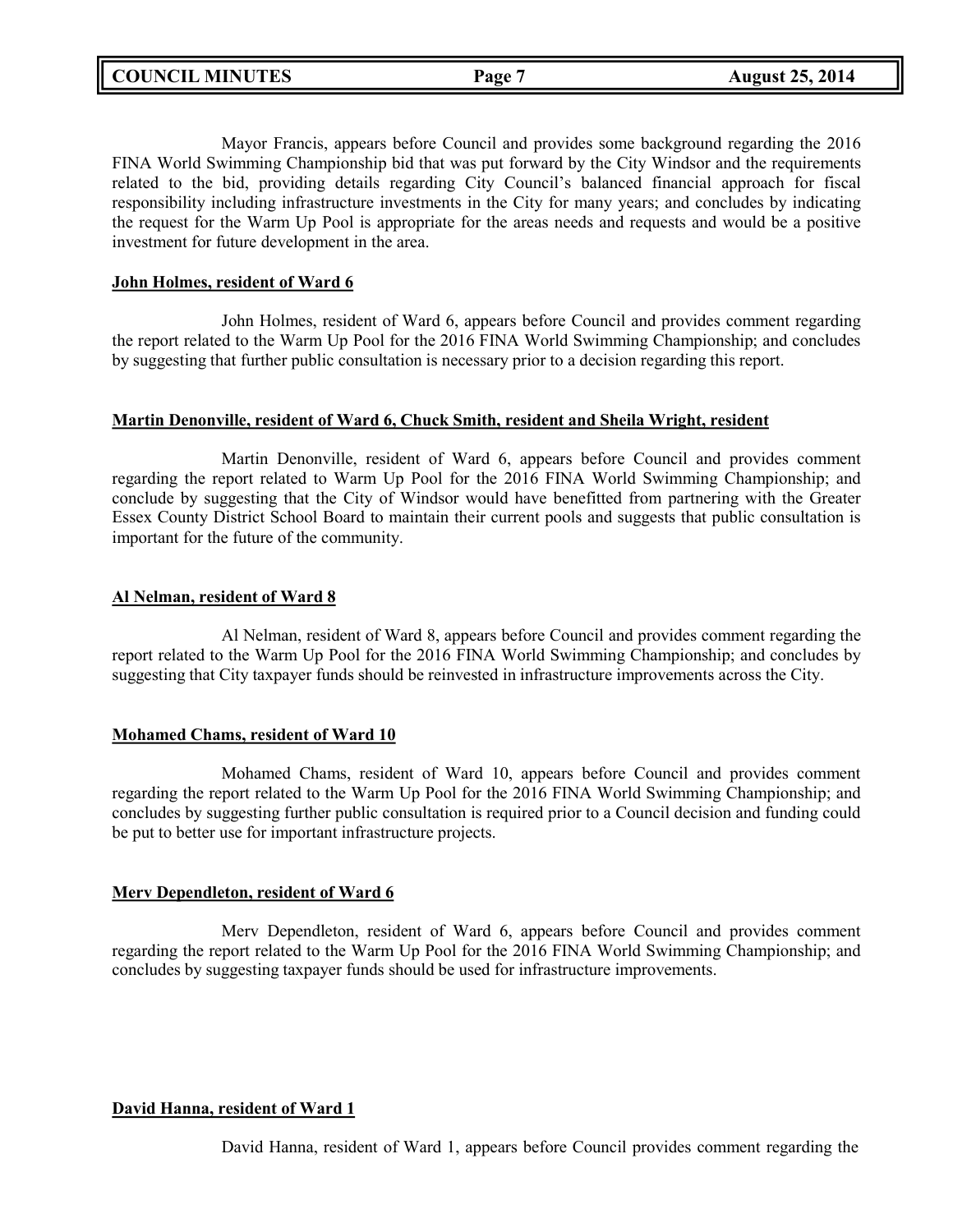| <b>COUNCIL MINUTES</b> | Page 8 | <b>August 25, 2014</b> |
|------------------------|--------|------------------------|
|                        |        |                        |

report related to the Warm Up Pool for the 2016 FINA World Swimming Championship indicating that taxpayer funds should be utilized for infrastructure improvements; and concludes by requesting clarification on the funds that FINA should be providing to the City of Windsor for the event.

## **SR/11543 17**

(For final disposition of this matter, see Clause **CR225/2014** in Schedule "A" attached hereto.)

## **Cabana Road Active Transportation Facilities for the Windsor Loop and CQ28-2013 Feasibility of Constructing a Pilot Segregated Cycle Lane**

### **David Allen, resident of Ward 1**

David Allen, resident of Ward 1, appears before Council and provides comment on the Cabana Road Active Transportation Facilities for the Windsor Loop and CQ28-2013 Feasibility of Constructing a Pilot Segregated Cycle Lane report expressing opposition to the bollards; and concludes by suggesting widening of Cabana Road should be investigated prior to the possibility of bike lanes being installed.

### **Denise Ghanam, resident of Ward 1**

Denise Ghanam, resident of Ward 1, appears before Council and provides comment on the Cabana Road Active Transportation Facilities for the Windsor Loop and CQ28-2013 Feasibility of Constructing a Pilot Segregated Cycle Lane report expressing concern with the installation of proposed bike lanes on Cabana Road; and concludes by suggesting the possibility of widening Cabana Road should be investigated prior to the possibility of bike lanes being installed.

### **Cathy Archer, resident of Ward 1**

Cathy Archer, resident of Ward 1, appears before Council and provides comment on the Cabana Road Active Transportation Facilities for the Windsor Loop and CQ28-2013 Feasibility of Constructing a Pilot Segregated Cycle Lane report indicating her support for the installation of the separated bike lanes; and concludes by expressing opposition to the installation of bollards in the area.

### **Umakant Amin, resident of Ward 1**

Umakant Amin, resident of Ward 1, appears before Council and speaks in support of the Cabana Road Active Transportation Facilities for the Windsor Loop and CQ28-2013 Feasibility of Constructing a Pilot Segregated Cycle Lane report; and concludes by suggesting that bollards not be implemented.

### **Neil Campbell, representing Windsor Bicycling Committee**

Neil Campbell, representing Windsor Bicycling Committee, appears before Council and speaks in support of the Cabana Road Active Transportation Facilities for the Windsor Loop and CQ28-2013 Feasibility of Constructing a Pilot Segregated Cycle Lane; and concludes by expressing support for the segregated bike lanes.

## **Lori Newton, President, Bike Friendly Windsor Essex**

Lori Newton, President, Bike Friendly Windsor Essex, appears before Council and speaks in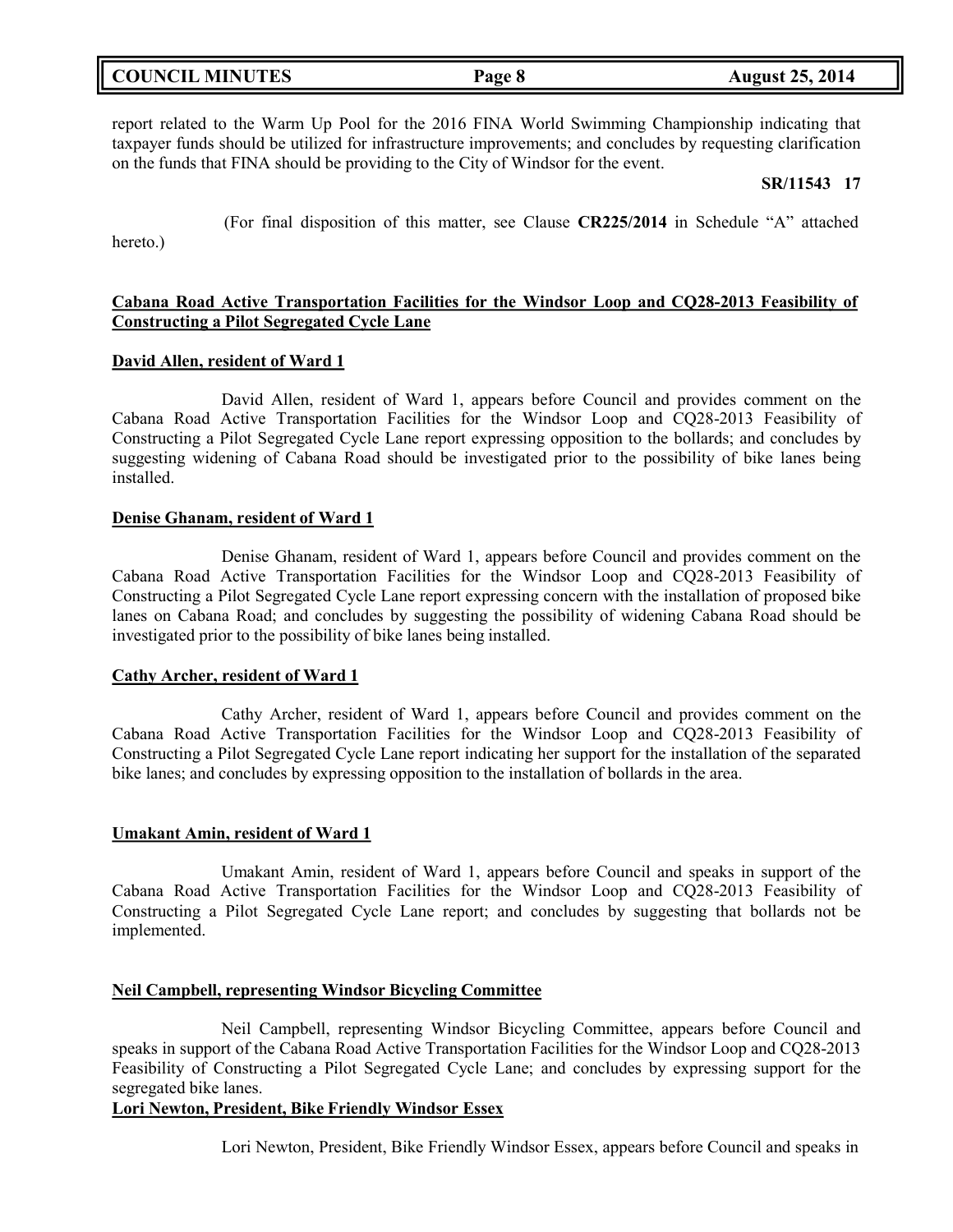|  | <b>COUNCIL MINUTES</b> |
|--|------------------------|
|--|------------------------|

support of the Cabana Road Active Transportation Facilities for the Windsor Loop and CQ28-2013 Feasibility of Constructing a Pilot Segregated Cycle Lane report; and concludes by suggesting that investing in bicycling encourages a healthy lifestyle and promotes healthy active living in the community.

## **David Hanna, resident of Ward 1**

David Hanna, resident of Ward 1, appears before Council and speaks in support of the Cabana Road Active Transportation Facilities for the Windsor Loop and CQ28-2013 Feasibility of Constructing a Pilot Segregated Cycle Lane report; and concludes by suggesting bicycling is becoming a global trend and a positive option for this community and City Council should consider a turn lane as well as covered bus shelters in the area as an option.

Moved by Councillor Maghnieh, seconded by Councillor Sleiman,

**M325-2014** That in accordance with Rule 10.9 of the Procedure By-law with respect to deadline for registering as a delegation, that Kieran McKenzie, resident of Ward 1, and Margaret Williams, resident of Ward 1, **BE ALLOWED** to be heard regarding the report of the City Engineer (Cabana Road Active Transportation Facilities for the Windsor Loop and CQ28-2013 Feasibility of Constructing a Pilot Segregated Cycle Lane).

Carried.

### **Kieran McKenzie, resident of Ward 1**

Kieran McKenzie, resident of Ward 1, appears before Council and speaks in support of the Cabana Road Active Transportation Facilities for the Windsor Loop and CQ28-2013 Feasibility of Constructing a Pilot Segregated Cycle Lane report; and concludes by suggesting that this investment in infrastructure should include segregated bike lanes being installed immediately and future possible widening of Cabana Road.

### **Margaret Williams, resident of Ward 1**

hereto.)

Margaret Williams, resident of Ward 1, appears before Council and speaks in support of proposed bike lanes and widening Cabana Road to three lanes; and concludes by suggesting that the restriction in the width of Cabana will ensure that the tree cover in the area will be maintained also indicating that new curbs and gutters are not necessary at this time.

### **MB/5331 1**

(For final disposition of this matter, see Clause **CR209/2014** in Schedule "A" attached

Moved by Councillor Valentinis, seconded by Councillor Gignac, **M326-2014** That Rule 3.5 of the Procedure By-law **BE WAIVED** to extend the meeting beyond 11:00 o'clock p.m. to continue to discuss the remainder of business items. Carried unanimously at 10:47 o'clock p.m.

### **Councillor Halberstadt's Notice of Motion**

## **Steve Di Giacomo, resident of Ward 4**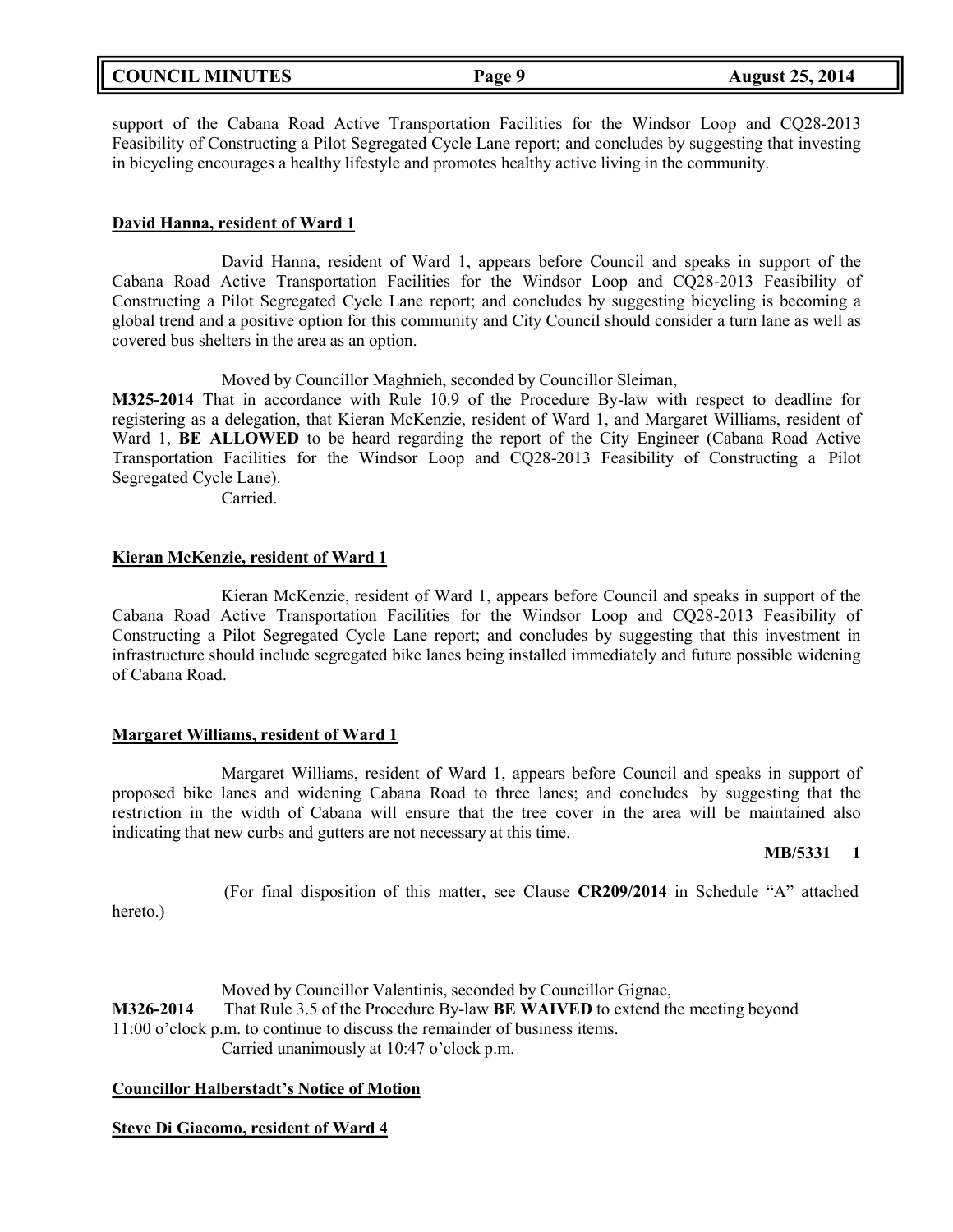| <b>COUNCIL MINUTES</b> |  |  |
|------------------------|--|--|
|------------------------|--|--|

Steve Di Giacomo, resident of Ward 4, appears before Council in support of Councillor Halberstadt's Notice of Motion to include reconstruction of the 900 block of Louis Avenue in the City's 1-5 year Capital budget for 2015-2019; and concludes by suggesting the increased traffic has contributed to the decay of the roadway.

### **Kate Tapak, resident of Ward 4**

Kate Tapak, resident of Ward 4, appears before Council in support of Councillor Halberstadt's Notice of Motion to include reconstruction of the 900 block of Louis Avenue in the City's 1-5 year Capital budget for 2015-2019; and concludes by presenting several written submissions that reaffirm the request.

SL2014

### **Regular Business Items (for final disposition of these matters see Schedule "A" attached)**

Item 10Declaration of the Vacant parcel of Land Municipally Known as 0 Wyandotte Street East (Next west of 8549 Wyandotte Street East) Surplus and Authority to Offer the Land for Sale

Item 14 Sponsorship Support & Waiver of Fees for the  $56<sup>th</sup>$  Tour di Via Italia – August 31, 2014

### **Consideration of Committee Reports**

Moved by Councillor Maghnieh, seconded by Councillor Marra, **M327-2014** That the **Report of the special In-camera** meeting held August 25, 2014, **BE ADOPTED** as presented. Carried.

Councillor Jones was absent from the meeting when the vote was taken on this matter.

ACO2014

Moved by Councillor Maghnieh, seconded by Councillor Marra, **M328-2014** That the **Report of the International Relations Committee** meeting held **August** 13, 2014 **BE ADOPTED** as presented. Carried. Councillor Jones was absent from the meeting when the vote was taken on this matter.

MB2014

### **By-laws**

Moved by Councillor Payne, seconded by Councillor Sleiman,

That the following By-laws No. 145-2014 through 155-2014 (inclusive), be introduced and read a first and second time:

- 145-2014 "A BY-LAW TO AMEND BY-LAW 93-2012 (the purchasing Bylaw)", (See Item 7)
- 146-2014 "A BY-LAW TO FURTHER AMEND BY-LAW NUMBER 9148 BEING A BY-LAW TO REGULATE TRAFFIC WITHIN THE LIMITS OF THE CITY OF WINDSOR", authorized by CAO2797, approved July 28, 2014
- 147-2014 "A BY-LAW TO AUTHORIZE THE CORPORATION OF THE CITY OF WINDSOR TO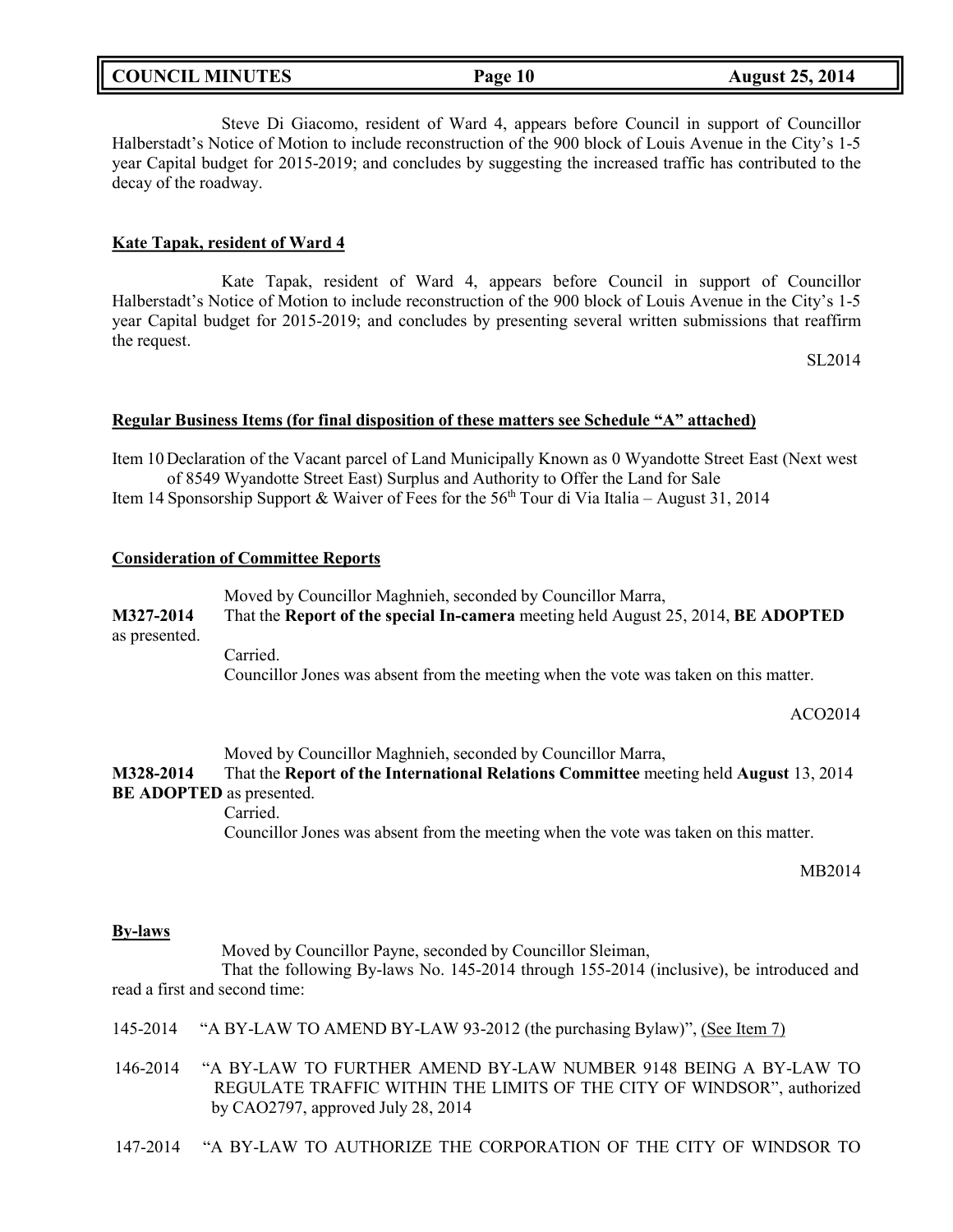## **COUNCIL MINUTES Page 11 August 25, 2014**

ENTER INTO EXTENSION AGREEMENTS AND FOR THE CHIEF ADMINISTRATIVE OFFICER AND CLERK TO EXECUTE SUCH AGREEMENTS", authorized by M41-2012, adopted January 23, 2012

- 148-2014 "A BY-LAW TO FURTHER AMEND BY-LAW NUMBER 2-2006, BEING A BY-LAW TO ESTABLISH AND MAINTAIN A SYSTEM FOR THE COLLECTION AND DISPOSAL OF WASTE IN THE CITY OF WINDSOR", (See Item 2)
- 149-2014 "A BY-LAW TO FURTHER AMEND BY-LAW 9023 BEING A BY-LAW TO REGULATE VEHICULAR PARKING WITHIN THE LIMITS OF THE CITY OF WINDSOR ON MUNICIPAL STREETS, MUNICIPAL PARKING LOTS AND PRIVATE PROPERTIES", authorized by CAO2795, approved July 24, 2014
- 150-2014 "A BY-LAW TO FURTHER AMEND BY-LAW 9023 BEING A BY-LAW TO REGULATE VEHICULAR PARKING WITHIN THE LIMITS OF THE CITY OF WINDSOR ON MUNICIPAL STREETS, MUNICIPAL PARKING LOTS AND PRIVATE PROPERTIES", authorized by CAO2796, approved July 24, 2014
- 151-2014 "A BY-LAW TO FURTHER AMEND BY-LAW NUMBER 8600 CITED AS THE "WINDSOR CORE AREA ZONING BY-LAW"", authorized by CR666/2004, adopted July 12, 2004
- 152-2014 "A BY-LAW TO FURTHER AMEND BY-LAW NUMBER 8156 BEING A BY-LAW PROHIBITING, REGULATING AND RESTRICTING THE KEEPING OF ANIMALS WITHIN THE CITY OF WINDSOR OR DEFINED AREAS THEREOF", authorized by CR178/2014, adopted July 7, 2014
- 153-2014 "A BY-LAW TO PROVIDE THAT PART-LOT CONTROL SHALL NOT APPLY TO CERTAIN LAND THAT IS WITHIN REGISTERED PLAN 12M-592 IN THE CITY OF WINDSOR", authorized by By-Law 139-2013, passed August 26, 2013
- 154-2014 "A BY-LAW TO FURTHER AMEND BY-LAW NUMBER 8600 CITED AS THE "CITY OF WINDSOR ZONING BY-LAW"", authorized by Planning & Economic Development Standing Committee Report No. 235
- 155-2014 "A BY-LAW TO CONFIRM THE PROCEEDINGS OF THE COUNCIL OF THE CORPORATION OF THE CITY OF WINDSOR AT ITS MEETING HELD ON THE TWENTY FIFTH DAY OF AUGUST, 2014"

Carried. Councillor Jones was absent from the meeting when the vote was taken on this matter.

Moved by Councillor Valentinis, seconded by Councillor Dilkens, That the Committee of the Whole does now rise and report to Council respecting the business items considered by the Committee:

- **1) Communication Items (as amended)**
- **2) Consent Agenda (as amended)**
- **3) Items Deferred**
- **Items Referred**
- **4) Consideration of the Balance of Business Items (see Schedule "A")**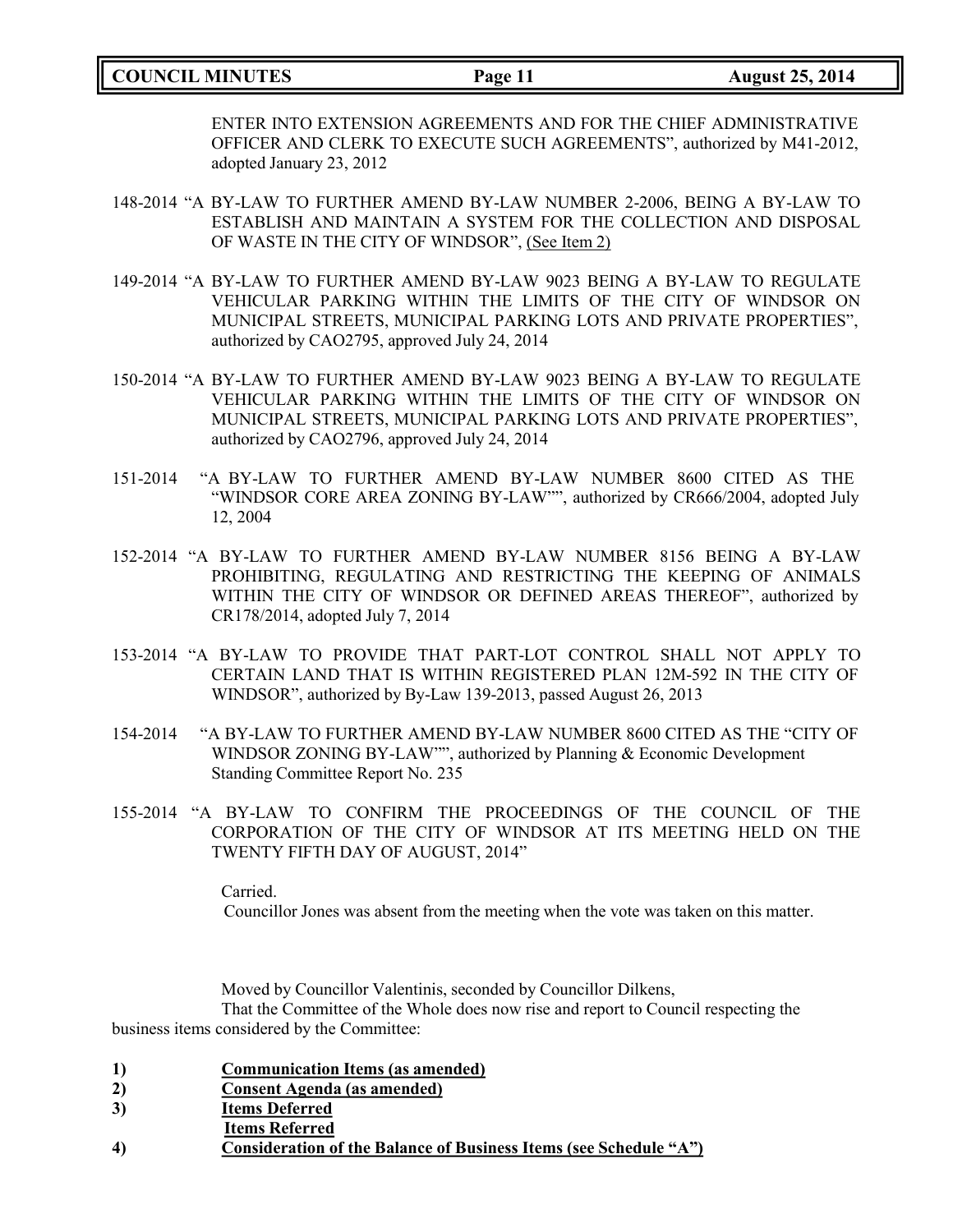## **COUNCIL MINUTES Page 12 August 25, 2014**

## **5) Committee Reports (as presented)**

## **6) By-laws given first and second readings (as presented)**

Carried.

Councillor Jones was absent from the meeting when the vote was taken on this matter.

## **Notices of Motion**

Moved by Councillor Halberstadt, seconded by Councillor Valentinis,

**M329-2014 WHEREAS** the 900 block of Louis Ave. has not been rehabilitated since the 1950s; and **WHEREAS** City Council has received a petition with 42 names on it from the residents of this block to support reconstruction of the 900 block; and

**WHEREAS** commercial businesses on Erie Street, as well as the Via Italia BIA are in support

of the petition; and

**WHEREAS** comments were submitted at the November, 2013 Ward 4 meeting as follows:

"Extremely poor asphalt road."

"High volume of traffic from parishioners of St. Angela Church for regular services and functions and funeral processions"

"People parking and driving there who are patrons for Erie Street businesses."

"Poor sidewalks and curbs are badly in need of repair."; and

**WHEREAS** 311 has been flooded with requests to repair this road;

**THEREFORE LET IT BE RESOLVED** that City Council include the reconstruction of

the

900 block of Louis Ave., next to St. Angela Merici Church, **BE INCLUDED** in the city's 1-5-year Capital budget

2015-2019.

Carried.

Councillors Gignac, Sleiman, Dilkens and Payne voting nay. Councillor Jones was absent from the meeting when the vote was taken on this matter.

SL2014

## **Third Reading of By-laws**

Moved by Councillor Gignac, seconded by Councillor Halberstadt,

That the following By-laws No. 145-2014 through 155-2014 (inclusive), having been read a first and second time be now read a third time and finally passed and that the Mayor and Clerk **BE AUTHORIZED** to sign and seal the same notwithstanding any contrary provision of the Council.

Carried.

Councillor Jones was absent from the meeting when the vote was taken on this matter.

## **Petitions**

Moved by Councillor Marra, seconded by Councillor Kusmierczyk,

**M330-2014** That the petition presented by Councillor Dilkens on behalf of David Allen and the Cabana Road residents opposed to bollards in the proposed area of bike lane reconstruction on Cabana Road **BE RECEIVED** by the Clerk and the petition **BE NOTED AND FILED**.

Carried.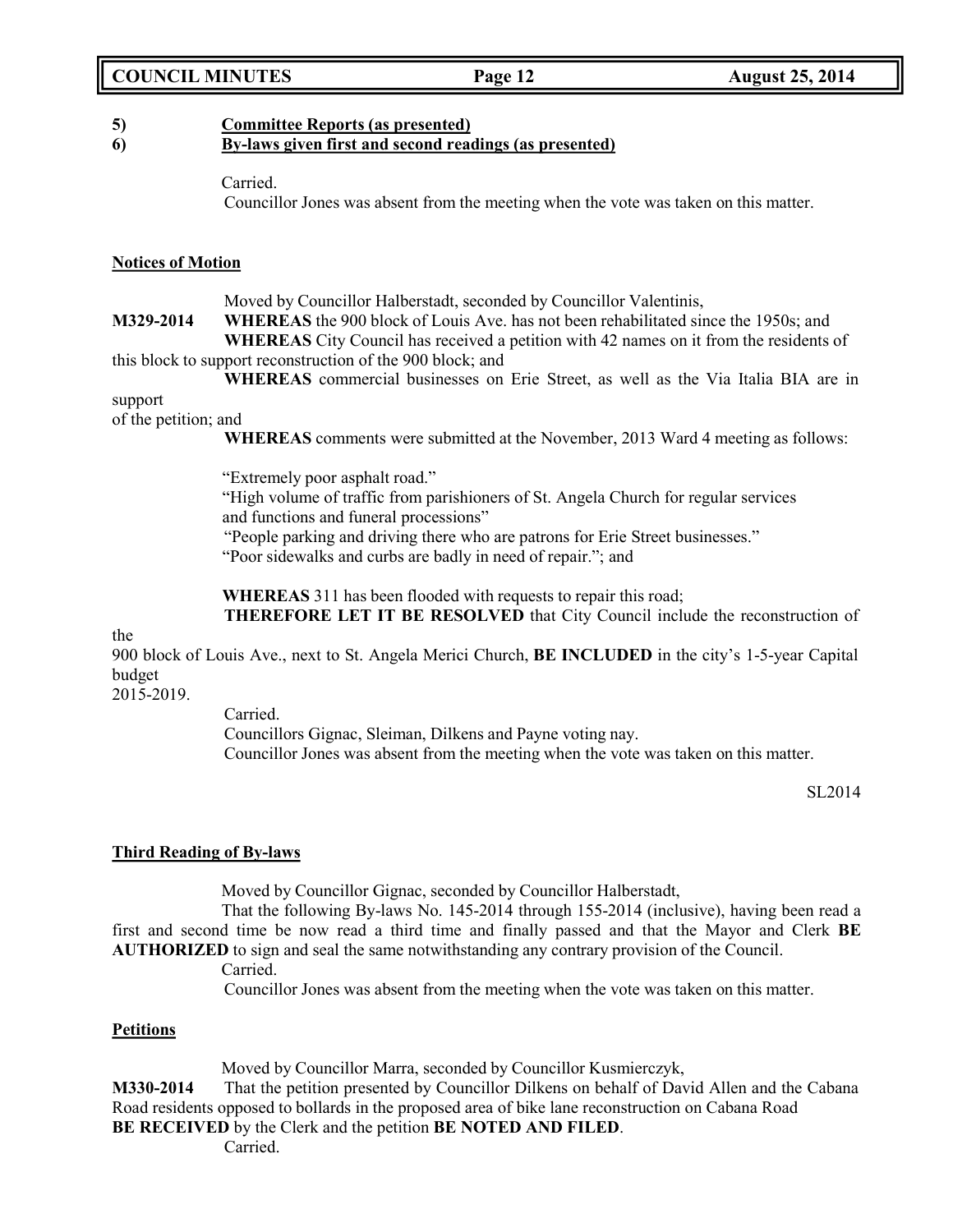Councillor Jones was absent from the meeting when the vote was taken on this matter.

ACO/11248

## **Council Questions**

Moved by Councillor Maghnieh, seconded by Councillor Valentinis,

**M331-2014** That the following Council Question by Councillor Marra **BE APPROVED**, and that Administration **BE DIRECTED** to proceed with the necessary actions to respond to the Council Question in the form of a written report, consistent with Council's instructions, and in accordance with Section 17.1 of the Procedure By-law 98-2011:

### CQ21-2014

Asks that Administration prepare a report in response to concerns that have been received with regards to pedestrian safety along Meadowbrook Lane south of La Residence Richelieu (3140 Meadowbrook Lane) and Riverside Place Long-Term Care (3181 Meadowbrook Lane). There are no sidewalks on the east or west side of this portion of Meadowbrook Lane to the most southern limit at Forest Glade Drive. I am requesting cost estimates for sidewalks or pathways and pedestrian/street lights.

Carried.

Councillor Jones was absent from the meeting when the vote was taken on this matter.

ST2014

Moved by Councillor Maghnieh, seconded by Councillor Valentinis,

**M332-2014** That the following Council Question by Councillor Halberstadt **BE APPROVED**, and that Administration **BE DIRECTED** to proceed with the necessary actions to respond to the Council Question in the form of written report, consistent with Council's instructions, and in accordance with Section 17.1 of the Procedure By-law 98-2011:

### CQ22-2014

Asks the Office of the City Engineer to report on the stress on his right-of-way officers caused by the recent spike in complaint-driven enforcement under bylaw 25-2010, whereby residents – who have for years and decades contributed to the beautification of the city with landscaping, flowers, hedges and gardens on either side of the sidewalks in front of their homes – have been ordered to promptly remove these beautification features due to retaliatory complaints. The intent is to provide education to well-meaning residents on the implications of the bylaw and to review bylaw 25 for possible easing of these right-of-way restrictions and the reliance on complaints to trigger reactionary enforcement.

Carried.

Councillor Jones was absent from the meeting when the vote was taken on this matter.

SW2014

### **Adjournment**

Moved by Councillor Payne, seconded by Councillor Sleiman, That this Council meeting stand adjourned until the next regular meeting of Council or at the

call of the Mayor.

Carried.

Councillor Jones was absent from the meeting when the vote was taken on this matter.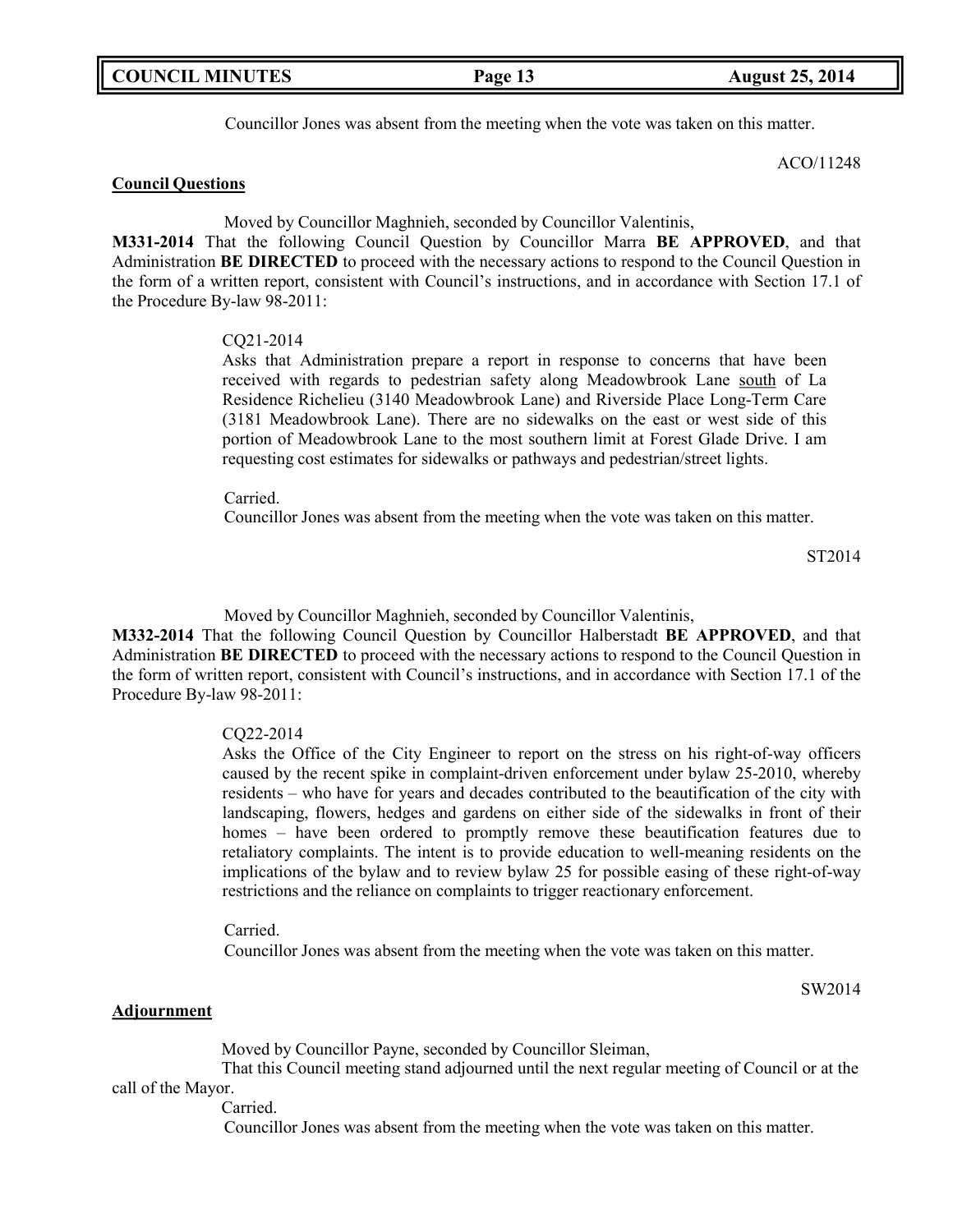|  | <b>COUNCIL MINUTES</b> |
|--|------------------------|
|--|------------------------|

**Page 14 August 25, 2014** 

Accordingly, the meeting is adjourned at 11:40 o'clock p.m.

**MAYOR**

**CITY CLERK**

**THIS IS A DRAFT COPY**

**SUPERVISOR OF COUNCIL SERVICES(A)**

**DEPUTY CITY CLERK/SENIOR MANAGER OF COUNCIL SERVICES**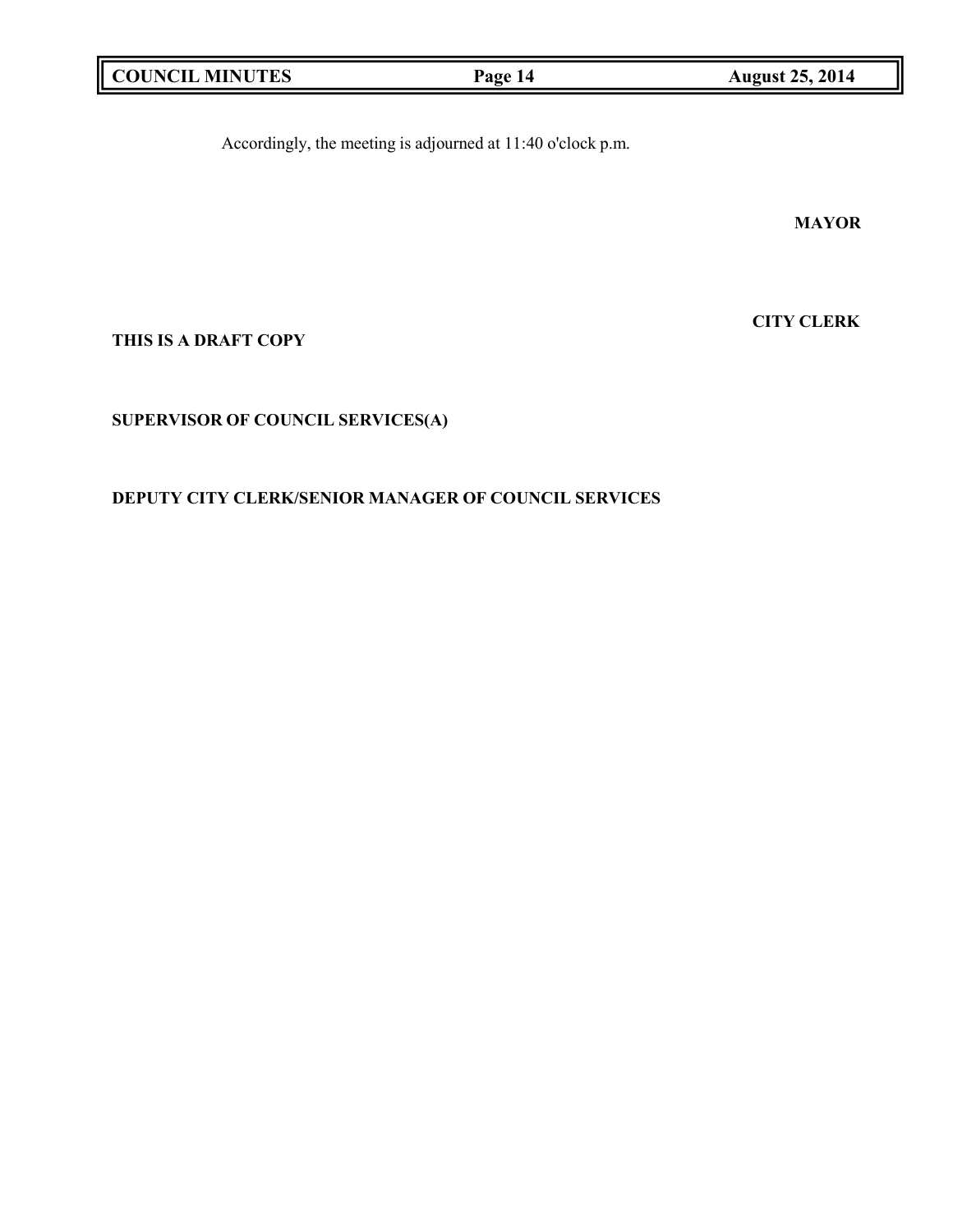## **COUNCIL MINUTES Page 15 August 25, 2014**

Dilkens Jones

### CR209/2014

- I. That Council **SUPPORT** widening the existing pavement on Cabana Road from Northway Avenue to Walker Road for the construction of separated bike lanes including the incorporation of a 0.5m buffer with physical barriers or additional turning capacity into the design where appropriate at key intersections (eg: McGraw, Longfellow, Casgrain) as confirmed by a Consultant peer review as a first project in completing the Windsor LOOP; and,
- II. That the estimated cost of \$4,290,000 plus HST to **BE FUNDED** from 007-5410-1790- WLOOP-7111031; and,
- III. That in light of the recent commitment for active transportation on Cabana Road, City Council **REQUEST** the MTO to extend appropriate connections for the Rt. Hon. Herb Gray Parkway 20 km trail network to the east limits of the MTO jurisdiction at approximately Northway Avenue; and further,
- IV. That Administration **INVESTIGATE** the possibility of coloured cycle lanes in addition to coloured lines, as well as alternatives to bollards and **REPORT BACK** to Council.

Carried.

Report Number **17147 MB/5331 1**

Internal Distribution Public Works [Jennifer Leitzinger] City Engineer Chief Financial Officer and City Treasurer

Gignac Halberstadt

CR210/2014 That By-law 2-2006 **BE AMENDED** to include the following changes:

- Add a definition for "Public View"
- Add the term Owner and Occupant to all subsections of Section 3 and 4.
- Add a new Section 3.5 as follows:

*"3.5 To address operational issues, the Manager may, in his or her sole discretion, exempt an owner or occupant from a part or parts of the provisions of Section 3 for a specified period of time."*

Amend Sections 4.7 to delete the reference to 8pm and substitute *"...within 24 hours of being deemed non-collectible by the Manager."*

Add a new s.4.9.1 as follows:

*"4.9.1 Every owner/occupant shall store all garbage containers, recycling material containers and yard waste containers out of public view".*

Carried.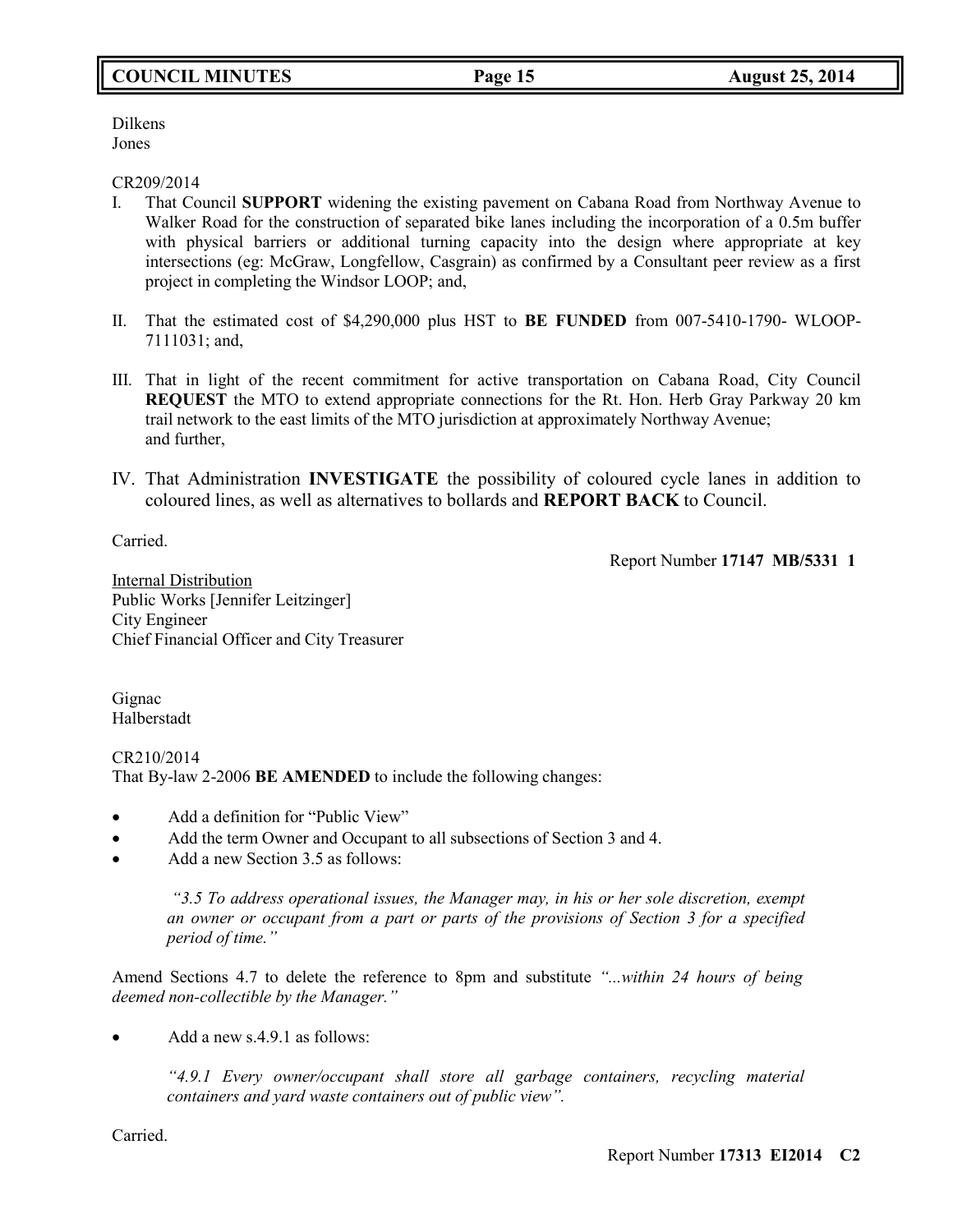## **COUNCIL MINUTES Page 16 August 25, 2014**

Internal Distribution Public Works [Anne Marie Albidone] City Engineer City Solicitor

Gignac Halberstadt

CR211/2014

That the CAO and City Clerk **BE AUTHORIZED** to sign the Corporate Customer Agreement - Wireless Services - Sharing Group with Attached Master Services Agreement with Telus, subject to approval as to Form by the City Solicitor, Technical Content by the CIO/Executive Director of IT and as to Financial Content by the Chief Financial Officer and City Treasurer.

Carried.

Report Number **17342 APM/11978 C3**

**Appendices** Agreement

**Internal Distribution** Information Technology [Harry Turnbull, Executive Director] Purchasing Manager Chief Financial Officer and City Treasurer City Solicitor

Marra Halberstadt

CR212/2014

That the report of the City Engineer dated August 13, 2014 entitled "Relocation of Garbage Collection in the 1200 Block of Kildare (east side); the 1200 Block of Devonshire (west side); and the 1000 Block of Shepherd (south side)" **BE DEFERRED** to allow residents a chance to discuss this possible change in garbage pick-up and to prepare their response.

Carried.

Report Number **17327 EI2014 4**

Internal Distribution Public Works [Anne Marie Albidone] Executive Director of Operations City Engineer Chief Financial Officer and City Treasurer City Solicitor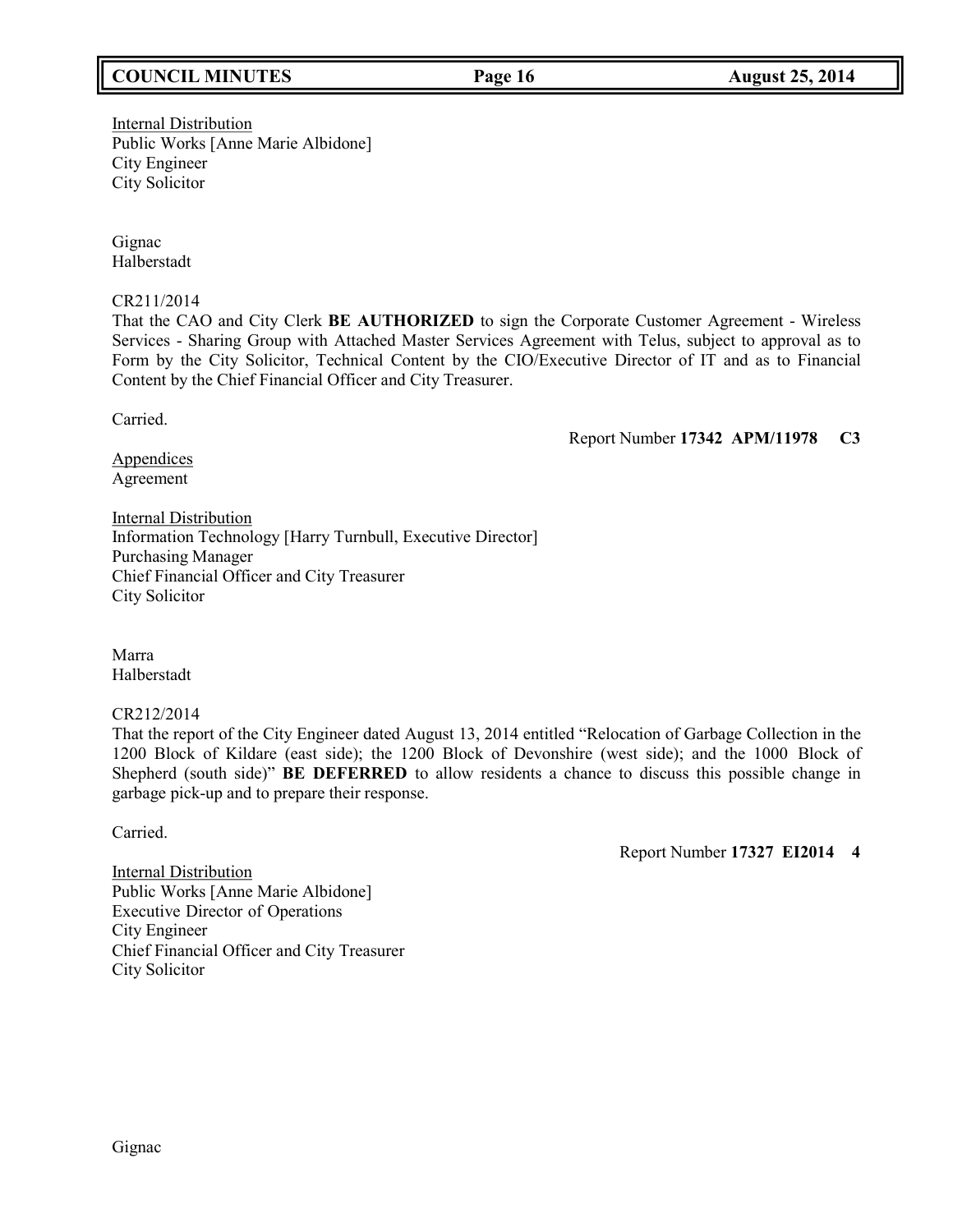## **COUNCIL MINUTES Page 17 August 25, 2014**

Halberstadt

### CR213/2014

That City Council **APPROVE** the expenditure of additional funds in the amount of \$79,146 (+ HST) for IBI Group (formerly Giffels Associates Ltd.) to complete the Banwell Corridor Improvements Class Environmental Assessment Study to **BE FUNDED** through the Capital Budget Funds for Environmental Study Reports - Project ID 7086010.

Carried.

Report Number **17306 SW/9581 C5**

Internal Distribution Public Works [Wesley Hicks] City Engineer Manager of Transportation Planning, Josette Eugeni Chief Financial Officer and City Treasurer

Gignac Halberstadt

CR214/2014

THAT the Consulting Firm of Stantec Consultants Ltd. **BE RETAINED** for the design, preparation of contract drawings and specifications, and contract administration for the Improvements to the Grit Removal Facility at the Lou Romano Water Reclamation Plant for a fee of **\$699,840.00** (plus HST) in accordance with their proposal for engineering services per RFP 31-14 dated July 25, 2014; and

THAT the Chief Administrative Officer and City Clerk **BE AUTHORIZED** to sign a contract with the proponent, satisfactory in technical content to the City Engineer, in financial content to the City Treasurer, and in form to the City Solicitor.

Carried.

Report Number **17329 SW/11979 C6**

Internal Distribution Public Works [Ed Valdez] Senior Manager Pollution Control, Chris Manzon City Engineer Purchasing Manager Chief Financial Officer and City Treasurer City Solicitor

Gignac Halberstadt

CR215/2014

- I. That the report of the City Solicitor dated July 22, 2014 entitled "Purchasing Bylaw periodic review ad amendment" **BE RECEIVED** in satisfaction of the obligation imposed by section 165 of Bylaw 93- 2012 (the "Bylaw") to conduct a review prior to the close of every Council term; and
- II. That Bylaw 145-2014 amending the Purchasing Bylaw **BE PASSED**, to effect the changes to the Purchasing Bylaw described in this report.

Carried.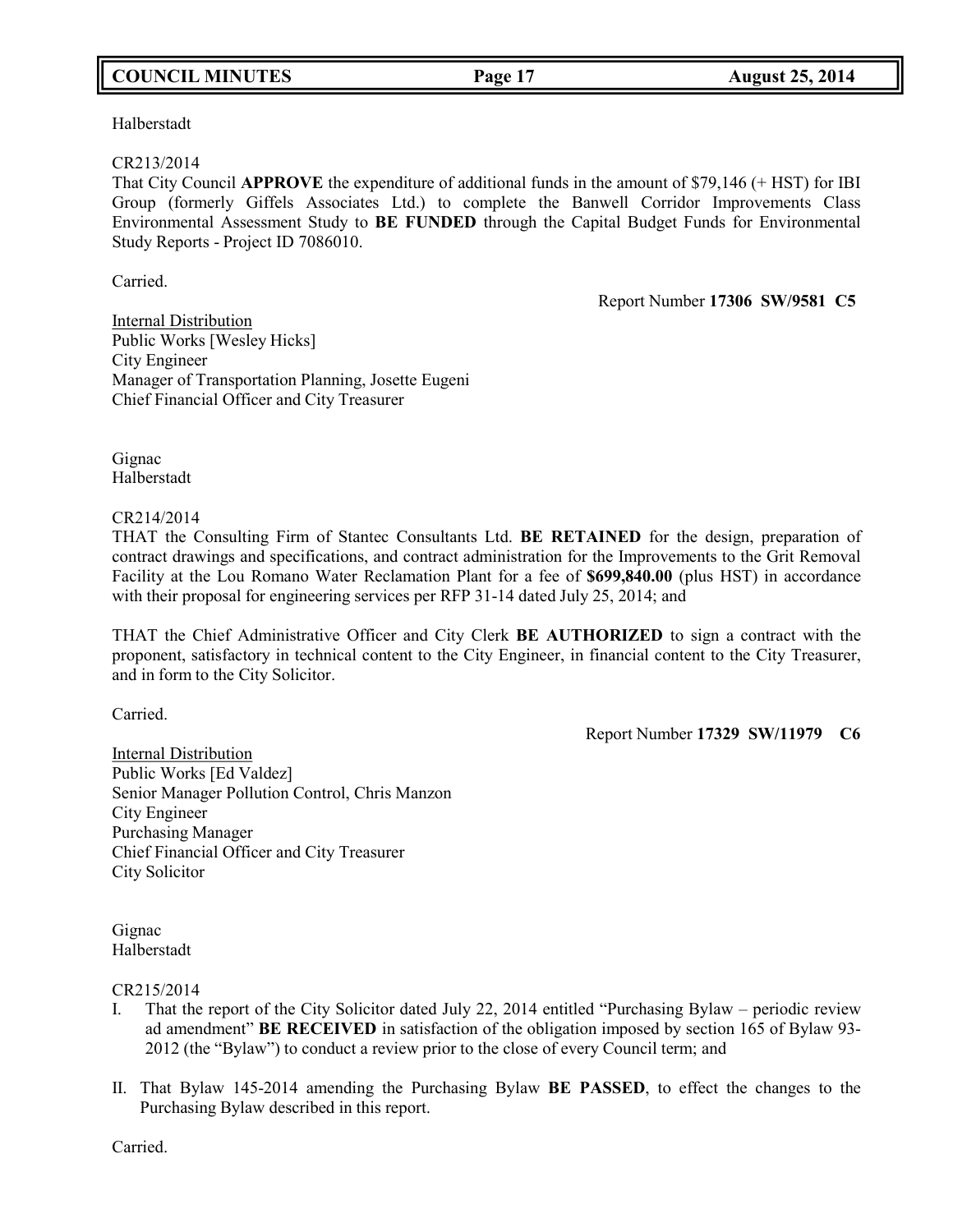## **COUNCIL MINUTES Page 18 August 25, 2014**

Report Number **18197 AB2014 C7**

**Internal Distribution** Legal [Shelby Askin Hager, City Solicitor] Purchasing Manager

Gignac Halberstadt

### CR216/2014

- I) That the Chief Administrative Officer and City Clerk **BE AUTHORIZED** to sign a contract with Rorison Industrial Electric Ltd. In the amount of \$749,824.00 (plus HST), satisfactory in technical content to the City Engineer, in financial content to the City Treasurer, and in form to the City Solicitor; and,
- II) That the additional funds required to complete the project **BE FUNDED** through a transfer of \$152,020.90 from the Little River Pollution Control Plant Reserve (Fund 132).

Carried.

Report Number **17328 SW/11756 C8**

Internal Distribution Public Works [John Guidolin] City Engineer Senior Manager Pollution Control, Chris Manzon Chief Financial Officer and City Treasurer City Solicitor

Gignac Halberstadt

CR217/2014

- a) That this report from the Executive Director of Housing and Children's Services regarding a six year extension of the current Investment in Affordable Housing for Ontario Program from 2014 to 2020, known as the IAH (2014 Extension) **BE APPROVED**; and,
- b) That the Executive Director of Housing and Children's Services **REPORT BACK** to Council regarding the final total amount of the Windsor Essex funding allocation under the IAH (2014 Extension) when the information becomes available from the Ministry of Municipal Affairs and Housing; and,
- c) That the Community Development and Health Commissioner **BE AUTHORIZED** to confirm to the Ministry of Municipal Affairs and Housing that the City of Windsor will act as Service Manager to deliver a funding allocation for Years 1 to 6 of the IAH (2014 Extension) and further that the City will be a participating municipality in the program, provided the cost of the program does not exceed the funding received from the Federal and Provincial governments, with the exception of the Rental Housing capital program component requirement to set property taxes at the single residential rate for any units receiving funds under the program; and,
- d) That Community Development and Health Commissioner **BE AUTHORIZED** to submit Program Delivery and Fiscal Plan to the Ministry of Municipal Affairs and Housing outlining, among other things, how the Windsor/Essex funding allocation will be used over the life of the IAH (2014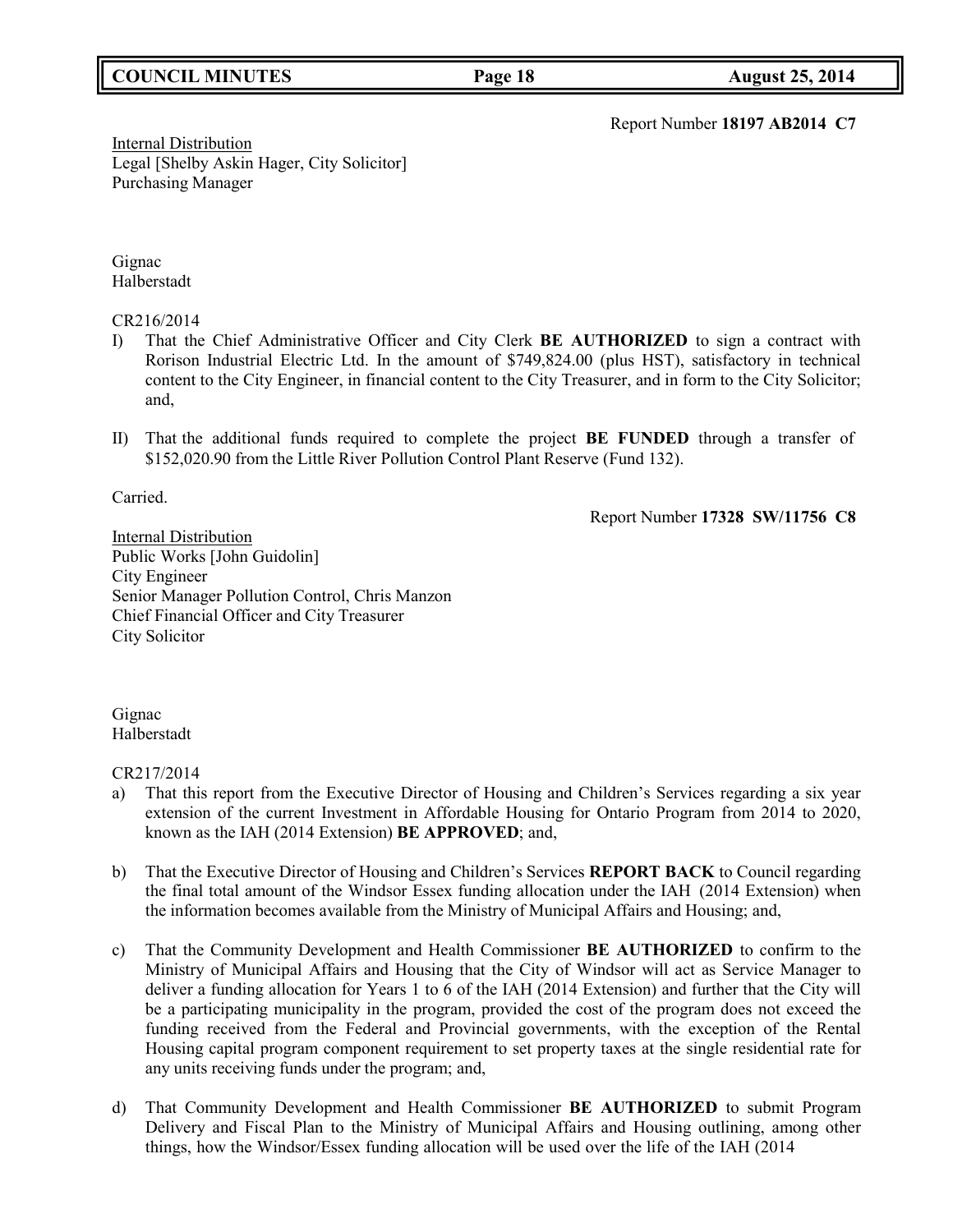Extension) program as required; and,

- e) That the Chief Administrative Officer and the City Clerk **BE AUTHORIZED** to execute the Administration Agreement to secure funding and deliver the IAH (2014 Extension) in Windsor Essex provided further the IAH Administration Agreement and documents are in a form satisfactory to the City Solicitor; satisfactory in financial content to the Chief Financial Officer and satisfactory in content to the Executive Director of Housing and Children's Services; and,
- f) That the Executive Director of Housing and Children's Services **BE AUTHORIZED** to make the necessary submissions to secure funding and deliver the IAH (2014 Extension) in Windsor Essex; and,
- g) That the Executive Director of Housing and Children's Services **BE AUTHORIZED** to approve amendments to the IAH (2014 Extension) delivery and submissions and submit the amended submissions to the Ministry of Municipal Affairs and Housing over the program duration; and
- h) That the Executive Director of Housing and Children's Services **BE AUTHORIZED** to acquire at the appropriate time, additional resources and partner or agency support to deliver components of the IAH (2014 Extension) at a cost not to exceed the administration fees provided by the Federal and Provincial governments related to the program; and,
- i) That the City Treasurer **BE AUTHORIZED** to set the property tax rate equivalent to the single residential rate for units receiving funding under the Rental Housing capital component of the IAH (2014 Extension) located in the City of Windsor; and,
- j) That the Executive Director of Housing and Children's Services **BE AUTHORIZED,** to establish a Revolving Fund to manage and re-deliver program funds repaid by IAH Program and IAH (2014 Extension) recipients provided the fund is established in compliance with City policies and requirements and managed in compliance with Ministry of Municipal Affairs and Housing program requirements; and,
- k) That the Executive Director of Housing and Children's Services **BE AUTHORIZED,** to establish the minimum number of Revolving Fund accounts and pool and manage funds repaid by recipients from any round, version or extension of the Canada Ontario Affordable Housing Program and the IAH Program to the extent permitted by and in compliance with polices and requirements of the City and the Ministry of Municipal Affairs and Housing; and,
- l) That the Executive Director of Housing and Children's Services **BE AUTHORIZED,** throughout the duration of the IAH (2014 Extension), to take such actions required to implement, operationalize and manage the program, apply practical operational tasks and activity, approve projects, allocate funds, withdraw, negotiate and re-allocate program funds, including re-allocation between the different IAH (2014 Extension) components and program recipients, agencies and organizations to maintain and ensure compliance with program rules and criteria and/or to enable full take-up of program funds and/or to address local community housing needs; and,
- m) That the Community Development and Health Commissioner **BE AUTHORIZED** to execute the necessary agreements and documents related to any program Revolving Fund and the IAH (2014 Extension) provided such agreements and documents comply with the governing program requirements and are in a form satisfactory to the City Solicitor; satisfactory in financial content to the City Treasurer and satisfactory in technical content to the Executive Director of Housing and Children's Services.

Carried.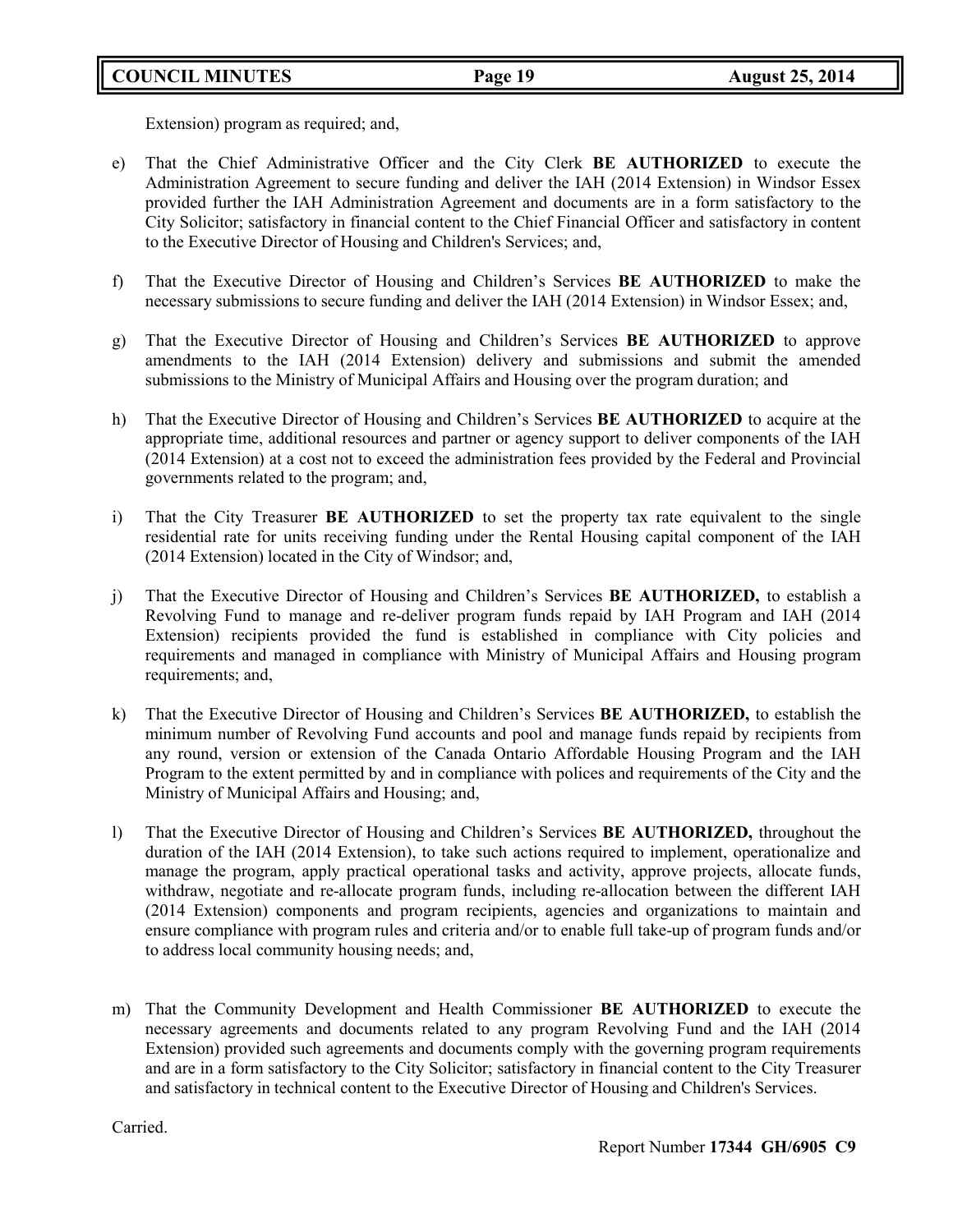## **COUNCIL MINUTES Page 20 August 25, 2014**

**Internal Distribution** Housing and Children's Services [Debbie Cercone] Program Coordinator, Housing and Children's Services [Rob Oleynik] Community Development and Health Commissioner Chief Financial Officer and City Treasurer City Solicitor

Gignac Halberstadt

### CR218/2014

- I. That the following land **BE DECLARED** surplus:
	- Municipal address:
		- 0 Wyandotte Street East located on the south side of Wyandotte Street East extending southerly to the northerly limit of Jerome Street, abutting the westerly lot lines of 8549 Wyandotte Street East and 8560 Jerome Street and the rear lot lines of 819-821 Isack Drive to 861 Isack Drive
	- Legal Description:
		- Part of Lot 130 Concession 1 save and except an approximate 15' wide X 10' deep parcel of land abutting the southerly limit of the Wyandotte Street East right-of-way.
	- Lot size: approximate 15' X 710'
	- Improvements: none-vacant land
- II. That Section 5.3.1.3 of Schedule "A" of By-Law 52-2014 **BE WAIVED**.
- III. That the Manager of Real Estate Services **BE DIRECTED** to offer the subject parcel of land (save and except an approximate 15' X 10' parcel of land abutting the southerly limit of the Wyandotte Street East right-of-way) to the abutting property owners as follows:

| Land to be Offered                                         | <b>Abutting Owner</b>           |
|------------------------------------------------------------|---------------------------------|
| Full width abutting the westerly property limits of the    | Valente Development Corp.       |
| following properties: 8549 Wyandotte St. E., 819-821       | 8475 Wyandotte St. E.           |
| Isack Dr.,                                                 |                                 |
| 0 Isack Dr., and an east-west alley next west of Isack Dr. |                                 |
| Full width abutting the westerly property limit of 833     | Cynthia Lloyd                   |
| Isack Dr.                                                  | 833 Isack Dr.                   |
| Full width abutting the westerly property limit of 839     | Bryan Luckett & Rochelle Emery- |
| Isack Dr.                                                  | Luckett                         |
|                                                            | 839 Isack Dr.                   |
| Full width abutting the westerly property limit of 845     | Cheryl Williams                 |
| Isack Dr.                                                  | 845 Isack Dr.                   |
| Full width abutting the easterly property limit of         | Michelle Lowes                  |
| 8466 Kingston Cr.                                          | 8466 Kingston Cr.               |
| Full width abutting the easterly property limit of         | Arnoldo & Edda Bartoli          |
| 8478 Kingston Cr.                                          | 8478 Kingston                   |
| Full width abutting the easterly property limit of         | Daniela Bulz                    |
| 8490 Kingston Cr.                                          | 8490 Kingston Cr.               |
| Full width abutting the easterly property limit of         | Brian & Tammy Trudell           |
| 8540 Jerome St.                                            | 8540 Jerome St.                 |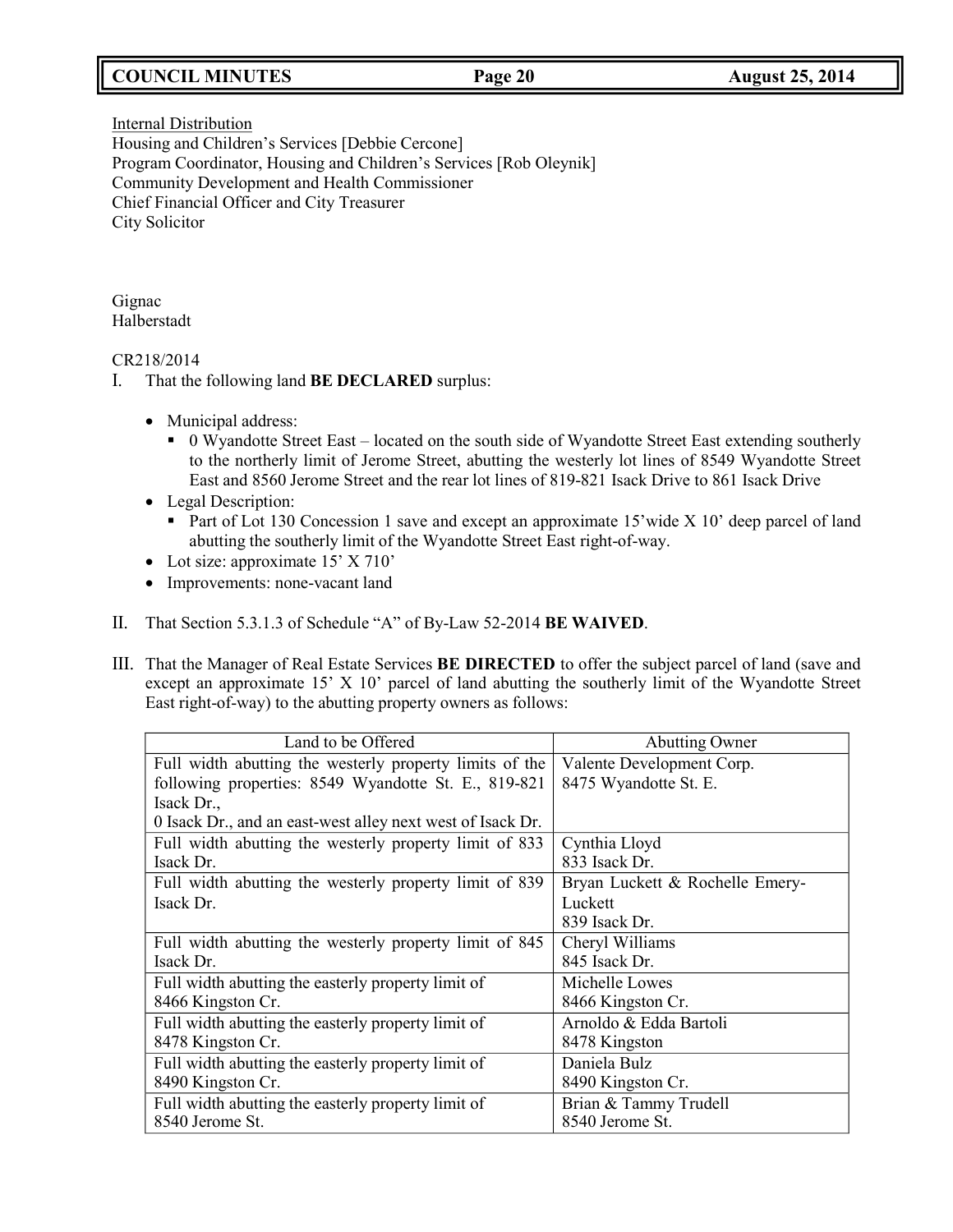|  | <b>COUNCIL MINUTES</b> |
|--|------------------------|
|--|------------------------|

- IV. That prior to the conveyance of the subject parcel of land to any of the abutting property owners that the Real Estate Division confirms whether utility easements are necessary and if required that the City Solicitor **BE DIRECTED** to register the easements on title.
- V. That the conveyance price **BE SET** as follows:
	- Conveyance of land to the owner of 8475 Wyandotte Street East: \$2.50 per square foot plus HST as applicable.
	- Conveyance of land to the remaining owners: \$1.00 plus the cost of deed preparation (\$450.00) plus HST as applicable; and further,
- VI. That Valente Development Corporation **BE REQUESTED** to assume the full cost of the reference plan of survey as ordered by the Real Estate Division prior to the conveyance of land to Valente.

Carried.

Councillor Maghnieh was absent from the meeting when the vote was taken on this matter.

Report Number **17343 APM2014 10**

Internal Distribution Coordinator of Real Estate Services [Frank Scarfone] Manager of Real Estate Services [Mike Stamp**]** City Planner Chief Financial Officer and City Treasurer City Solicitor

Gignac Halberstadt

CR219/2014

That the report of Asset/Lease Administrator with respect to a SUBLEASE AGREEMENT between The Corporation of the City of Windsor and South Essex Community Council **BE RECEIVED** for Information; and

That **APPROVAL BE GIVEN** to the SUBLEASE AGREEMENT between The Corporation of the City of Windsor and South Essex Community Council, in accordance with the following basic terms:

## **BASIC TERMS:**

| a)           | Tenant                   | The Corporation of the City of Windsor                                   |
|--------------|--------------------------|--------------------------------------------------------------------------|
| b)           | Sub-Landlord             | South Essex Community Council                                            |
| $\mathbf{c}$ | <b>Landlord Address</b>  | 215 Talbot Street East, Leamington, Ontario N8H3X5                       |
| d)           | <b>Commencement Date</b> | May 1, 2014                                                              |
| e)           | Term                     | Month to Month (termination by either party with 60-days written notice) |
| f)           | <b>Leased Premises</b>   | 215 Talbot Street East, Leamington, Ontario N8H3X5                       |
|              |                          |                                                                          |

**g) Area of Leased Premises** 1,951 square feet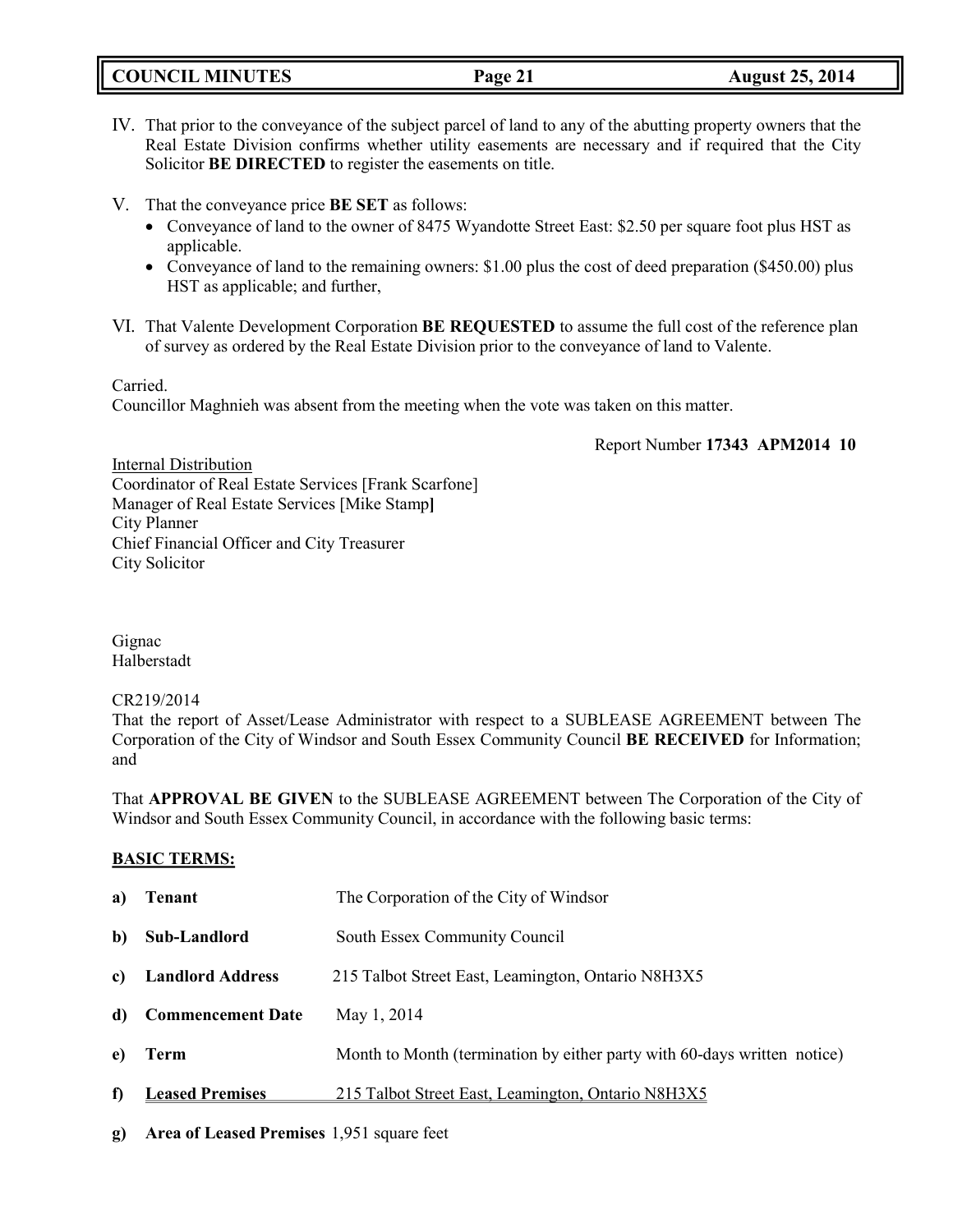## **COUNCIL MINUTES Page 22 August 25, 2014**

- **h) Basic Gross Rental** \$31,255.08 (plus HST) per year
- **i) Monthly Basic Rental** \$2,604.59 (plus HST) per month
- **j) Security Deposit** None
- **k) Land Taxes** Included in basic rent
- **l) Utilities** Included in basic rent
- **m**) **Permitted Use** Office/Meeting
- **n) Insurance** General Liability Insurance **Minimum Limit \$2,000,000.00** Tenant's Legal Liability Insurance Minimum Limit \$300,000.00
- **o) Renewal** None
- **p) Special Provisions:** None

and that the Chief Administrative Officer and City Clerk **BE AUTHORIZED** to sign a Sublease Agreement, to be satisfactory in form and content with the City Solicitor, and in financial content to the City Treasurer.

Carried.

Report Number **17315 APM/11855 C11**

**Internal Distribution** Legal [Tony Sabelli] Manager of Real Estate Services, Mike Stamp Community Development and Health Commissioner City Solicitor Chief Financial Officer & City Treasurer

Gignac Halberstadt

### CR220/2014

That Council **APPROVE** the selection of Silver Springs Construction as the successful Bidder to provide the improvements to the service counter at the Windsor International Transit Terminal, 300 Chatham St. W. in the City of Windsor for a total tender price of \$188,260.00 plus HST to **BE CHARGED** to account 007-5410-2874-04151-7141001; and further,

That the CAO and City Clerk **BE AUTHORIZED** to sign an agreement satisfactory in form to the City Solicitor, in technical content to the Executive Director of Parks and Facility Operations, and in financial content to the City Treasurer.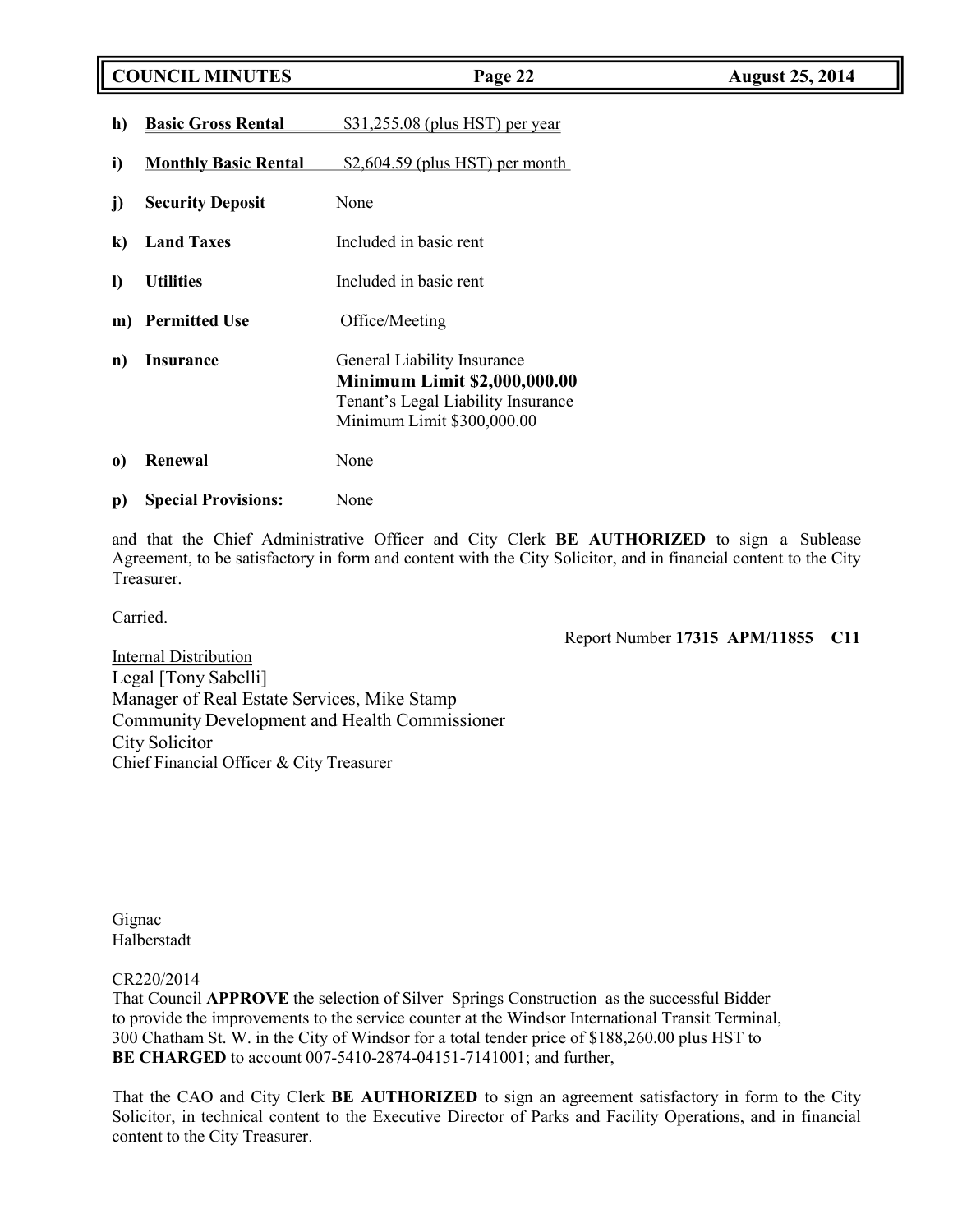## **COUNCIL MINUTES Page 23 August 25, 2014**

## Carried.

Report Number **17335 APM/11981 C12**

Internal Distribution Parks and Facilities [Tom Graziano] Executive Director of Parks and Facilities City Engineer Manager of Purchasing and Risk Management Chief Financial Officer & City Treasurer City Solicitor

## Gignac Halberstadt

### CR221/2014

- I) That the Chief Administrative Officer and City Clerk **BE AUTHORIZED** to sign a contract with Pupatello & Sons Ltd. In the amount of \$1,811,656.00, satisfactory in technical content to the City Engineer, in financial content to the City Treasurer, and in form to the City Solicitor; and,
- II) That the provisional work related to the retaining wall at the Elm Interceptor not be done; and,
- III) That a transfer from the Pump Station Reserves (Fund 133) up to a maximum of \$50,000, **BE APPROVED** to assist with the cost of constructing a new washroom on the riverfront; and further,
- IV) That the additional \$1,243,541.15 required to cover the shortfall in funding for the project **BE FUNDED** through a transfer from the Pump Station Reserve (Fund 133).

## Carried.

Report Number **17330 SW/11801 C13**

Internal Distribution Public Works [John Guidolin] City Engineer Senior Manager Pollution Control, Chris Manzon Manager of Purchasing and Risk Management Chief Financial Officer and City Treasurer City Solicitor

Gignac Jones

## CR222/2014

That City Council **SUPPORT** the request from the Tour di Via Italia for a waiver of fees for the 56th Tour di Via Italia on August 31, 2014 as follows, and that this **BE FUNDED** from the Mayor's office:

- Posting banner prior to the event \$317.00
- Noise by-law exemptions \$75.00
- Road Closure permit \$95.00
- Special Events Permit \$111.00
- Police Support and Auxiliary \$250.00
- Barricade Rental \$300.00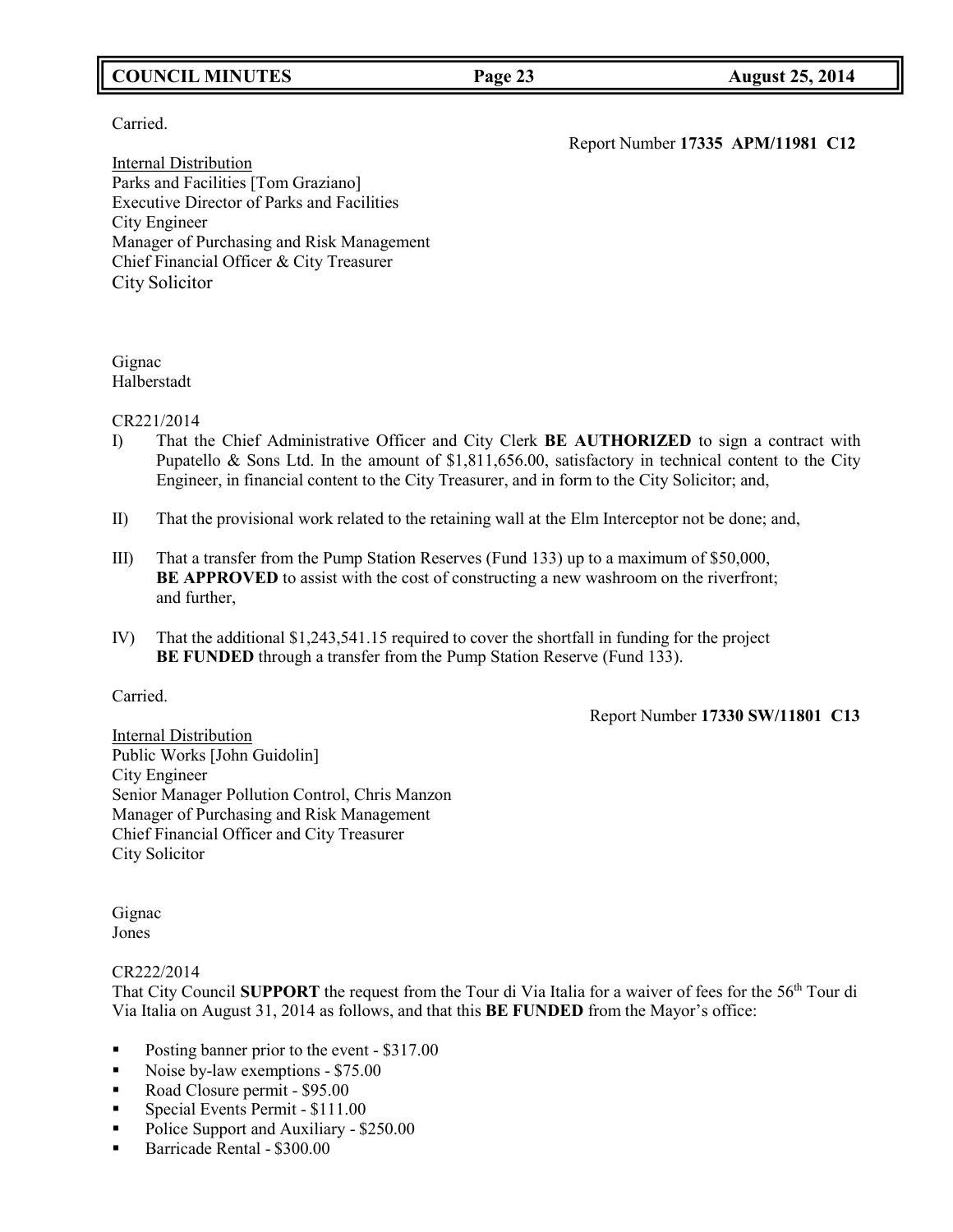## **COUNCIL MINUTES Page 24 August 25, 2014**

Notification of Neighbourhood Residents as required by City - \$150.00.

### Carried.

Councillor Marra was absent from the meeting when the vote was taken on this matter.

Report Number **17348 SR/10742 14**

Internal Distribution Finance [Joe Mancina] Executive Director of Recreation and Culture Financial Accountant, Jocelyn De Luna Chief Financial Officer and City Treasurer Manager of Cultural Affairs, Cathy Masterson Financial Planning, Marco Aquino Mayor's Office, Norma Coleman Executive Initiatives Coordintor, Stephen Cipkar

Marra Jones

### CR223/2014

That the report of the City Engineer dated August 8, 2014 entitled "RFP No. 71-14: Opportunities for Advertising in the Public Right-of-Way" **BE DEFERRED** peremptory to the September 8, 2014 meeting of Council.

Carried.

Report Number **17298 SE/11996 15**

Internal Distribution Public Works [Tiffany Pocock] City Engineer Executive Director of Human Resources General Manager, Transit Windsor Purchasing Manager Chief Financial Officer and City Treasurer City Solicitor

Jones Valentinis

## CR224/2014

**THAT** the renewal of the license agreement with Windsor Express Basketball Inc. (Ontario Corporation Number 002333069), a team of the National Basketball League of Canada, for the use of the WFCU Centre for the upcoming season **BE APPROVED** as per Option 3 as amended of this Administrative report as follows; and further,

**THAT** the Chief Administrative Officer and City Clerk **BE AUTHORIZED** to execute and sign the agreement, satisfactory in technical content to the Executive Director of Recreation and Culture, in financial content to the Chief Financial Officer and City Treasurer, and in form to the City Solicitor: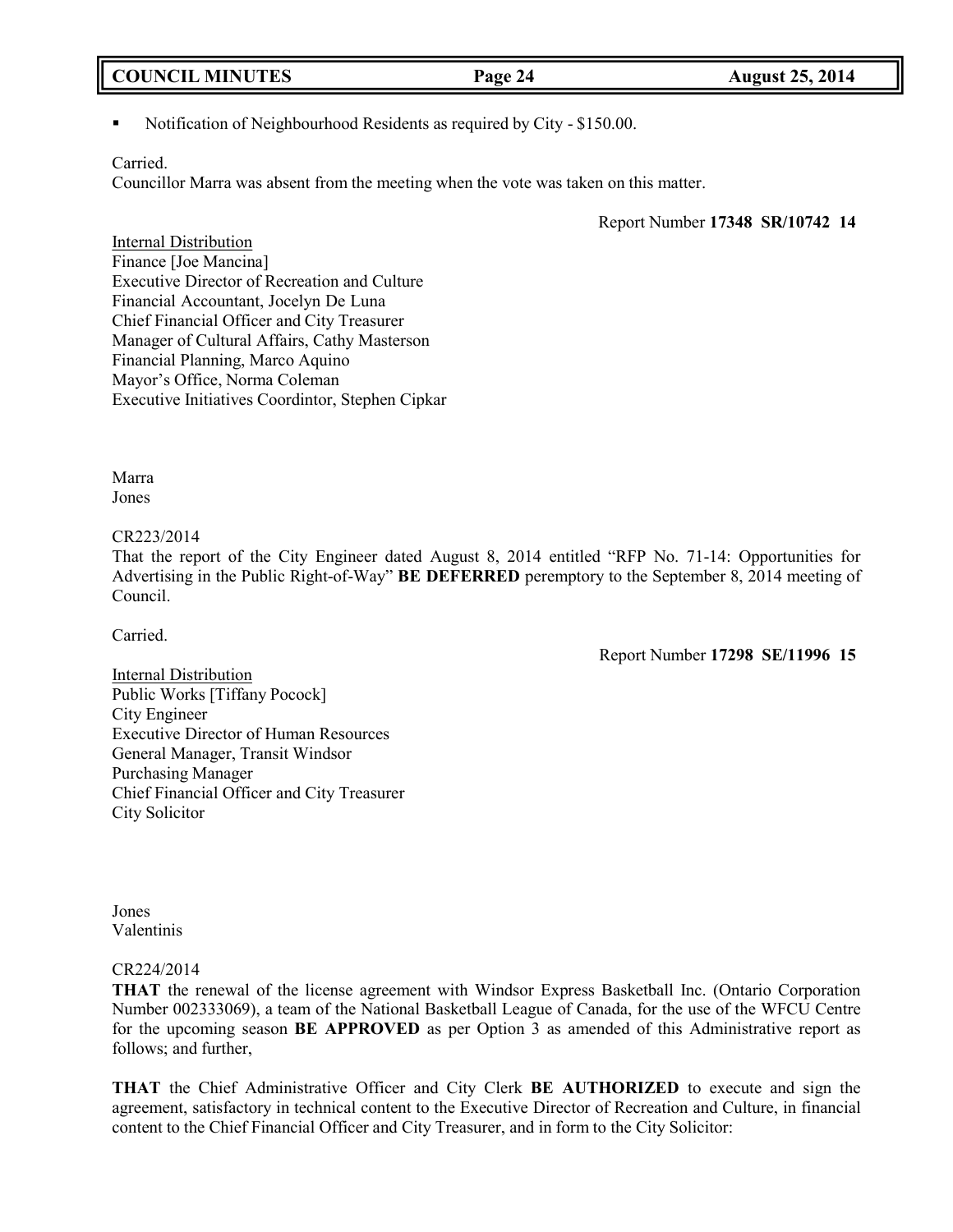## **Terms and Conditions:**

- a) Term One year period from October 1, 2014 to September 30, 2015.
- b) Fees To cover all direct costs at a flat rate of \$3,500/game (with annual CPI increase) which would include, but not be limited to, conversion costs, event staff, bowl/floor rental, two dressing rooms, sports medic and game day box office staff. Additional services may be selected at the applicable rates including credit card service, VIP Parking and security services.
- c) Scheduling the Team will have access to 16 regular season home game dates to be confirmed by no later than August 31<sup>st</sup> for the upcoming season. The City reserves the right to request a change of up to 2 games per season for major events.
- d) Ticket surcharge The ticket surcharge will apply to all sold tickets. No surcharge on complimentary tickets and there is no maximum on the number of complimentary tickets that the Team is allowed to distribute in the community.
- e) Sponsorship and Advertising the Team will be responsible for securing its own sponsorship and advertising and must comply with existing agreements in place at the WFCU Centre.
- f) Signage a permanent sign "Home of the Windsor Express", would be installed at the WFCU Centre, the location of which will be subject to the City's approval. The Windsor Express will be responsible for the costs to create the sign and the City of Windsor will be responsible for its installation.
- g) Office Space and Dedicated Dressing Room the Team will be provided space for an office and dedicated dressing/locker room at no charge. The Team will be responsible for the fit-up costs of the spaces.
- h) Practices The Team will be provided practice time at the WFCU Centre at no charge during non prime hours based on availability.
- i) Insurance The Team will provide liability insurance (at its own cost) in the minimum amount of \$5,000,000.00 with other specific terms satisfactory to the Manager of Purchasing and Risk Management and the City Solicitor.
- j) Box Office Services the City will provide box office services and will retain convenience fees. The net proceeds from all ticket sales will flow directly to the Windsor Express team.
- k) Equipment the City will provide the flooring required to host basketball games for the season, as well as access to the general west end score clock, house PA system, and media suite. The Team will provide the basketball standards, backboards and nets. The Team is responsible for arranging the use of additional scoreboards (i.e. Jumbotron) and shot clocks at its own expense.
- l) Staffing The City will provide staffing for the set up and cleaning of the facility. The Team will provide staffing required for team medical services, officials, game day promotions and security as required.
- m) Parking Eight (8) spaces at the back of house will be provided on game days only.
- n) Suites the City has the right to rent suites consistent with current agreements relating to suite licensing. The Team retains the ticket revenue from each suite.
- o) The Team will be allocated one (1) suite on game days for their use.

Carried.

At the request of Councillor Gignac a **recorded vote** is taken:

## **RESULTS OF RECORDED VOTE:**

|         | In Favour Councillors Jones, Valentinis, Maghnieh, Halberstadt, Marra, Kusmierczyk and Dilkens |
|---------|------------------------------------------------------------------------------------------------|
|         | Opposed Councillors Payne, Gignac, Sleiman and Mayor Francis                                   |
| Abstain | $\mathbb{N}$ one                                                                               |
| Absent  | $\mathbb{N}$ one                                                                               |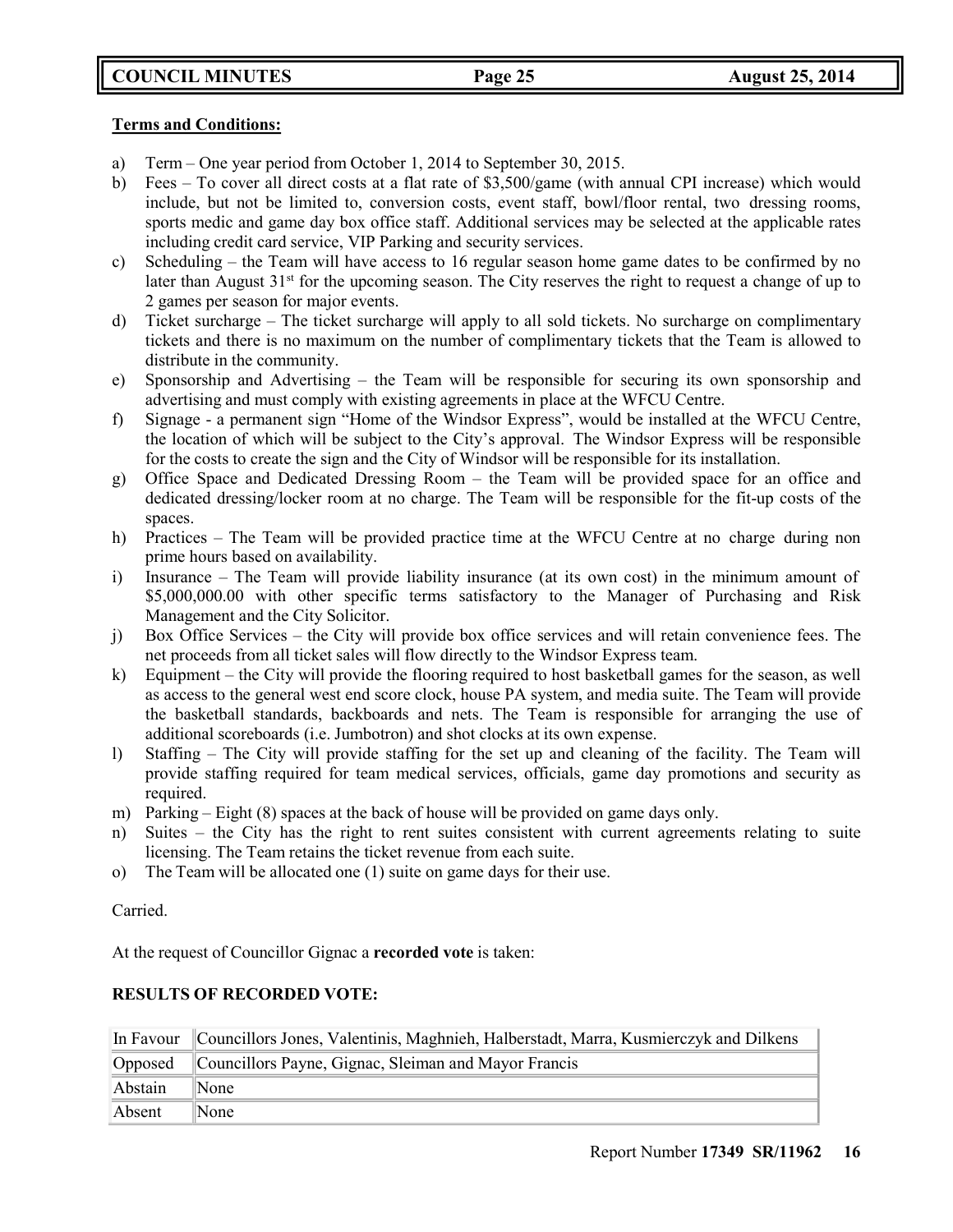## **COUNCIL MINUTES Page 26 August 25, 2014**

Internal Distribution Recreation and Culture [Ray Mensour] Finance [Andrew Daher] Community Development and Health Commissioner Executive Director of Recreation and Culture Purchasing Manager City Solicitor Chief Financial Officer & City Treasurer

Gignac Kusmierczyk

## CR225/2014

That the report from the Executive Director of Recreation and Culture, the Executive Director of Parks and Facilities, and the Chief Financial Officer/City Treasurer regarding the re-use/disposition of the warm up pool required for the 2016 FINA Short Course World Swimming Championship **BE RECEIVED**; and**,**

That Administration **BE DIRECTED** to not pursue the purchase of the competitive pool supplied by FINA for the 2016 World Championships; and,

That Council **APPROVE** OPTION #2 - the permanent installation of the required warm up pool in an addition to be built at the WFCU Centre as its preferred course of action as it relates to the warm up pool; and,

That the project budget for the Design/Build pool addition at the WFCU Centre **BE APPROVED** at a total cost of \$6,500,000 which includes the following:

| \$1,700,000 |                   |
|-------------|-------------------|
| \$ 300,000  |                   |
| \$200,000   |                   |
| \$2,000,000 |                   |
|             |                   |
|             | \$2,300,000; and, |

That the net capital costs of \$6,500,000 **BE FUNDED** from the following funding sources:

- \$500,000 Retention Treatment Basin (RTB) Project #7092013- Pay-as-you-go funding surplus
- \$1,800,000 WFCU Centre Capital Project #7064900- estimated construction surplus
- \$4,200,000 A portion of the Samsung Solar Farm Lease Revenues; and,

That Administration **BE AUTHORIZED** to engage a heating and electrical consultant to assist with the development of the Owners Statement of Requirements (OSR) to be funded from the engineering line item of the capital budget; and,

That Administration **BE AUTHORIZED** to issue and award a Design/Build Request for Proposal for the addition of an east end pool at the WFCU Centre which will include the specifications required for a pool system that meets the 2016 FINA World Swimming Championships requirements and options for a Children's wading pool and therapy pool, and optional Combined Heat and Power Plant for the WFCU Centre; and,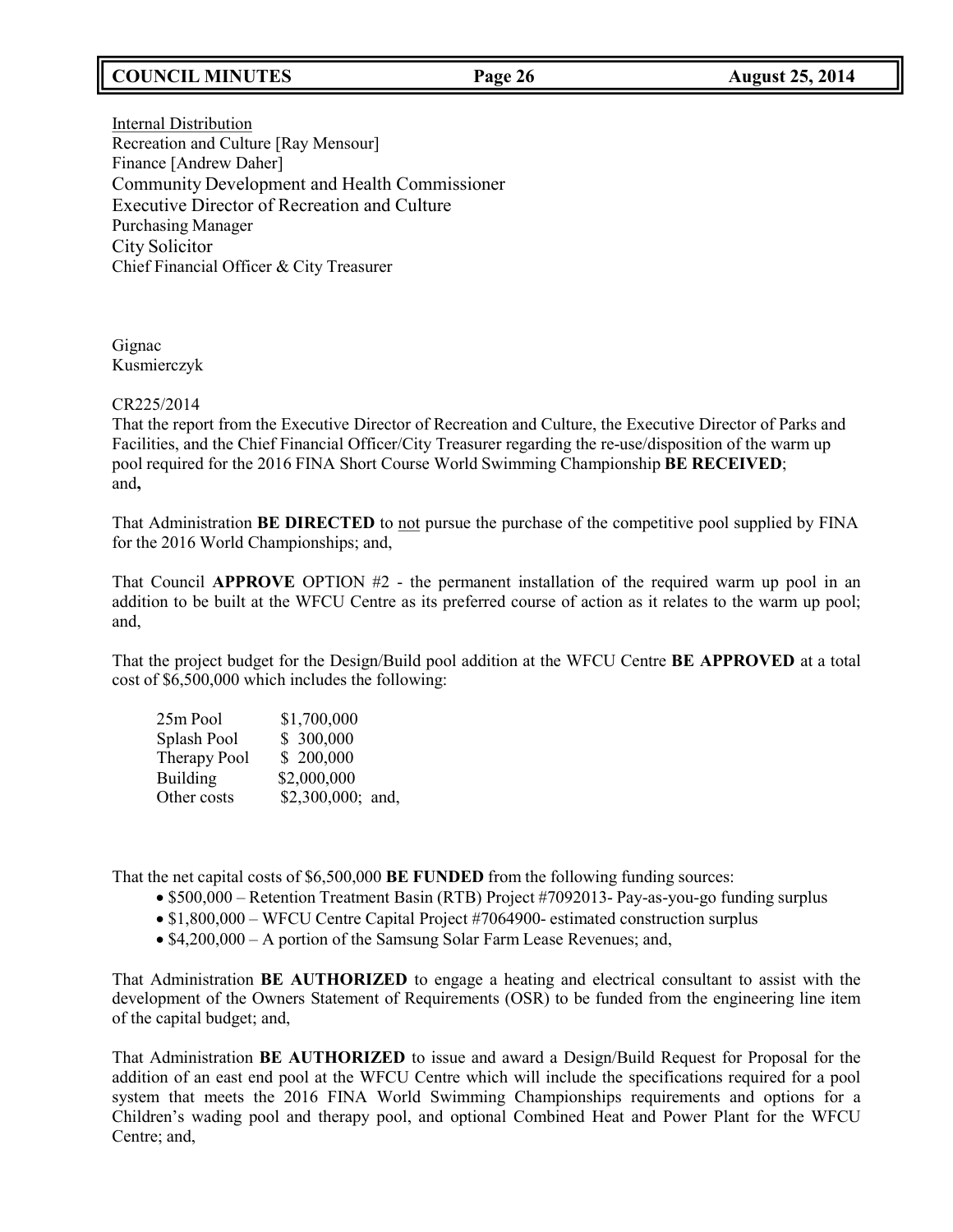## **COUNCIL MINUTES Page 27 August 25, 2014**

That Administration **BE AUTHORIZED** to seek resources to manage this project which may include the engagement of an external project manager through either an employment contract or other means; and,

That the estimated initial annual incremental operating costs of approximately \$627,000 that would need to be funded within the city's operating budget **BE INCLUDED** as part of Recreation & Culture's and Parks & Facilities' proposed 2016 Operating Budget, with details including the full FTE staffing requirements to be provided in the 2016 budget documents, for final approval; and further,

That the Chief Administrative Officer and the City Clerk **BE AUTHORIZED** to sign any agreements necessary to achieve the above purposes, subject to the contract being within the approved budget, satisfactory in form to the City Solicitor, in technical content to the Executive Director of Parks and Facilities and/or the Executive Director of Recreation and/or the City Engineer as maybe applicable, and in Financial content to the City Treasurer.

Carried.

At the request of Mayor Francis a **recorded vote** is taken:

## **RESULTS OF RECORDED VOTE:**

| In Favour | Councillors Gignac, Sleiman, Payne, Maghnieh, Kusmierczyk, Valentinis, Jones,<br>Dilkens and Mayor Francis |
|-----------|------------------------------------------------------------------------------------------------------------|
| Opposed   | Councillors Halberstadt and Marra                                                                          |
| Abstain   | None                                                                                                       |
| Absent    | <b>None</b>                                                                                                |

## Report Number **17309 SR/11543 17**

Internal Distribution Recreation and Culture [Jan Wilson, Executive Director] Executive Director of Parks and Facilities Community Development and Health Commissioner City Engineer Purchasing Manager Chief Financial Officer & City Treasurer City Solicitor Gignac Halberstadt

### CR226/2014

That City Council **RATIFY** the decision of Administration as described in the report of the City Engineer dated August 20, 2014 regarding the "request for signage erected on fencing at the Children's Safety Village by the Rotary Club of Windsor (1918), south of 7515 Forest Glade Drive":

Whereas, Sign By-law 250-2004 prohibits this type of sign, Council has in the past permitted such signs for a temporary time period. Normally, prohibited signs would need an amendment to the Sign By-law. However, based on the Council's previous decisions regarding temporary signs for charitable organizations, it is recommended that these signs be approved for the time period requested by the **Rotary** Club.

Carried.

Internal Distribution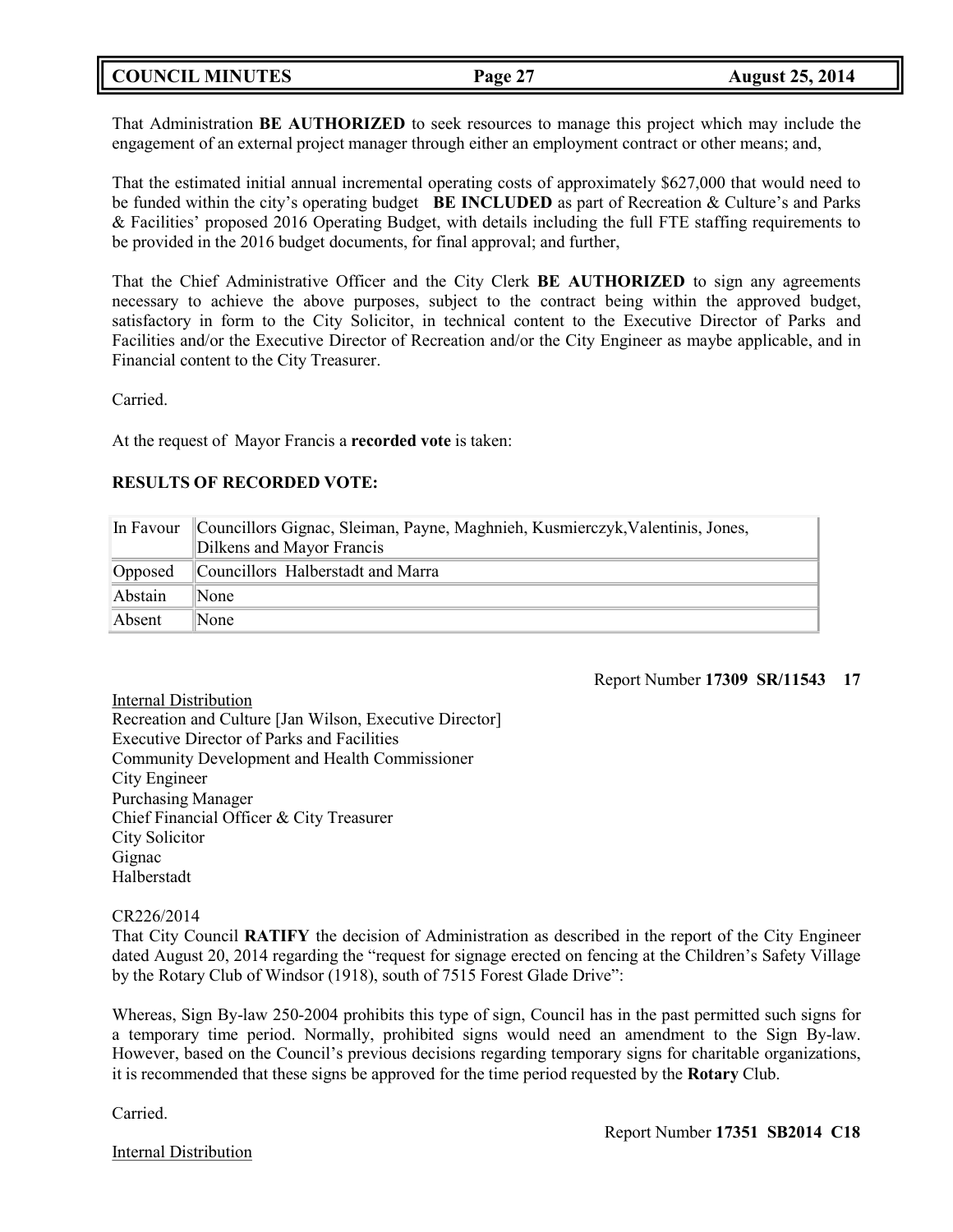## **COUNCIL MINUTES Page 28 August 25, 2014**

Building [Wm Jean] Chief Building Official City Planner City Engineer

Gignac Halberstadt

### CR227/2014

- **I.** That, in compliance with the provisions of Tender No. 24-14, **APPROVAL BE GIVEN** to enter into an agreement with De Angelis Construction Inc. to construct a Multi-Modal Cargo Development at the Windsor International Airport for a negotiated price of \$14,122,373.86 (excluding HST), and under the condition of first receiving written endorsement from Federal Express Canada Ltd. (FedEx) and the Institute for Border Logistics and Security (IBLS), and that the Chief Administrative Officer and City Clerk **BE AUTHORIZED** to sign an agreement with De Angelis Construction Inc., satisfactory in technical content to the City Engineer, in financial content to the City Treasurer, and in form to the City Solicitor; and,
- **II.** That **APPROVAL BE GIVEN** to amend the gross expenditures budget and undertake expenditures for a total project cost of \$16,819,911 (excluding refundable HST) with a net cash outlay by the City of Windsor of \$4,176,911 (excluding the \$290,526 recovery from FedEx and \$530,000 recovery from IBLS) for the Multi-Modal Cargo Development at the Windsor International Airport to be funded from Project ID# 7139003; and,
- **III.** That Council **APPROVE** the use of the full allocation of \$3.0 million, previously approved in principal, from the approved 2013 Enhanced Capital Budget for the Windsor International Airport; and,
- **IV.** That **APPROVAL BE GIVEN** to transfer \$356,385 from the Aubin Road Franklin/Seminole Project ID# 7111018 currently in surplus to the Multi-Modal Cargo Development Project ID# 7139003 to cover the project budget shortfall; and,
- **V.** That the City Clerk and Chief Administrative Officer **BE AUTHORIZED** to sign any amendments to the agreement with Federal Express Canada Limited as a result of negotiations, satisfactory in form for technical content to the City Engineer, financial content to the Chief Financial Officer and City Treasurer and in form satisfactory to the City Solicitor; and,
- **VI.** That YQG **CONFIRM** the above agreement (in Recommendation V) is satisfactory to the YQG Board.

Carried.

Report Number **17334 APM/11989 C19**

Internal Distribution Public Works [Joe Baker] City Engineer Senior Manager, Development & Geomatics, France Isabelle-Tunks Purchasing Manager Chief Financial Officer and City Treasurer City Solicitor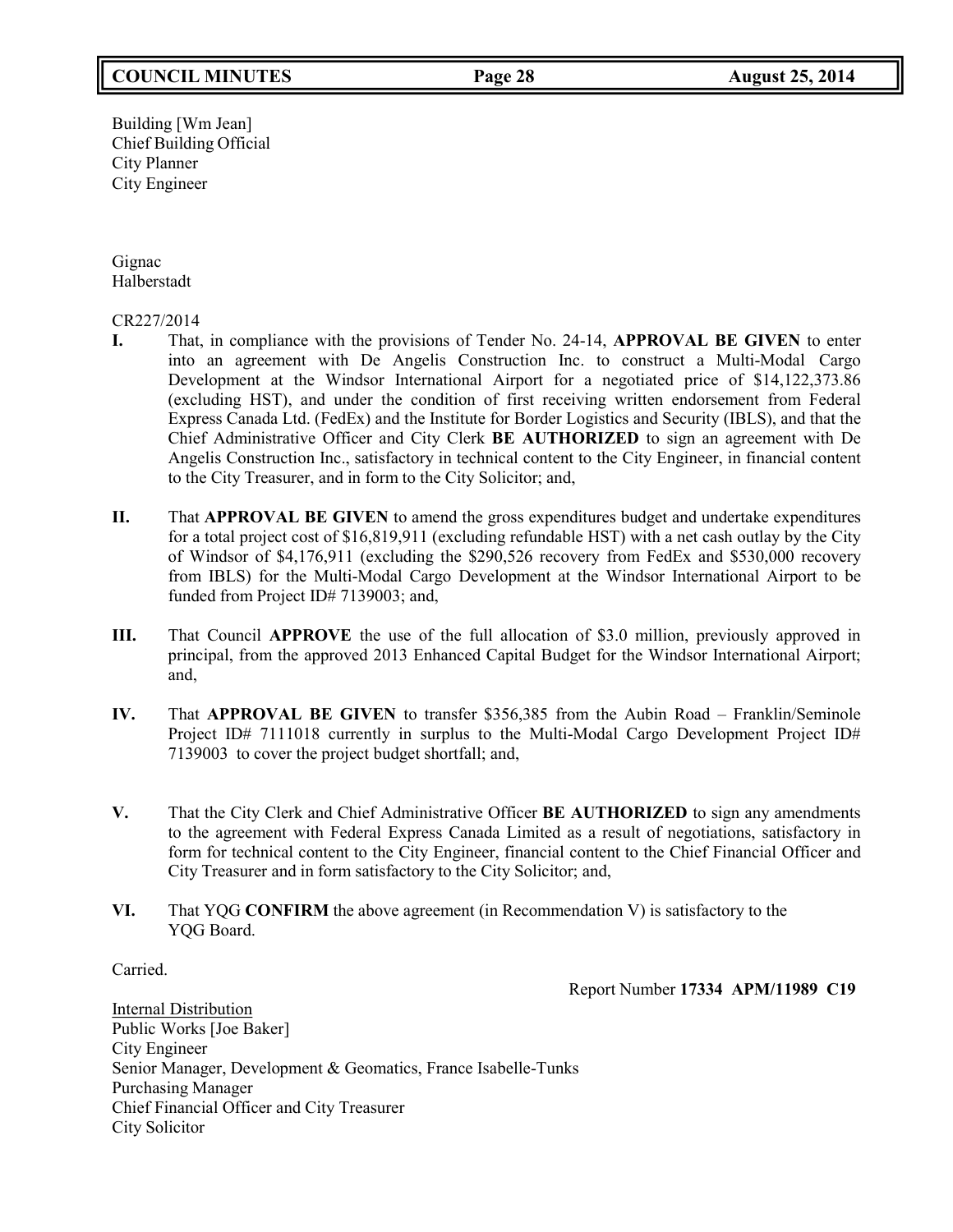**COUNCIL MINUTES Page 29 August 25, 2014**

## **STANDING COMMITTEE RESOLUTIONS**

Moved by Councillor Gignac, seconded by Councillor Valentinis, **M333-2014** That **Report No. 198** of the **Environment, Transportation & Public Safety Standing Committee** of its meeting held April 23, 2014 regarding "Report No. 78 of the Windsor-Essex County Environment Committee (Phase 3 of the Swamp Wetland Restoration Project on airport lands)" **BE NOTED AND FILED**.

Carried. Councillor Jones was absent from the meeting when the vote was taken on this matter.

Internal Distribution City Engineer Environmental & Sustainability Coordinator, Averil Parent City Planner City Solicitor Coordinator, Environment, Transportation & Public Safety Standing Committee

Moved by Councillor Gignac, seconded by Councillor Valentinis, **M334-2014** That **Report No. 221 of the Environment, Transportation & Public Safety Standing Committee** regarding Report No. 84 of the Windsor-Essex County Environment Committee (WECEC – Request YQG Board of Directors to waive meeting room rental fees) **BE RECEIVED**.

Carried.

Internal Distribution City Engineer Coordinator, Environment, Transportation & Public Safety Standing Committee

Moved by Councillor Gignac, seconded by Councillor Halberstadt, **M335-2014** That **Report No. 222** of the **Environment, Transportation & Public Safety Standing Committee** of its meeting held July 23, 2014 regarding "Minutes of the Windsor-Essex County Environment Committee meeting held June 5, 2014" **BE ADOPTED** as presented. Carried.

Internal Distribution City Engineer Coordinator, Environment, Transportation & Public Safety Standing Committee

Moved by Councillor Gignac, seconded by Councillor Halberstadt, **M336-2014** That **Report No. 223** of the **Environment, Transportation & Public Safety Standing Committee** of its meeting held July 23, 2014 regarding "2595 Dougall Avenue – Parking, Landscape, Block Wall and Billboard Encroachment" **BE ADOPTED** as presented. Carried.

# **MB2014**

## **MB2014**

**Report Number 17157 SE2014**

# **MB2014**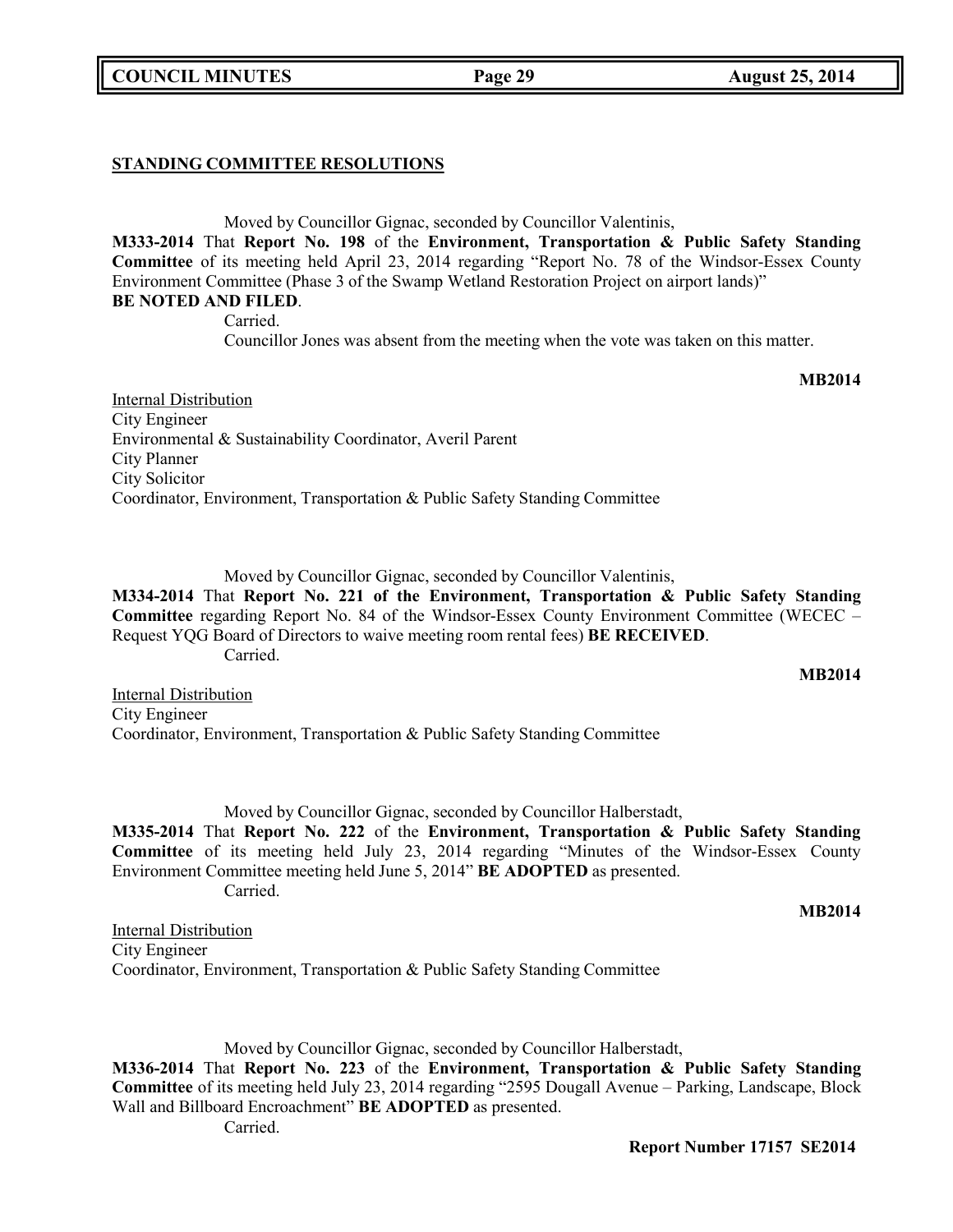## **APPENDICES**

Drawing

Internal Distribution City Engineer Public Works [Adam Pillon] Manager of Administration – Peter Breault City Engineer Chief Building Official City Planner Purchasing & Risk Management, Risk & Purchasing Analyst, Dana Straus Risk Management Supervisor Corporate Services, Dana Paladino City Solicitor Coordinator, Environment, Transportation & Public Safety Standing Committee

Moved by Councillor Gignac, seconded by Councillor Halberstadt,

**M337-2014** That **Report No. 224** of the **Environment, Transportation & Public Safety Standing Committee** of its meeting held July 23, 2014 regarding "Community Gardens on Municipal Property Policy" **BE ADOPTED** as presented.

Carried.

### **Report Number 17234 SR2014**

Internal Distribution City Engineer Environmental & Sustainability Coordinator [Averil Parent] Senior Manager, Pollution Control [Chis Manzon] Executive Director, Parks and Facilities City Planner City Solicitor Chief Financial Officer and City Treasurer Policy Coordinator(A) Coordinator, Environment, Transportation & Public Safety Standing Committee

Moved by Councillor Gignac, seconded by Councillor Halberstadt, **M338-2014** That the Minutes of the Museum Development Project Steering Committee meeting held July 22, 2014 **BE ADOPTED** as presented. Carried.

**MB2014**

Internal Distribution Coordinator, Museum Development Project Steering Committee

Moved by Councillor Gignac, seconded by Councillor Halberstadt, **M339-2014** That **Report No. 235 of the Planning & Economic Development Standing Committee** of its meeting held July 14, 2014 regarding "Rezoning – 5350 North Service Road, 679711 Ontario Limited" **BE ADOPTED** as presented. Carried.

**Report Number 17259 ZB/11903**

Internal Distribution City Planner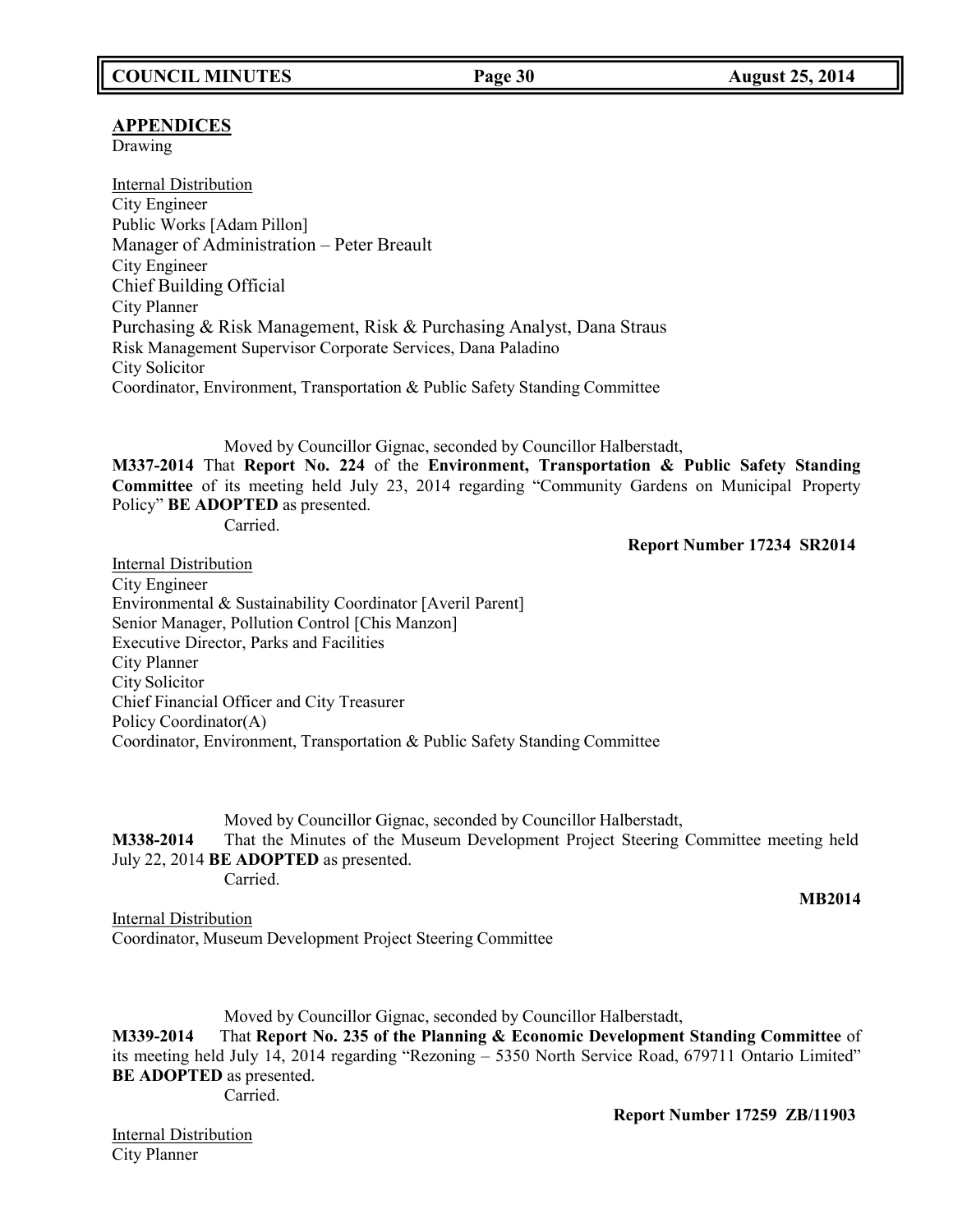## **COUNCIL MINUTES Page 31 August 25, 2014**

Planner II, Development Review [Justina Nwaesei] City Solicitor Manager of Development Applications, Don Wilson Chief Building Official City Engineer Zoning Clerk – Council Services Deputy Licence Commissioner Supervisor of Licensing City Clerk and Licence Commissioner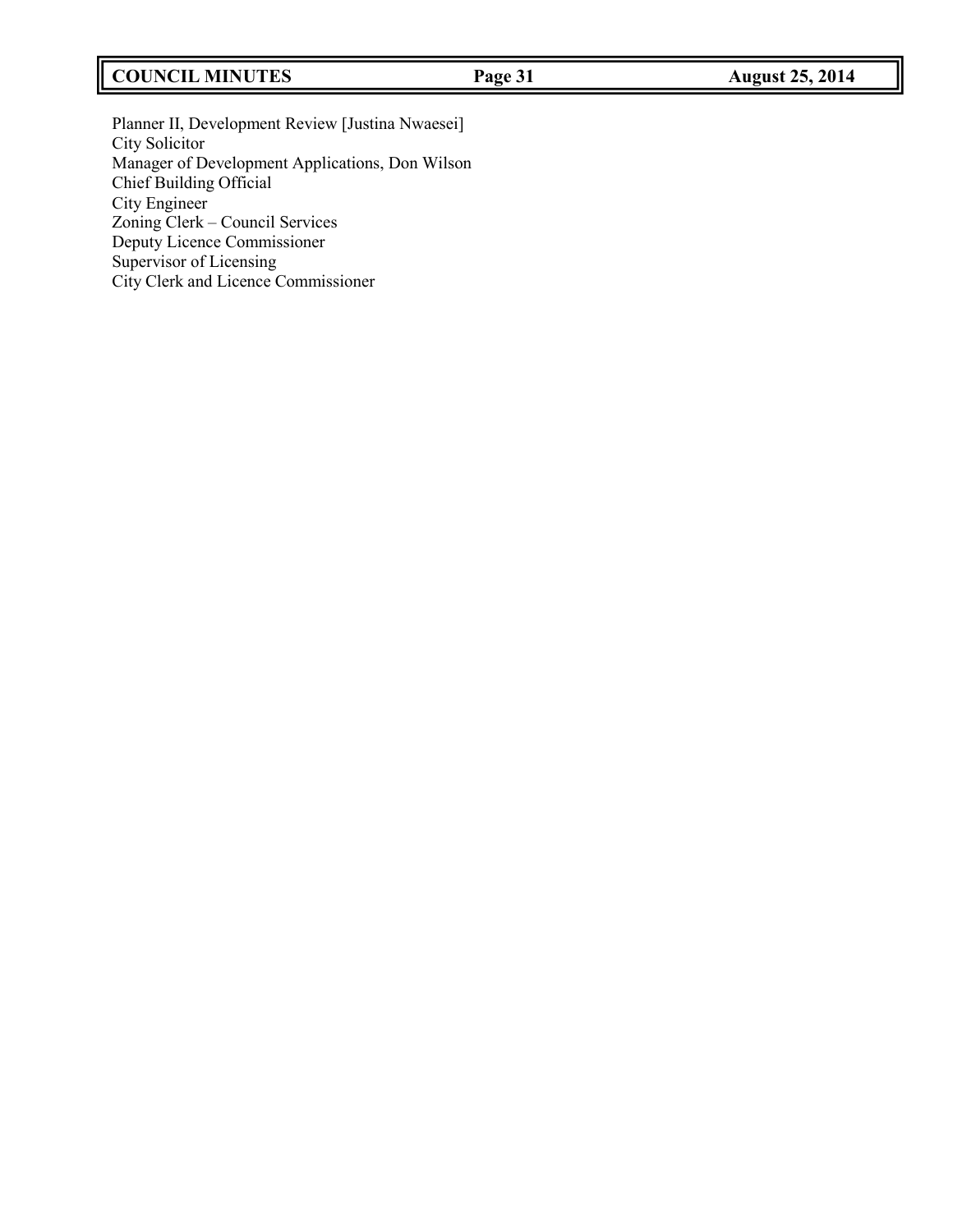**COUNCIL MINUTES Page 32 August 25, 2014**

## **BE NOTED AND FILED as adopted by Council at its meeting held August 25, 2014 [M333-2014] /AC**

Windsor, Ontario August 25, 2014

## **REPORT NO. 198** of the **ENVIRONMENT, TRANSPORTATION & PUBLIC SAFETY STANDING COMMITTEE** of its meeting held April 23, 2014

| <b>Present:</b>   | <b>Councillor J. Gignac</b><br><b>Councillor A. Halberstadt</b><br><b>Councillor R. Jones</b><br><b>Councillor H. Payne</b><br><b>Councillor F. Valentinis, Chair</b> |
|-------------------|-----------------------------------------------------------------------------------------------------------------------------------------------------------------------|
| <b>Reference:</b> | Report No. 78 of the Windsor-Essex County Environment<br>Committee (Phase 3 of the Swamp Wetland Restoration Project)<br>on airport lands)                            |

That the following recommendations of the Environment, Transportation and Public Safety Standing Committee **BE APPROVED:**

Moved by Councillor Gignac, seconded by Councillor Jones,

**THAT** City Council and the Board of Directors of Your Quick Gateway (Windsor) Inc. **BE REQUESTED TO ENDORSE** Phase 3 of the Swamp Wetland Restoration Project on the YQG airport lands as submitted by the Little River Enhancement Group subject to a report from Administration outlining concerns to the overall planning of the area as well as abutting properties.

Carried.

Councillor Payne was absent at the time the vote was taken.

**Clerk's Note: Report No. 78 of the Windsor-Essex County Environment Committee (Phase 3 of the Swamp Wetland Restoration Project on airport lands) is** *attached* **as background information. Also** *attached* **as additional information is a memo dated July 17, 2014 from the Environment & Sustainability Coordinator regarding request for continued restoration (tree planting) on airport lands.**

**CHAIRPERSON**

**SUPERVISOR OF COUNCIL SERVICES**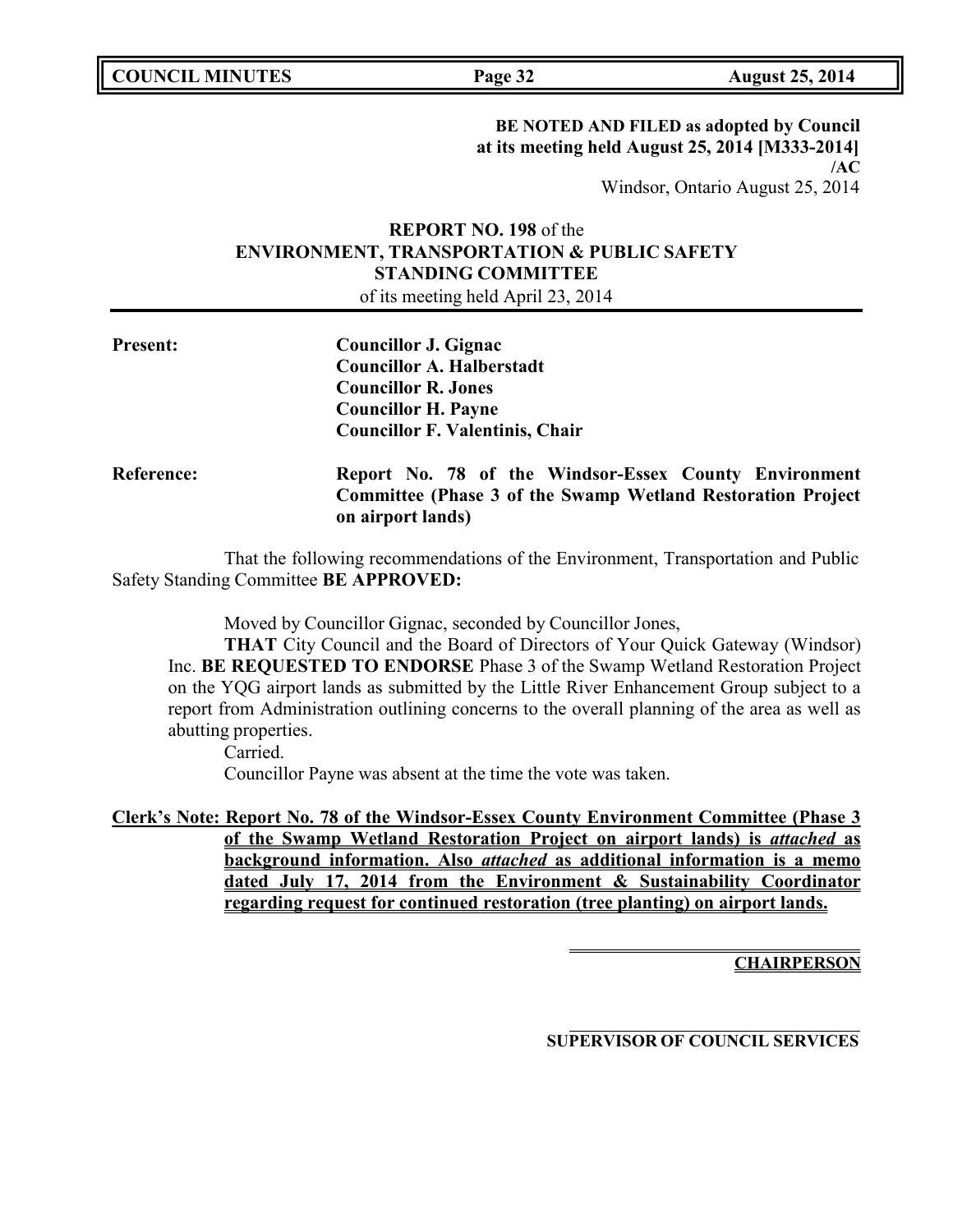**COUNCIL MINUTES Page 33 August 25, 2014**

## **BE RECEIVED as adopted by Council at its meeting held August 25, 2014 [M334-2014] /AC**

Windsor, Ontario August 25, 2014

## **REPORT NO. 221** of the **ENVIRONMENT, TRANSPORTATION & PUBLIC SAFETY STANDING COMMITTEE** of its meeting held July 23 2014

| <b>Present:</b> | Councillor J. Gignac<br><b>Councillor R. Jones</b><br><b>Councillor F. Valentinis, Chair</b>                  |
|-----------------|---------------------------------------------------------------------------------------------------------------|
| <b>Regrets:</b> | <b>Councillor A. Halberstadt</b><br><b>Councillor H. Payne</b>                                                |
| Reference:      | Report No. 84 of the Windsor-Essex County Environment<br>Committee (request to waive meeting room rental fee) |

That the following recommendations of the Environment, Transportation and Public Safety Standing Committee **BE APPROVED:**

Moved by Councillor Gignac, seconded by Councillor Jones,

**THAT** Report No. 84 of the Windsor-Essex County Environment Committee (WECEC) (Request YQG Board of Directors to waive meeting room rental fees) **BE RECEIVED** for information.

**Carried.**

**Clerk's Note:Report No. 84 of the Windsor-Essex County Environment Committee (WECEC) is** *attached* **as background information.** 

**CHAIRPERSON**

**SUPERVISOR OF COUNCIL SERVICES (A)**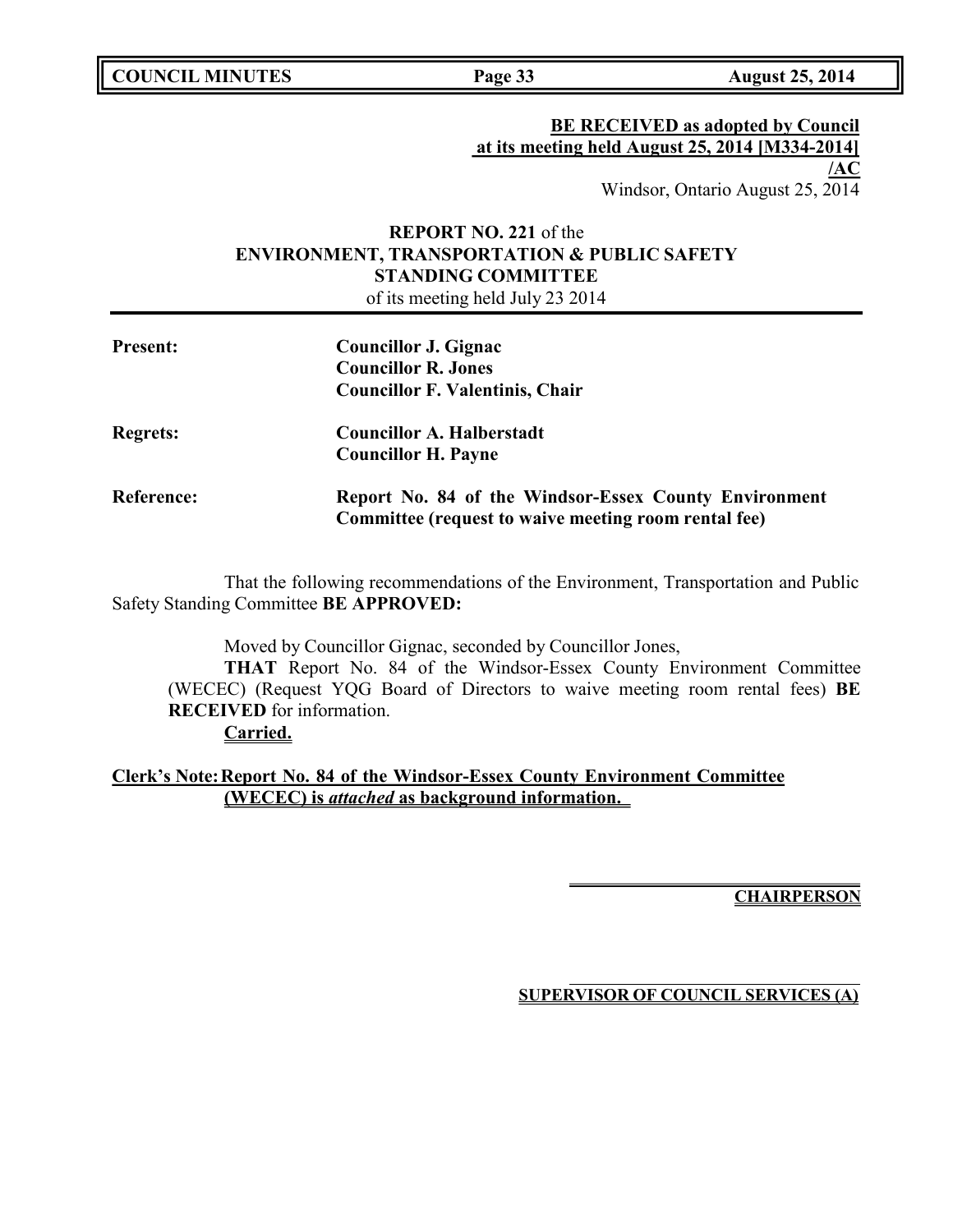**Page 34 August 25, 2014** 

## **Adopted by Council at its meeting held August 25, 2014 [M335-2014]**

**/AC** Windsor, Ontario August 25, 2014

## **REPORT NO. 222** of the **ENVIRONMENT, TRANSPORTATION & PUBLIC SAFETY STANDING COMMITTEE**

of its meeting held July 23 2014

| <b>Present:</b> | Councillor J. Gignac                   |
|-----------------|----------------------------------------|
|                 | <b>Councillor R. Jones</b>             |
|                 | <b>Councillor F. Valentinis, Chair</b> |
| <b>Regrets:</b> | <b>Councillor A. Halberstadt</b>       |

That the following recommendations of the Environment, Transportation and Public Safety Standing Committee **BE APPROVED:**

Moved by Councillor Jones, seconded by Councillor Gignac,

**Councillor H. Payne**

**THAT** the minutes Windsor-Essex County Environment Committee meeting held June 5, 2014 **BE RECEIVED** for information.

**Carried.**

**Clerk's Note:The minutes of the Windsor-Essex County Environment Committee meeting held June 5, 2014 are** *attached* **as background information.** 

**CHAIRPERSON**

**SUPERVISOR OF COUNCIL SERVICES (A)**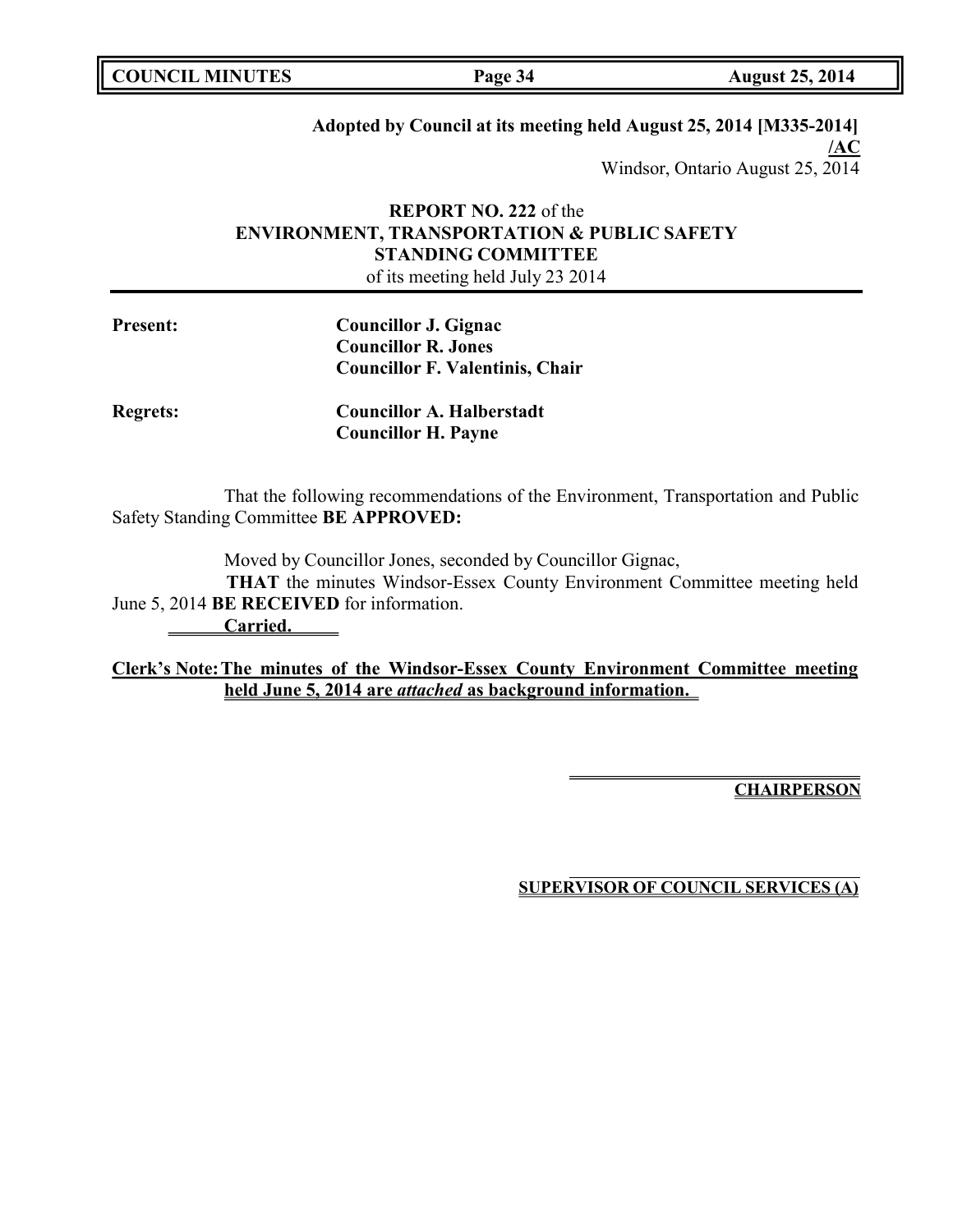**Page 35 August 25, 2014** 

## **Adopted by Council at its meeting held August 25, 2014 [M336-2014]**

**/AC** Windsor, Ontario August 25, 2014

## **REPORT NO. 223** of the **ENVIRONMENT, TRANSPORTATION & PUBLIC SAFETY STANDING COMMITTEE**

of its meeting held July 23 2014

| <b>Present:</b> | Councillor J. Gignac                   |
|-----------------|----------------------------------------|
|                 | <b>Councillor R. Jones</b>             |
|                 | <b>Councillor F. Valentinis, Chair</b> |
| <b>Regrets:</b> | <b>Councillor A. Halberstadt</b>       |

That the following recommendations of the Environment, Transportation and Public Safety Standing Committee **BE APPROVED:**

Moved by Councillor Gignac, seconded by Councillor Jones,

**Councillor H. Payne**

I. **THAT** the applicants request for the property at 2595 Dougall Avenue, identified as CON 2PT Lot 79; to permit a billboard and block wall to encroach on the Dougall Avenue right-of-way, **BE APPROVED** subject to the owner entering into an encroachment agreement, satisfactory in form to the City Solicitor, and in technical content to the City Engineer, to comply with the terms and conditions:

## **(a) Furnish a copy of the Registered Deed by which ownership to the property was acquired.**

## **(b) Pay a \$225.00 (includes 5% G.I.S. charge) encroachment application fee to the Engineering Department. (paid)**

(c) Indemnify the City of Windsor against all claims which may arise by reason of its occupying sections of the public right-of-way herein before listed and file with the Risk Management Supervisor a Certificate of Insurance with a minimum amount of \$2,000,000.00 per occurrence Commercial General Liability, a cross liability endorsement, the Corporation of the City of Windsor as an additional insured and 30 days notice of cancellation.

The Certificate of Insurance must be satisfactory in form to the Risk Management Supervisor and provided to the Risk Management Supervisor with the commencement of this encroachment and annually thereafter.

For insurance purposes only, the mailing address for the Corporation of the City of Windsor is:

The Corporation of the City of Windsor Risk Management Division 400 City Hall Square, Suite 403 Windsor, ON N9A 7K6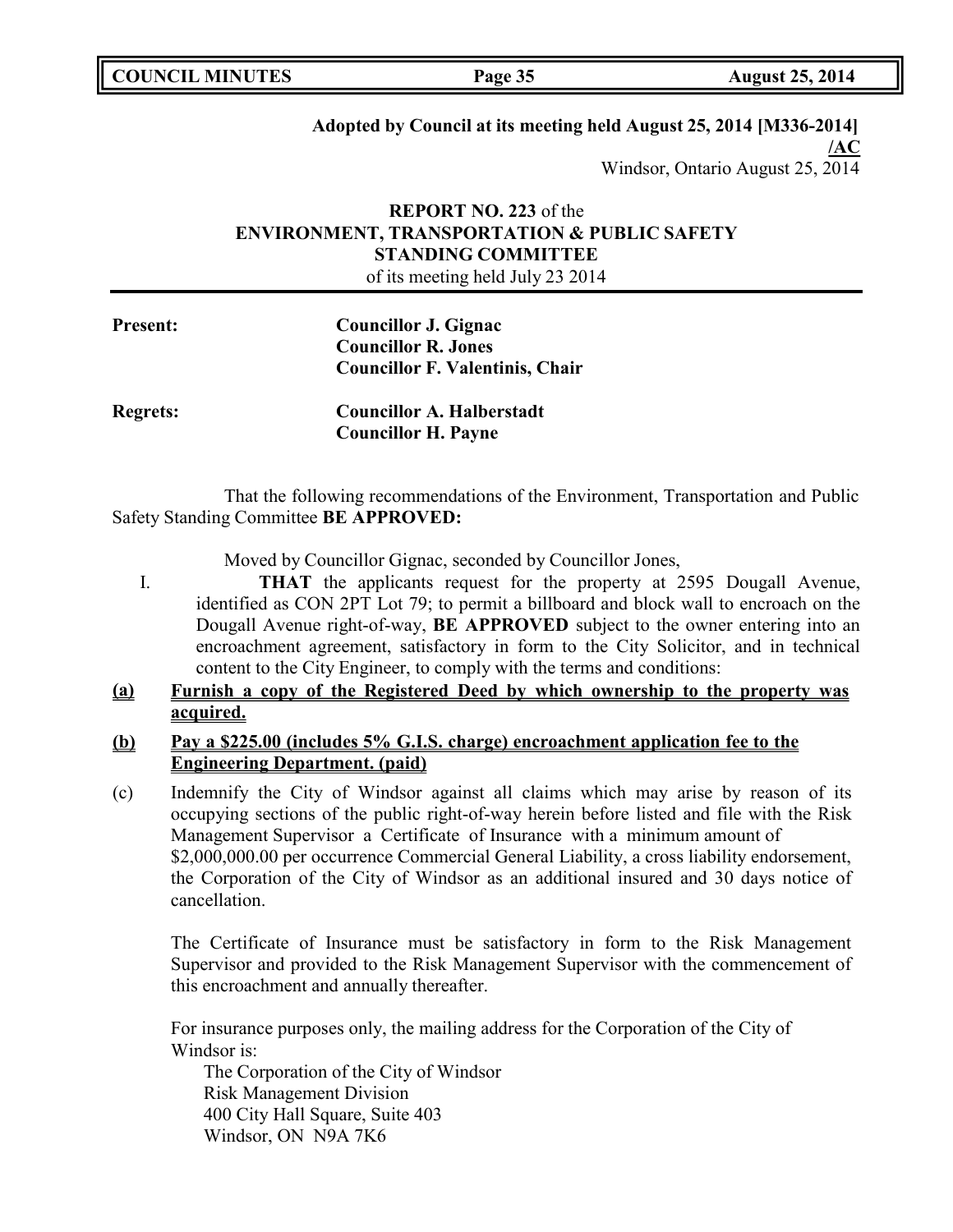**COUNCIL MINUTES Page 36 August 25, 2014**

- (d) Pay a \$250.00 fee to the Engineering Department for the preparation of the agreement, to be signed by the property owner. (paid)
- **(e) Pay a surcharge in the amount of \$100.00 to the Engineering Department, as required by Council Resolution 699/85. (paid)**
- (f) Pay an annual encroachment fee of \$795.00, calculated according to Council Resolution 425/81, and any and all applicable provincial and federal land taxes, etc.
- (g) Pay an annual inspection and billing fee of \$25.00 to the Engineering Department.
- (h) Remove the encroachment and restore the area within 60 days to the condition of the surrounding area upon receipt of written notice by the City Engineer to do so.
- (i) The applicant agrees to obtain a Street Opening Permit at a cost of \$208.00 for the subject encroachment.
- (j) The applicant agrees to obtain the services of a structural engineer to certify the billboards structural integrity.
- (k) The applicant agrees to enter into an encroachment agreement with the Detroit River Tunnel Partnership for the possible billboard and block wall encroachment.
- II. **THAT** the encroachment of landscaping boulders and part of 6 parking spaces on the Dougall Avenue right-of-way, as shown on attached drawing C-3221A, **BE APPROVED**, subject to the owner entering into an encroachment agreement, satisfactory in form to the City Solicitor, and in technical content to the City Engineer, to comply with the terms and conditions:
- **(a) Furnish a copy of the Registered Deed by which ownership to the property was acquired.**
- **(b) Pay a \$225.00 (includes 5% G.I.S. charge) encroachment application fee to the Engineering Department. (paid)**
- (c) Indemnify the City of Windsor against all claims which may arise by reason of its occupying sections of the public right-of-way herein before listed and file with the Risk Management Supervisor a Certificate of Insurance with a minimum amount of \$2,000,000.00 per occurrence Commercial General Liability, a cross liability endorsement, the Corporation of the City of Windsor as an additional insured and 30 days notice of cancellation.

The Certificate of Insurance must be satisfactory in form to the Risk Management Supervisor and provided to the Risk Management Supervisor with the commencement of this encroachment and annually thereafter.

For insurance purposes only, the mailing address for the Corporation of the City of Windsor is:

The Corporation of the City of Windsor Risk Management Division 400 City Hall Square, Suite 403 Windsor, ON N9A 7K6

(d) Pay a \$250.00 fee to the Engineering Department for the preparation of the agreement, to be signed by the property owner. (paid)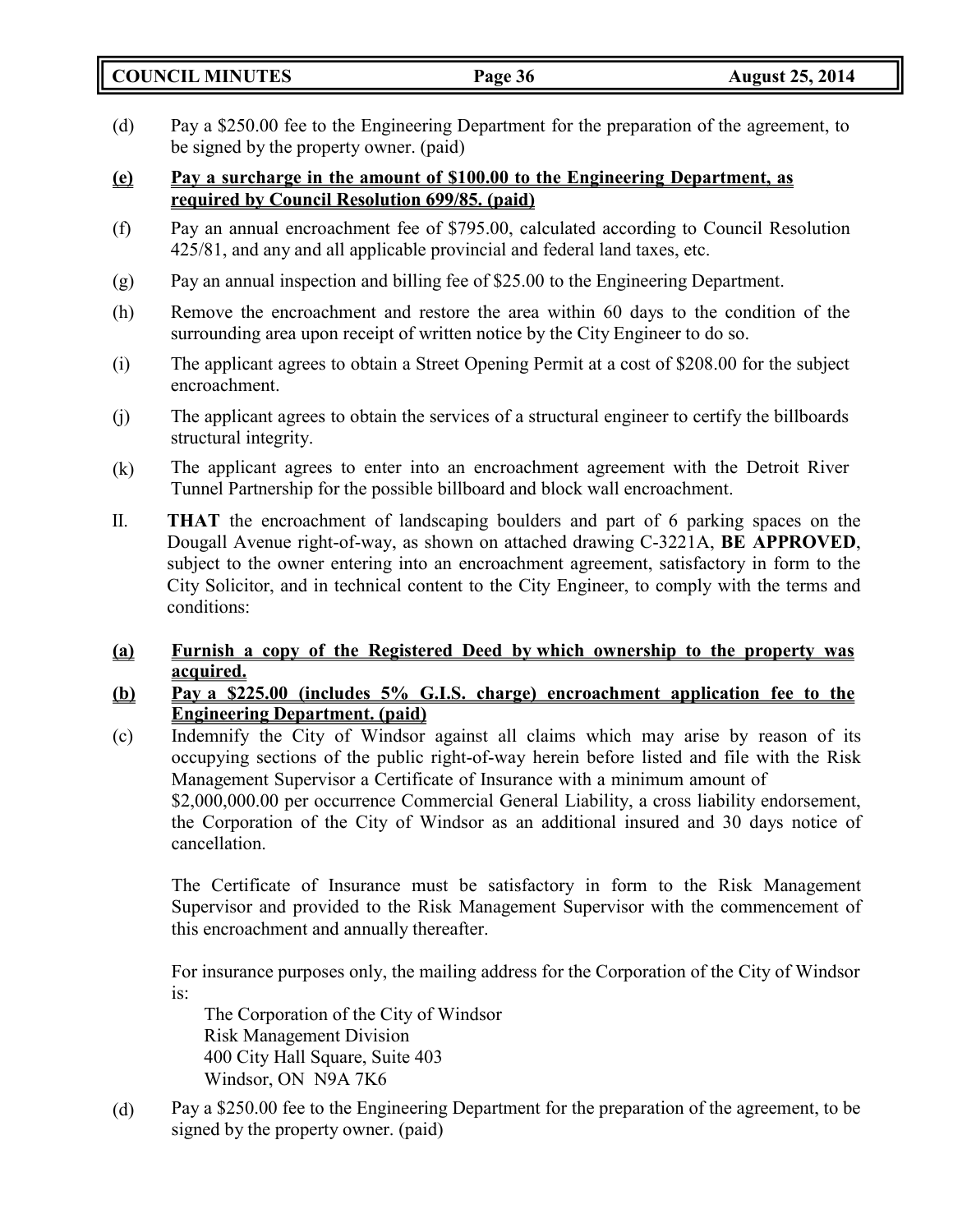**COUNCIL MINUTES Page 37 August 25, 2014**

## **(e) Pay a surcharge in the amount of \$100.00 to the Engineering Department, as required by Council Resolution 699/85. (paid)**

(f) Pay an annual encroachment fee of \$745.00, calculated according to Council Resolution 425/81, and any and all applicable provincial and federal land taxes, etc.

## (g) **g fee of \$25.00 to the Engineering Department.**

- (h) Remove the encroachment and restore the area within 60 days to the condition of the surrounding area upon receipt of written notice by the City Engineer to do so.
- (i) The applicant agrees to obtain a Street Opening Permit at a cost of \$208.00 for the subject encroachment.
- III. **THAT** the Chief Administrative Officer and City Clerk **BE AUTHORIZED** to sign the agreement, satisfactory in form to the City Solicitor and in technical content to the City Engineer, in accordance with By-law 208-2008 as the authority for encroachments.

## **Clerk's Note: The report of the City Engineer entitled "2595 Dougall Avenue – Parking, Landscape, Block Wall and Billboard Encroachment" dated May 7, 2014 is** *attached* **as background information.**

**LiveLink #17157 SE2014**

**CHAIRPERSON**

**SUPERVISOR OF COUNCIL SERVICES (A)**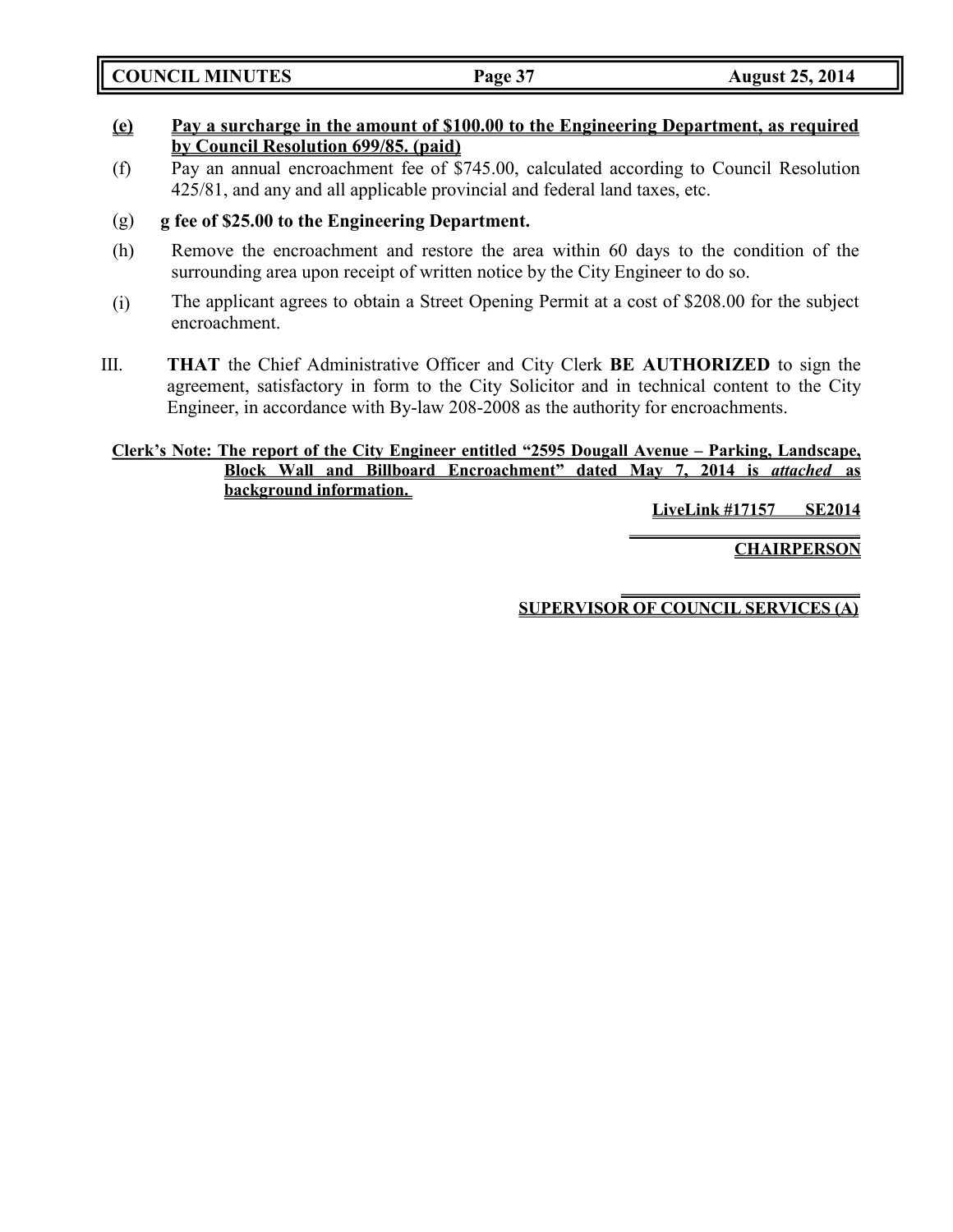**Page 38 August 25, 2014** 

## **Adopted by Council at its meeting held August 25, 2014 [M337-2014]**

**/AC** Windsor, Ontario August 25, 2014

## **REPORT NO. 224** of the **ENVIRONMENT, TRANSPORTATION & PUBLIC SAFETY STANDING COMMITTEE**

of its meeting held July 23 2014

**Present: Councillor J. Gignac Councillor R. Jones Councillor F. Valentinis, Chair**

| <b>Regrets:</b> | <b>Councillor A. Halberstadt</b> |
|-----------------|----------------------------------|
|                 | <b>Councillor H. Payne</b>       |

That the following recommendations of the Environment, Transportation and Public Safety Standing Committee **BE APPROVED:**

Moved by Councillor Jones, seconded by Councillor Gignac,

- I. **THAT** the Community Gardens on Municipal Property Policy and associated documents **BE TABLED** for a minimum of 30 days to allow for public comment; and
- II. **THAT** the following documents **BE APPROVED** by City Council at the time of consideration:
	- A) Community Gardens on Municipal Property Policy attached as Appendix A as amended to include the following change to notification Section 6.3 of the policy to read "The applicant shall be required to notify residents in close proximity..."
	- B) Municipal properties recommended for Community Gardens attached as Appendix B;
- III. **THAT** the Chief Administrative Officer **BE AUTHORIZED** to approve a Community Garden Template Licence Agreement or Renewal Agreements, as the case may be; **AND FURTHER** that the Delegation of Authority Bylaw (208-2008) **BE AMENDED** to reflect that such authority has been granted;
- IV. **THAT** the Chief Administrative Officer **BE AUTHORIZED** to execute the Community Garden Licence Agreement, to be satisfactory in content to the Executive Director of Parks & Facilities, or designates, and to be in the approved template form or satisfactory to the City Solicitor, or designate.
- V. **THAT** the Executive Director of Parks & Facilities **BE AUTHORIZED** to execute any renewals of the Community Garden Template Licence Agreement, to be satisfactory in content to the City Planner or designate and to be in an approved template form;
- VI. After the tabling of the policy, that the results **BE PRESENTED** at a future meeting of the Environment, Transportation & Public Safety Standing Committee. **Carried**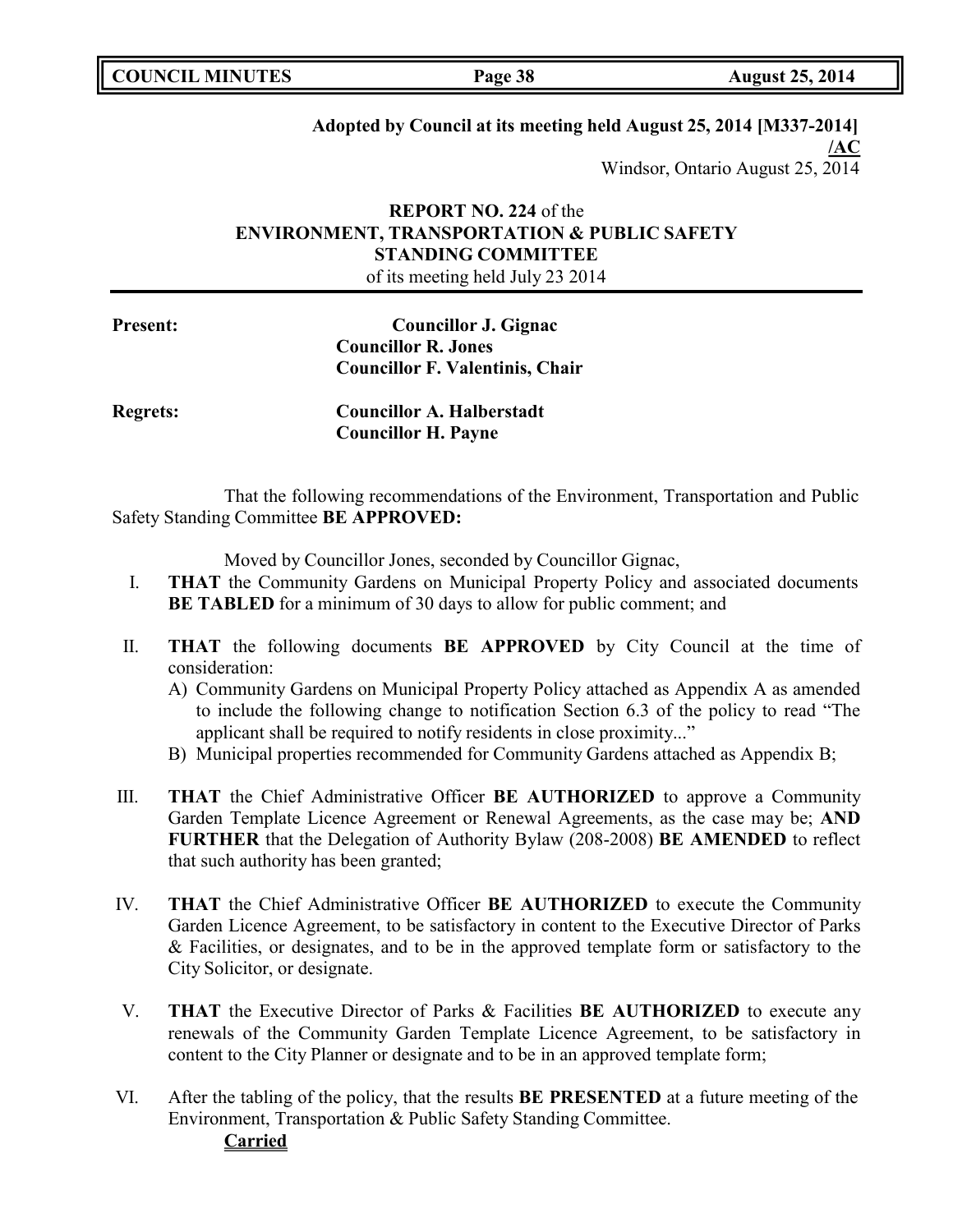| <b>COUNCIL MINUTES</b><br><b>August 25, 2014</b><br>Page 39 |
|-------------------------------------------------------------|
|-------------------------------------------------------------|

**Clerk's Note:The report of the City Engineer entitled "Community Gardens on Municipal Property Policy" dated June 23, 2014 is** *attached* **as background information.** 

**LiveLink #17231 SR2014**

**CHAIRPERSON**

**SUPERVISOR OF COUNCIL SERVICES (A)**